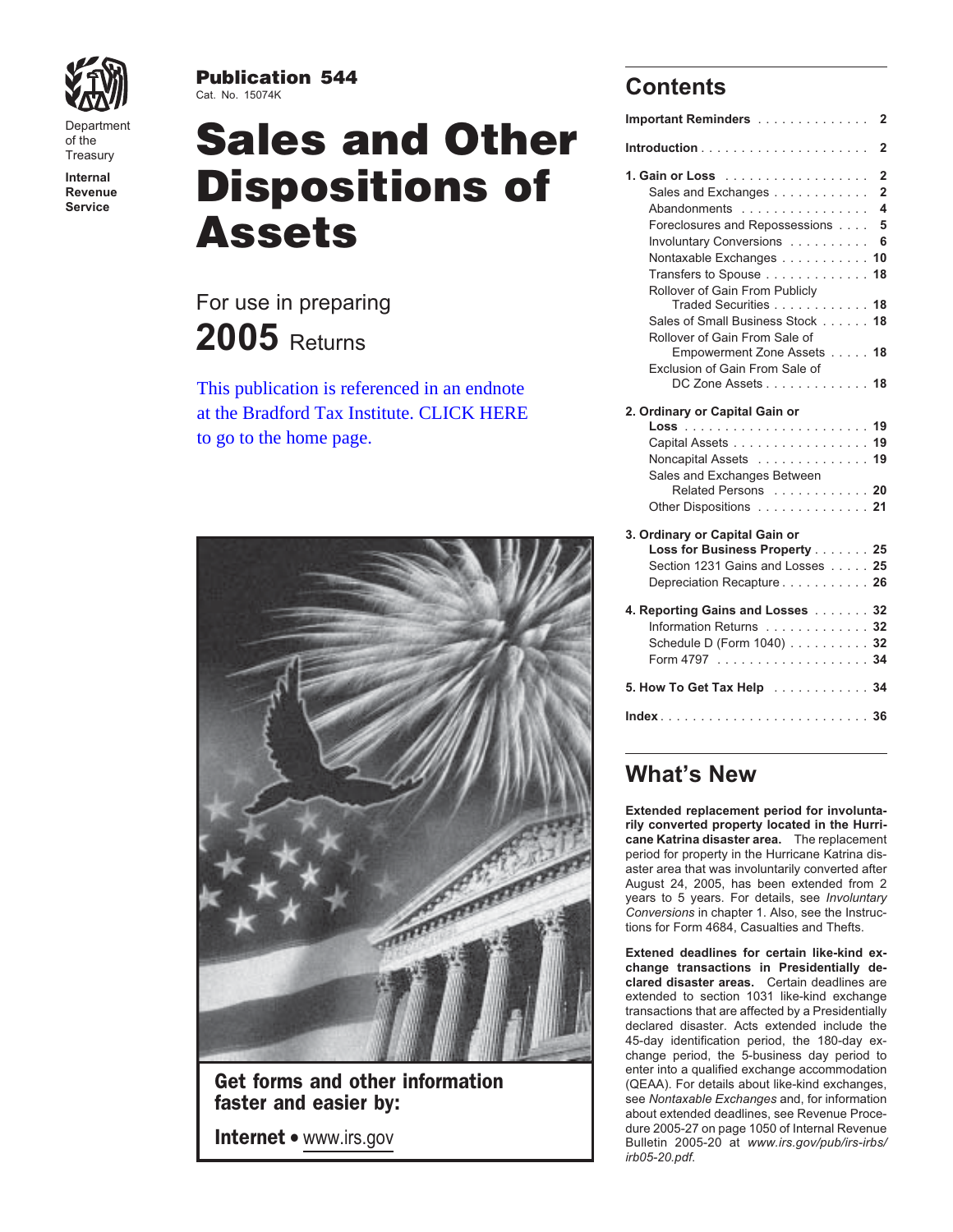**Additional special depreciation allowances.** chapter 4 of Publication<br>The 30% and 50% special depreciation al-<br>speciality income and Expenses. The 30% and 50% special depreciation allowances will not apply to most property placed lowances will not apply to most property placed<br>in service after 2004. However, the special de-<br>Publication 523, Selling Your Home preciation allowances are subject to depreciation recapture. See *Depreciation Recapture* in • Installment sales, discussed in Publication chapter 3. **Topics**<br>Calc af **DC** Zans apparts the second as  $\frac{1}{2}$  **The C** Transfers of property at death. discussed This chapter discusses:

Sale of DC Zone assets. If you sold or ex-<br>
changed a District of Columbia Enterprise Zone<br>
(DC Zone) asset that you held for more than 5<br>
(DC Zone) asset that you held for more than 5<br>
and Administrators.<br>
and Administrat years, you may be able to exclude the "qualified **• Abandonments**<br>capital gain". For more information, see *Exclu*- **Disposing of property.** You dispose of propcapital gain". For more information, see Exclu-<br>
sion of Gain From Sale of DC Zone Assets at the erty when any of the following occurs. end of chapter 1. • **•** Involuntary conversions<br>• Involuntary conversions • Involuntary conversions<br>• Nontaxable exchanges • **Involuntary converty interests** • **Interests** • **Interests** • **Interests** • **Inspection** • **Inst** 

**Dispositions of U.S. real property interests**<br> **e** You exchange property for other property.<br> **e Sourier Source And Act of the COVID-SOLUT COVID-SOLUT COVID-SOLUT COVID-SOLUT COVID-SOLUT COVID-SOLUT COVID-SOLUT COVID-SOLU** U.S. real property interest, the buyer (or other of under threat of condemnation. • Rollovers and exclusions for certain capitransferee) may have to withhold income tax on<br>the amount you receive for the property (includ-<br>ing cash, the fair market value of other property,<br>and any assumed liability). Corporations, part <br>vou give property away. Wou nerships, trusts, and estates also may have to withhold on certain U.S. real property interests<br>they distribute to you. You must report these **Forms to file.** When you dispose of property, **Publication**<br>dispositions and distributions and any income you usually will hav

For more information on dispositions of U.S. ● Schedule D (Form 1040), Capital Gains <br>
real property interests, see Publication 519, U.S. and Losses. □ 547 Casualties, Disasters, and Thefts Tax Guide for Aliens. • **•** Form 4797, Sales of Business Property. □ 550 Investment Income and Expenses

**Foreign source income.** If you are a U.S. • Form 8824, Like-Kind Exchanges. □ 551 Basis of Assets citizen with income from dispositions of property Citizen with income from dispositions of property<br>
outside the United States (foreign income), you<br>
must report all such income on your tax raturn **Comments and suggestions.** We welcome must report all such income on your tax return<br>unless it is exempt from U.S. law. This is true of the United<br>whether you reside inside or outside the United suggestions for future editions.<br>States and whether or not you re

**Photographs of missing children.** The Inter-<br>
SE: W: CAR: MP: T: R<br>
SE: W: CAR: MP: T: R<br>
SE: W: CAR: MP: T: R nal Revenue Service is a proud partner with the SE:W:CAR:MP:T:B<br>National Center for Missing and Exploited Chil- 1111 Constitution Ave. NW, IR-6406 dren. Photographs of missing children selected Washington, DC 20224 ❏ **1040X** Amended U.S. Individual Income by the Center may appear in this publication on<br>pages that would otherwise be blank. You can We respond to many letters by telephone. help bring these children home by looking at the Therefore, it would be helpful if you would in-<br>help bring these children home by looking at the Therefore, it would be helpful if you would in-<br>photographs and calling 1-80 (1-800-843-5678) if you recognize a child. area code, in your correspondence. ❏ **1099-C** Cancellation of Debt

following topics.

- 
- 
- 
- 

transactions covered in other IRS publications. be leases may really be conditional sales con-These include the following. These include the following. The intention of the parties to the agree-

- **Important Reminders** . Most transactions involving stocks, bonds, **Important Reminders** and similar investments, discussed in chapter 4 of Publication 550. Investment
	- Publication 523, Selling Your Home.
	-
	-

- 
- 
- 
- 
- 
- 

- 
- 
- 

<del>OLIVICANINII II.D</del><br>1111 Constitution Ave. NW, IR-6406 <br>Washington, DC 20224 <br>
∴ 1**040X** Amended U.S. Individual Income

Tou can email us at *taxforms@irs.gov.* (The ⊿**4797** Sales of Business Property asterisk must be included in the address.) □ 4797 Sales of Business Property Please put "Publications Comment" on the sub-  $□$  8824 Like-Kind Exchanges ject line. Although we cannot respond individu-Introduction<br>ally to each email, we do appreciate your<br>This publication explains the tax rules that apply<br>when you dispose of property. It discusses the we revise our tax products.

## **Gain or Loss**

- 
- 
- 
- 
- 
- 
- 

- 
- 
- 
- 
- 
- 
- 

- 1099 from the foreign payor.<br>Internal Revenue Service <br>**Photographs of missing children**. The Inter-<br>Business Forms and Publications Branch<br>and Losses
	-
	-
	-
	-
	-
	-

# • How to figure a gain or loss. **Sales and Exchanges** • Whether your gain or loss is ordinary or

capital. The following discussions describe the kinds of ■ How to treat your gain or loss when you<br>dispose of business property.<br>■ How to report a gain or loss.<br>■ How to report a gain or loss.<br>■ How to report a gain or loss.<br>■ How to report a gain or loss.<br>■ How to report a gai This publication also explains whether your property for the property for other property for other property or services.<br>gain is taxable or your loss is deductible.

This publication does not discuss certain **Sale or lease.** Some agreements that seem to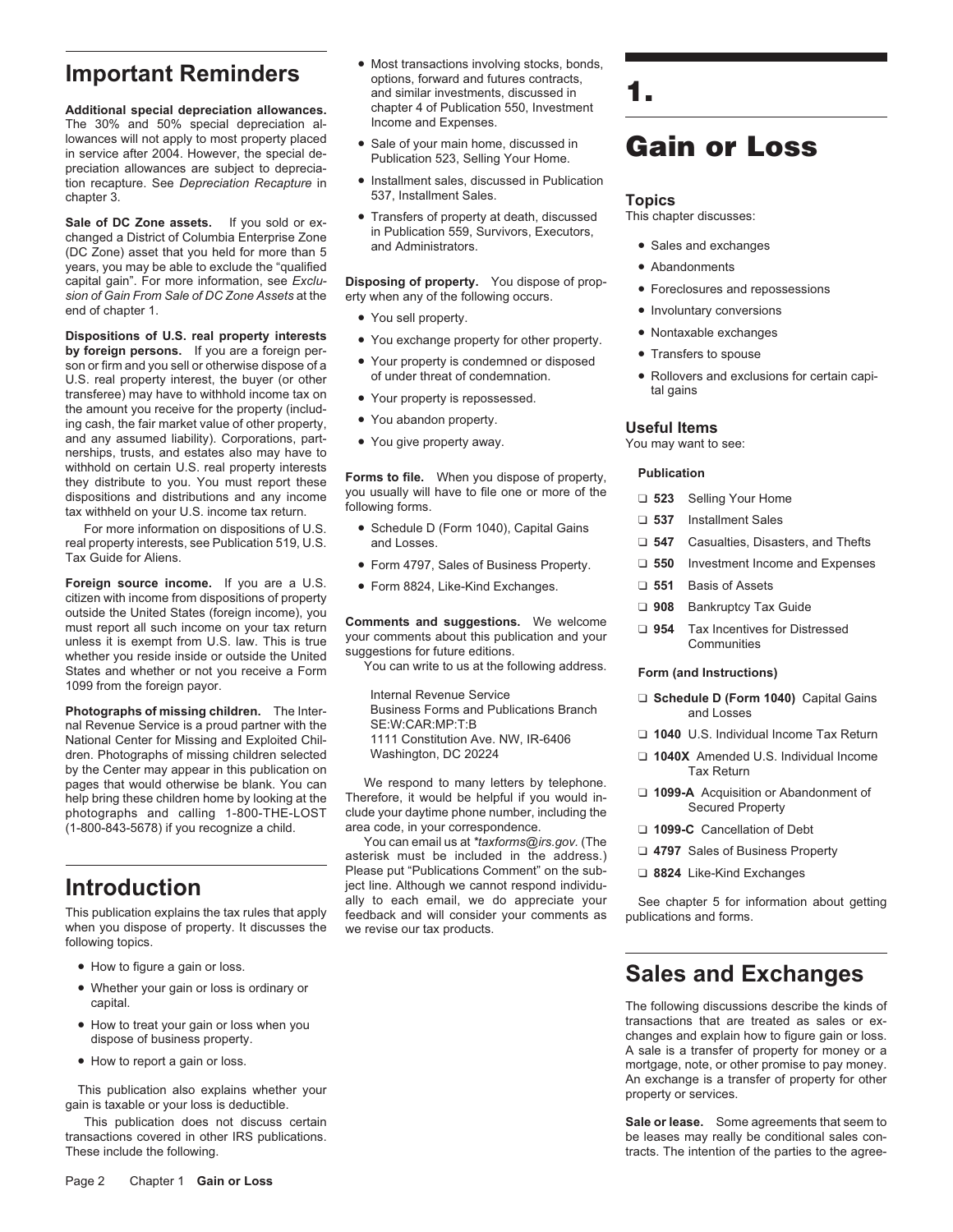agreement. You should consider each agree- the changes in the terms of the note are signifi-

tially a substitute for rental payments and are treated as a sale or exchange. For more infor-<br>taxed as ordinary income in the year in which mation, see *The Bankruptcy Estate* in Publica-<br>Cash taxed as ordinary income in the year in which mation, see *The Bankruptcy Estate* in Publica-<br>they are received.<br> they are received. The second of the second tion 908. The second of property they are received. The second of  $20,000$ 

payments are made over the same period as that covering the grantee's use of the copythat covering the grantee's use of the copy- Table 1-1. **How To Figure Whether** Gain on sale ............... \$56,000 **You Have a Gain or Loss** righted work.

For more information, see Section 1231 Gains

sale of property. However, if you make a quali- ing gain or loss, the costs of transferring prop-<br>find concernation contribution of a restriction or a fit the a new owner, such as selling expenses time. fied conservation contribution of a restriction or erty to a new owner, such as selling expenses, easement granted in perpetuity, it is treated as a are added to the adjusted basis of the property. easement granted in perpetuity, it is treated as a Example 1. Your father dies and leaves his charitable contribution and not a sale or ex-<br>change even though you keen a beneficial in. **Amount realized**. The amount you realize farm to you for life with a remainder interest

change, even though you keep a beneficial in-<br>the external on the property affected by the easement.<br>forest in the property affected by the easement. from a sale or exchange is the total of all money<br>of the same form of th

ment can help you distinguish between a sale and completed transaction that would result in a price is treated as the FMV unless there is eviand a lease. gain or loss. However, an extension will be dence to the contrary. There is no test or group of tests to prove treated as a taxable exchange of the outstandwhat the parties intended when they made the ing note for a new and materially different note if **Example.** You used a building in your busi-<br>agreement. You should consider each agree- the changes in the terms of the note ment based on its own facts and circumstances. cant. Each case must be determined by its own permanent improvements at a cost of \$20,000

| IF your                                                | THEN you have a |
|--------------------------------------------------------|-----------------|
| Adjusted basis is more<br>than the amount<br>realized. | Loss.           |
| Amount realized is more<br>than the adjusted basis,    | Gain.           |

property. If only a specific part of the entire tract able Exchanges, later. Also, a loss from the sale of property is affected by the easement, only the **Basis**. You must know the basis of your prop-<br>
received. If it is i

**Property transferred to satisfy debt.** A<br>
transferved to satisfy debt. A<br>
transfer of property to satisfy a debt is an ex-<br>
transfer of property to satisfy a debt is an ex-<br>
hands between a buyer and a seller when both **C** Note's maturity date extended. The exten- facts and neither has to buy or sell. If parties with the buyer to return the property for a full refund sion of a note's maturity date is not treated as an adverse interests place a value on property in an and the buyer does so, you may not have to exchange of an outstanding note for a new and arm's-length transaction, that is strong evidence recognize gain or loss on the sale. If the buyer different note. Also, it is not considered a closed of FMV. If there is a stated price for services, this returns the property in the year of sale, no gain

For more information on leases, see chapter 4 in facts.<br>
Publication 535, Business Expenses.<br>
Publication 535, Business Expenses. Publication 535, Business Expenses.<br> **Cancellation of a lease.** Payments received an executor or administrator on the death of an Cancellation of a lease. Payments received an executor or administrator on the death of an y

| taxed as ordinary income in the year in which<br>they are received.                                                                                                                                                                                                                                                                                        | mation, see The Bankruptcy Estate in Publica-<br>tion 908.                                                                                                                                                                                                                            | Cash<br>FMV of property                                                                                                                               | \$100,000<br>20,000                                  |                      |
|------------------------------------------------------------------------------------------------------------------------------------------------------------------------------------------------------------------------------------------------------------------------------------------------------------------------------------------------------------|---------------------------------------------------------------------------------------------------------------------------------------------------------------------------------------------------------------------------------------------------------------------------------------|-------------------------------------------------------------------------------------------------------------------------------------------------------|------------------------------------------------------|----------------------|
| <b>Copyright.</b> Payments you receive for granting<br>the exclusive use of (or right to exploit) a copy-<br>right throughout its life in a particular medium                                                                                                                                                                                              | <b>Gain or Loss From</b><br><b>Sales and Exchanges</b>                                                                                                                                                                                                                                | received<br>Real estate taxes<br>assumed by buyer<br>Mortgage assumed by                                                                              | 3.000                                                |                      |
| are treated as received from the sale of property.<br>It does not matter if the payments are a fixed<br>amount or a percentage of receipts from the<br>sale, performance, exhibition, or publication of<br>the copyrighted work, or an amount based on<br>the number of copies sold, performances given,<br>or exhibitions made. Nor does it matter if the | Gain or loss is usually realized when property is<br>sold or exchanged. A gain is the amount you<br>realize from a sale or exchange of property that<br>is more than its adjusted basis. A loss is the<br>adjusted basis of the property that is more than<br>the amount you realize. | buyer $\ldots$ $\ldots$ $\ldots$<br>Adiusted basis:<br>Cost of building $\ldots$ .<br>Improvements<br>Total.<br>Minus: Depreciation<br>Adjusted basis | \$70,000<br>20.000<br>\$90,000<br>10,000<br>\$80,000 | 17,000 \$140,000     |
| payments are made over the same period as<br>that covering the grantee's use of the copy-                                                                                                                                                                                                                                                                  | Table 1-1. How To Figure Whether                                                                                                                                                                                                                                                      | Plus: Selling expenses<br>Gain on sale                                                                                                                | 4.000                                                | \$84,000<br>\$56,000 |

business and you held it longer than a year, the **IF your...** IF THEN you have a... ized from a sale or exchange of property is cain or loss for tax pur-<br>and or loss may be a section 1231 gain or loss. Adjusted basis is mo gain or loss may be a section 1231 gain or loss. Adjusted basis is more and the usually a recognized gain or loss for tax pur-<br>For more information, see Section 1231 Gains than the amount and Losses in chapter 3.<br> **and Losses in chapter 3.**<br> **Ansumbracized is more.** Loss.<br> **Loss.**<br> **Loss.**<br> **Loss.**<br> **Loss.**<br> **De from gross income. However, your gain or** Easement. The amount received for granting Amount realized is more be from gross income. However, your gain or<br>an easement is subtracted from the basis of the than the adjusted basis, Gain. In the cognized for tax purposes

basis to be reduced is a taxable gain. The trans-<br>action is reported as a sale of property.<br>If you transfer a perpetual easement for con-<br>If you transfer a perpetual easement for con-<br>property is your original cost or othe If you transfer a perpetual easement for con-<br>eration and do not keep any beneficial inter- certain additions and minus certain deductions, dent to a divorce, the amount realized is a recogsideration and do not keep any beneficial inter- certain additions and minus certain deductions, dent to a divorce, the amount realized is a recog-<br>est in the part of the property affected by the such as depreciation and c est in the part of the property affected by the such as depreciation and casualty losses. See nized gain. Your basis in the property is essement the transaction will be treated as a Adjusted Basis in Publication 551. In de easement, the transaction will be treated as a Adjusted Basis in Publication 551. In determin-<br>sale of property, However, if you make a quali- ing gain or loss, the costs of transferring prop- ests in the property are disp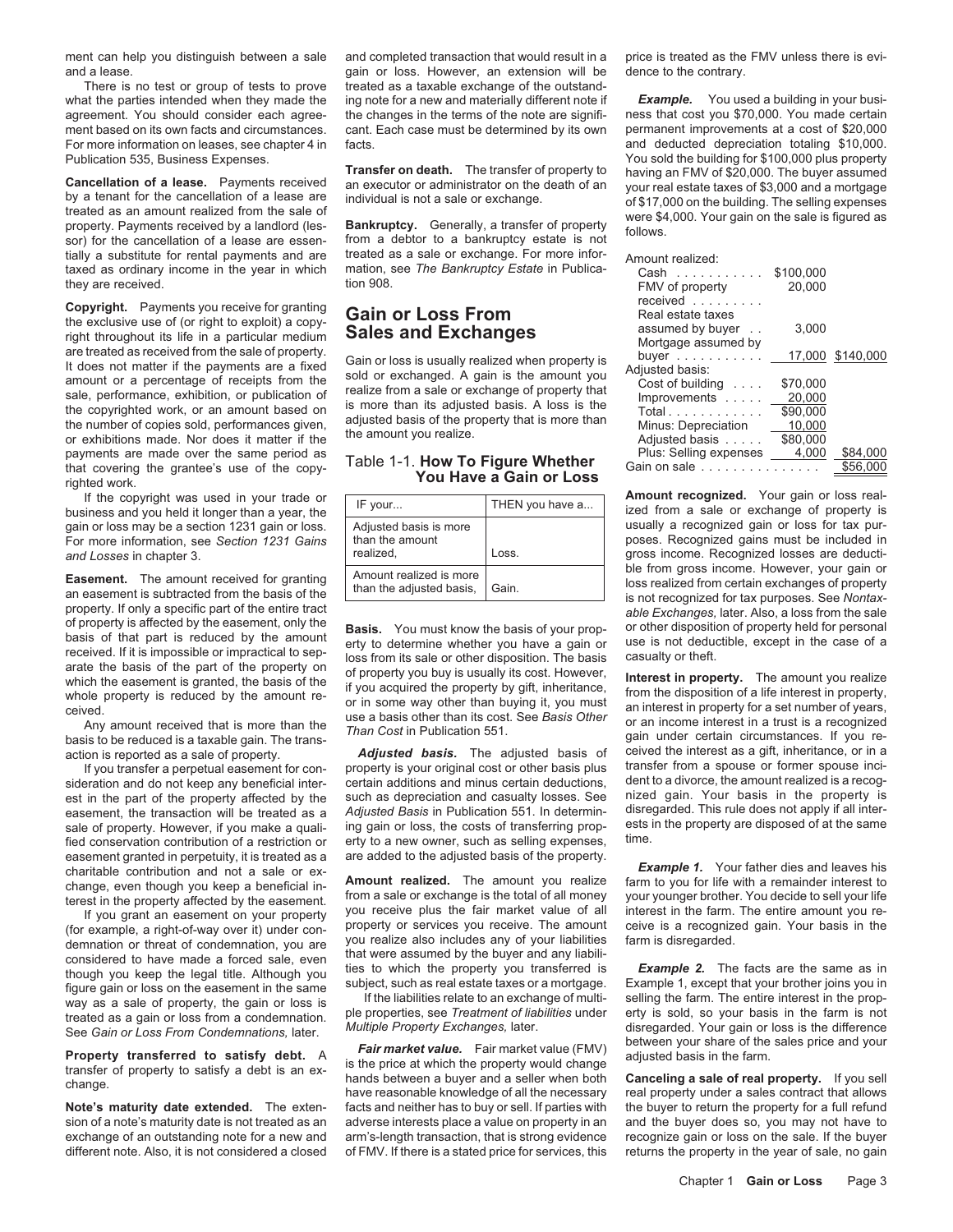or loss is recognized. This cancellation of the under *Section 1231 Gains and Losses*. Any gain sale in the same vear it occurred places both on the personal part of the property is a capital. Mi sale in the same year it occurred places both on the personal part of the property is a capital you and the buyer in the same positions you gain. You cannot deduct a loss on the personal were in before the sale. If the buyer returns the part. property in a later tax year, however, you must<br>recognize gain (or loss, if allowed) in the year of **Example.** You sold a condominium for recognize gain (or loss, if allowed) in the year of **Example.** You sold a condominium for the sale. When the property is returned in a later \$57,000. You had bought the property 9 years the sale. When the property is returned in a later \$57,000. You had bought the property 9 years Minus: Amount you realized from the sale. When the property is returned in a later \$57,000. You had bought the property 9 year

**Bargain Sale**<br>
From the property for less than fair<br>
If you sell or exchange property for less than fair<br>
If you sell or exchange property for less than fair<br>
If you sell or exchange property for less than fair<br>
If you se property. However, you do not have a loss if the 1) Selling price  $\ldots \ldots$ , \$19,000 \$38,000 5-year period ending on the date of samount realized is less than the adjusted basis 2) Minus: Selling expenses  $\frac{1,200}{2,400}$ of the property.

**Bargain sales to charity.** A bargain sale of  $\frac{4}{5}$  property to a charitable organization is partly a property to a charitable organization is partly a<br>sale or exchange and partly a charitable contribution in the contribution of the contribution. If a charitable deduction for the contribution of Gain (line 3 – line 6)  $\ld$ tion is allowable, you must allocate your<br>
adjusted basis in the property between the part<br>
adjusted basis in the property between the part<br>
adjusted basis in the property between the part adjusted basis in the property between the part<br>sold and the part contributed based on the fair **Property Changed to untarily and use of the property with the intention of** 

| Adjusted basis of | Amount realized<br>entire property X (fair market value of part sold) |
|-------------------|-----------------------------------------------------------------------|
|                   | Fair market value of entire<br>property                               |

change.<br>**Example.** You sold property with a fair mar-<br>In Add to (1) the cost of any improvements and the solar of fail of the cost of any improvements ket value of \$10,000 to a charitable organization 2. Add to (1) the cost of any improvements *Example.* Ann abandoned her home that for \$2,000 and are allowed a deduction for your and other increases to basis since the she

| Sales price $\ldots \ldots \ldots \ldots \ldots$ \$2,000<br>Minus: Adiusted basis of part sold<br>$($4,000 \times ($2,000 \div $10,000)) \cdot \cdot \cdot \cdot \cdot \underline{800}$ | 4. Subtract the amount you realized on the<br>sale from the result in (3). If the amount<br>you realized is more than the result in (3). | forecloses on the loan or repossesses the<br>house, she will have to figure her gain or loss as<br>discussed later under Foreclosures and Repos-<br>sessions. |
|-----------------------------------------------------------------------------------------------------------------------------------------------------------------------------------------|------------------------------------------------------------------------------------------------------------------------------------------|---------------------------------------------------------------------------------------------------------------------------------------------------------------|
| Gain on the sale $\ldots \ldots \ldots \ldots$ \$1,200                                                                                                                                  | treat this result as zero.                                                                                                               |                                                                                                                                                               |

taken from the basis of the business or rental Lesser of adjusted basis or fair **•** The cancellation is intended as a gift.<br>
part. **parted basis or fair** efter change \$70,000 **•** The debt is qualified farm debt (see chap-<br>

the property may be a capital gain or loss or an any other additions to basis after ter 3 of the change of Publication 205, Farmer's Taxa of Publication 205, Farmer's Taxa of Puide, Publication 205, Farmer's Taxa of Puide,

buyer.<br> **buyer.** Our contract the state of the rented part during the time you owned the for the rented part during the time you owned the **Gain.** If you have a gain on the sale, you gen-<br>property. You made no improvements to the erally must recognize the full amount of the gain.

|                          | Rental | Personal<br>$(1/3)$ $(2/3)$ |
|--------------------------|--------|-----------------------------|
| Selling price            |        | \$19,000 \$38,000           |
| Minus: Selling expenses  |        | 1,200 2,400                 |
| Amount realized          |        |                             |
| (adjusted sales price).  | 17.800 | 35.600                      |
| Basis                    | 10,000 | 20.000                      |
| Minus: Depreciation      | 3,272  |                             |
| Adjusted basis           |        | 6.728 20.000                |
| Gain (line $3 -$ line 6) |        | \$11,072 \$15,600           |

- 
- 
- 
- 

**Property Used Partly Example.** You changed your main home to<br> **for Business or Rental**<br> **for Business or Rental**<br>
If you sell or exchange property you used partly<br>
If you sell or exchange property you used partly<br>
If you

Gain or loss on the business or rental part of Plus: Cost of any improvements and **•** The debt is qualified farm debt (see chap-<br>• property may be a capital gain or loss or an any other additions to basis after **the act of** ordinary gain or loss, as discussed in chapter  $3$  the change  $\dots \dots \dots \dots \dots$ 

| nus: Depreciation and any other<br>decreases to basis after the | 70.000           |
|-----------------------------------------------------------------|------------------|
| change                                                          | 12.620<br>57.380 |
| nuou Amerikalinen vaalinaal fram the                            |                  |

| Minus: Amount you realized from the            |         |
|------------------------------------------------|---------|
|                                                | 55,000  |
| Deductible loss $\ldots$ , $\ldots$ , $\ldots$ | \$2,380 |

and use of the property with the intention of market value of each. The adjusted basis of the **Business or Rental Use** ending your ownership but without passing it on part sold is figured as follows.

National State of property and state of property and used as for a set of property of the sale of property our acquired for use as your home and used as who and denote a set.<br>
Adjusted basis of Amount realized<br>
entire prop

tions, for information on figuring your charitable tions, for information on figuring your charitable the lesser of the property's adjusted You cannot deduct any loss from abandon-<br>contribution. basis or fair market value

for \$2,000 and are allowed a deduction for your<br>
contribution. Your adjusted basis in the property<br>
is \$4,000. Your gain on the sale is \$1,200, fig-<br>
is \$4,000. Your gain on the sale is \$1,200, fig-<br>
is a nondeductible los

The result in (4) is the loss you can deduct. **Cancellation of debt.** If the abandoned prop-

- 
-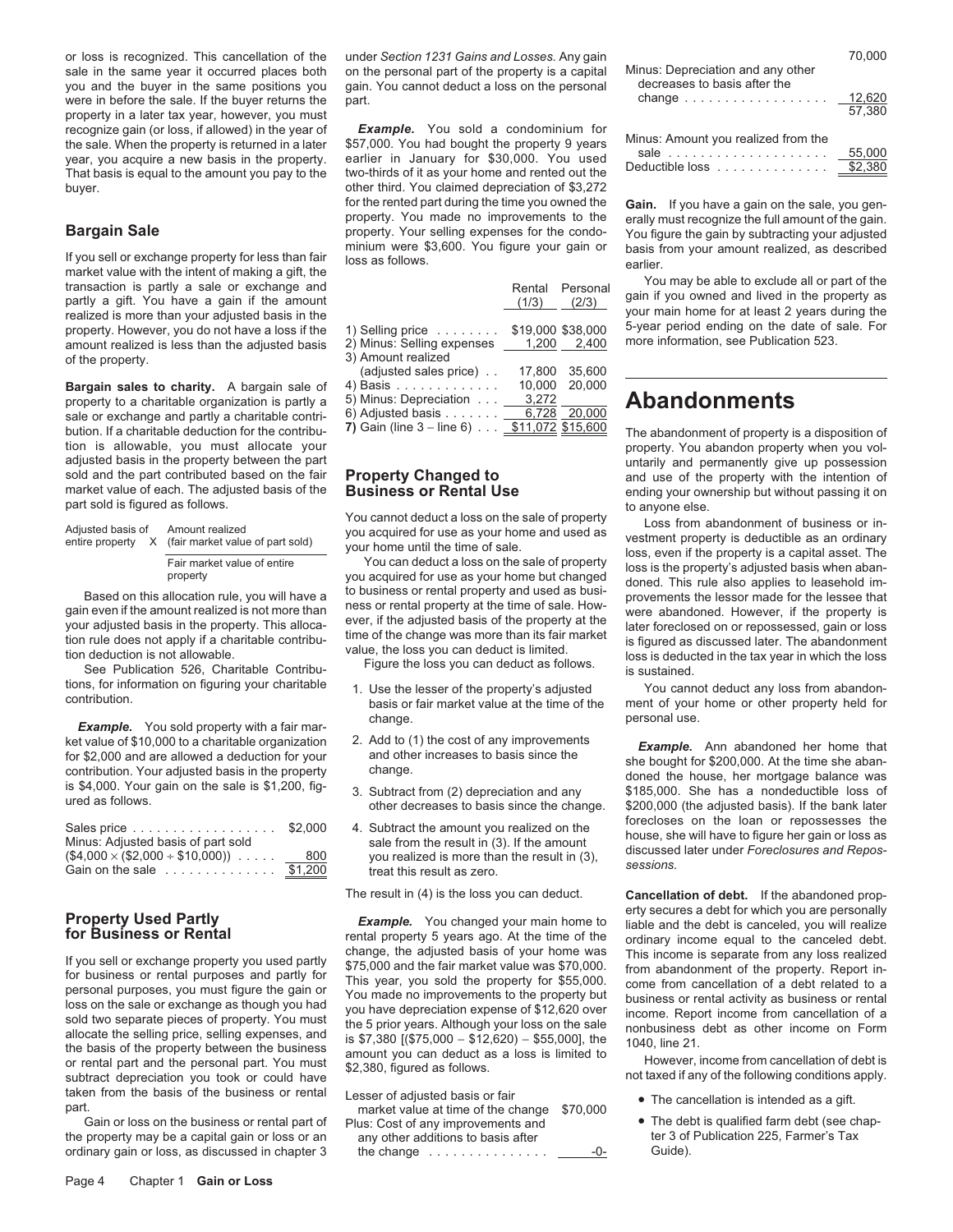### Table 1-2. Worksheet for Foreclosures and Repossessions **the final team of the U.S.** debt that is your income from cancellation of (Keep for your records) in the fair market value of the fair market value of the



|                                                                                                                                                                                                                                                                                             | udistribution property is less trially the calledged                                                                                                                                                                                                                                                                  |  |  |                                                                                                                                                      |
|---------------------------------------------------------------------------------------------------------------------------------------------------------------------------------------------------------------------------------------------------------------------------------------------|-----------------------------------------------------------------------------------------------------------------------------------------------------------------------------------------------------------------------------------------------------------------------------------------------------------------------|--|--|------------------------------------------------------------------------------------------------------------------------------------------------------|
| <b>Part 1.</b> Figure your income from cancellation of debt. (Note: If you are<br>not personally liable for the debt, you do not have income<br>from cancellation of debt. Skip Part 1 and go to Part 2.)                                                                                   |                                                                                                                                                                                                                                                                                                                       |  |  | debt, the amount realized includes the canceled<br>debt up to the fair market value of the property.<br>You are treated as receiving ordinary income |
| <b>1.</b> Enter the amount of debt canceled by the transfer of property<br>3. Income from cancellation of debt,* Subtract line 2 from line 1. If<br>$less than zero, enter zero \dots \dots \dots \dots \dots \dots \dots \dots \dots \dots \dots \dots \dots \dots$                        | from the canceled debt for the part of the debt<br>that is more than the fair market value. See<br>Cancellation of debt. later.<br><b>Example 1.</b> Assume the same facts as in                                                                                                                                      |  |  |                                                                                                                                                      |
| Part 2. Figure your gain or loss from foreclosure or repossession.                                                                                                                                                                                                                          | the previous Example 1, except Chris is person-                                                                                                                                                                                                                                                                       |  |  |                                                                                                                                                      |
| 4. Enter the smaller of line 1 or line 2. Also include any proceeds you<br>received from the foreclosure sale. (If you are not personally liable<br>for the debt, enter the amount of debt canceled by the transfer of<br>6. Gain or loss from foreclosure or repossession. Subtract line 5 | ally liable for the car loan (recourse debt). In this<br>case, the amount he realizes is \$9,000. This is<br>the canceled debt (\$10,000) up to the car's fair<br>market value (\$9,000). Chris figures his gain or<br>loss on the repossession by comparing the<br>amount realized (\$9,000) with his adjusted basis |  |  |                                                                                                                                                      |
|                                                                                                                                                                                                                                                                                             | (\$15,000). He has a \$6,000 nondeductible loss.<br>t to satura to ano dal di suo del contrato del molto del transita del transita                                                                                                                                                                                    |  |  |                                                                                                                                                      |

- The debt is qualified real property busi-<br>ness debt (see chapter 5 of Publication **TIP** gain or loss from a foreclosure or reness debt (see chapter 5 of Publication **FILE)** gain or loss from a figure or *gain or loss possession.*
- 

2005, these forms should be sent to you by session is \$10,000. That is the debt canceled by **Cancellation of debt.** If property that is repos-

**Exercise Solution** Closure is \$180,000, the debt canceled by the<br>
ure and report gain or loss from a foreclosure or<br>
ter 3 of Publication 225, Farmer's Tax<br>
repossession in the same way as gain or loss is the<br>
difference



ment on that form instead of on Form 1099-A company. Chris is not personally liable for the<br>The lender must file Form 1099-C and send you loan (nonrecourse), but pledges the new car as **Seller's (lender's) gain or loss on** more and the lender is a financial institution,<br>
car because he stopped making loan payments.<br>
credit union, federal government agency, or any<br>
organization that has a significant trade or busi-<br>
organization that has a si the repossession, even though the car's fair sessed or foreclosed on secures a debt for<br>market value is less than \$10,000. Chris figures which you are personally liable (recourse debt). market value is less than \$10,000. Chris figures which you are personally liable (recourse debt),<br>his gain or loss on the repossession by compar- vou generally must report as ordinary income his gain or loss on the repossession by compar-<br>ing the amount realized (\$10,000) with his ad-<br>the amount by which the canceled debt is more **Foreclosures** justed basis (\$15,000). He has a \$5,000 nondeductible loss.

**Example 2.** Abena paid \$200,000 for her port the income from cancellation of a debt home. She paid \$15,000 down and borrowed related to a business or rental activity as busih you do not make payments you owe on a loan and the come. She paid \$15,000 down and borrowed related to a business or rental activity as busi-<br>Secured by property, the lender may foreclose. The remaining \$185,000 from a b secured by property, the lender may foreclose the remaining \$185,000 from a bank. Abena is ness or rental income. Report the income from<br>on the loan or repossess the property. The fore, not personally liable for the loan ( on the loan or repossess the property. The fore-<br>closure or repossession is treated as a sale or debt), but pledges the house as security. The come on Form 1040, line 21.<br>exchange from which you may realize gain or bank fo ordinary income from cancellation of debt if the \$170,000, the fair market value of the house was<br>loan balance is more than the fair market value \$170,000, and Abena's adjusted basis was<br>of the property. ducted. The amount

See *Gain or Loss From Sales and Exchanges,* debt), the amount realized on the foreclosure or • You are insolvent or bankrupt (see Publiearlier. The canceled cation 908). The canceled cation 908).

transferred property is less than the canceled debt, the amount realized includes the canceled debt up to the fair market value of the property.<br>You are treated as receiving ordinary income<br>from the canceled debt for the part of the debt

**Example 1.** Assume the same facts as in the previous Example 1, except Chris is personally liable for the car loan (recourse debt). In this case, the amount he realizes is \$9,000. This is the canceled debt  $(\$10,000)$  up to the car's fair market value (\$9,000). Chris figures his gain or loss on the repossession by comparing the **6. Gain or loss from foreclosure or repossession.** Subtract line 5 amount realized (\$9,000) with his adjusted basis  $$15,000$ ). He has a \$6,000 nondeductible loss. He also is treated as receiving ordinary income<br>from cancellation of debt. That income is \$1,000 \* The income may not be taxable. See *Cancellation of debt.* from cancellation of debt. That income is \$1,000 (\$10,000 - \$9,000). This is the part of the can-

**Example 2.** Assume the same facts as in  $\frac{1}{2}$  possession. **Example 2.** Assume the same facts as in the previous Example 2, except Abena is per-• You are insolvent or bankrupt (see Publi-<br>If you are not personally liable for repaying the case the amount she realizes is \$170,000. This case, the amount she realizes is \$170,000. This debt (nonrecourse debt) secured by the trans-<br>ferred property, the amount you realize includes market value of the house (\$170,000). Abena **Forms 1099-A and 1099-C.** If your abandom-<br>doned property secures a loan and the lender<br>the full debt canceled by the transfer. The full figures her gain or loss on the foreclosure by<br>knows the property has been abandone

the amount by which the canceled debt is more than the fair market value of the property. This income is separate from any gain or loss real**and Repossessions**<br>**Example 2.** Abena paid \$200,000 for her port the income from cancellation of a debt



- 
- 
- 
-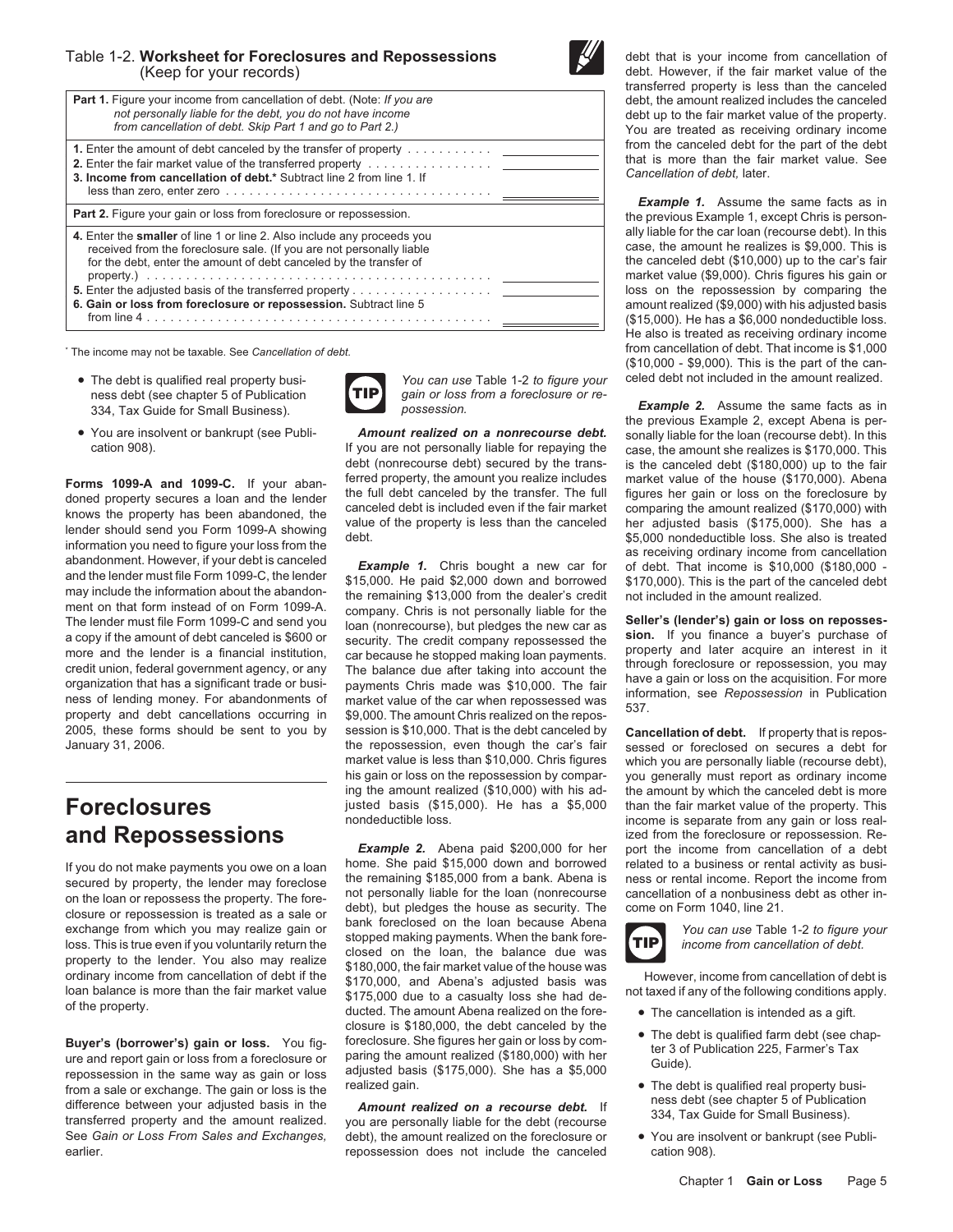(Keep for your records)



| Part 1. Gain from severance damages.<br>(If you did not receive severance damages, skip Part 1 and go to Part 2.)                                                                                                                                                                                                                                                                     |
|---------------------------------------------------------------------------------------------------------------------------------------------------------------------------------------------------------------------------------------------------------------------------------------------------------------------------------------------------------------------------------------|
| 2. Enter your expenses in getting severance damages<br>8. Refigured adjusted basis of the remaining property. Subtract line 5 from line 6. If less than zero, enter -0-                                                                                                                                                                                                               |
| Part 2. Gain or loss from condemnation award.                                                                                                                                                                                                                                                                                                                                         |
| 11. If you completed Part 1, and line 4 is more than line 3, subtract line 3 from line 4. Otherwise, enter -0-<br>15. Gain from condemnation award. If line 14 is more than line 13, enter -0-. Otherwise, subtract line 14 from<br>(Note: You cannot deduct the amount on line 16 if the condemned property was held for personal use.)<br>Part 3. Postponed gain from condemnation. |
| (Complete only if line 7 or line 15 is more than zero and you bought qualifying replacement property or made<br>expenditures to restore the usefulness of your remaining property.)                                                                                                                                                                                                   |
| 17. If you completed Part 1, and line 7 is more than zero, enter the amount from line 5. Otherwise, enter -0-<br>20. Enter the total cost of replacement property and any expenses to restore the usefulness of your remaining                                                                                                                                                        |

If the condemned property was your main home, subtract from this total the gain you excluded from your income and enter the result.

quires an interest in your property in a foreclo- of your property is usually recognized for tax<br>sure or repossession should send you Form purposes unless the property is your main sure or repossession should send you Form purposes unless the property is your main A condemnation is the process by which private<br>1099-A showing the information you need to home You report the gain or deduct the loss on p 1099-A showing the information you need to<br>figure your gain or loss. However, if the lender<br>also cancels part of your debt and must file Form<br>also cancels part of your debt and must file Form<br>1099-C, the lender may include must file Form 1099-C and send you a copy if However, depending on the type of property property) in exchange for the property taken. A the amount of debt canceled is \$600 or more you receive, you may not have to report a gain condemnation is like a forced sale, the owner<br>and the lender is a financial institution, credit on an involuntary conversion. You d and the lender is a financial institution, credit on an involuntary conversion. You do not report being the seller union, federal government agency, or any or-<br>the gain if you receive property that is similar or being the union, federal government agency, or any or- the gain if you receive property that is similar or<br>ganization that has a significant trade or busi-<br>related in service or use to the converted prop-

involuntary exchanges. errestigation 547. erty, see Publication 547. The voluntarily, your property will be condemned.

**Forms 1099-A and 1099-C.** A lender who ac-<br>
Gain or loss from an involuntary conversion<br>
Gondemnations<br>
Given by Sain or loss from an involuntary conversion<br>
Condemnations

ganization that has a significant trade or busi-<br>ness of lending money. For foreclosures or enty. Your basis for the new property is the same<br>repossessions occurring in 2005, these forms as your basis for the converted pro

**This is a condemnation of private in Service or use to the involuntary** and paid you an amount fixed similar or related in service or use to the involun-<br>
tarily converted property and you buy qualifying by the court. Thi **CONVETSIONS**<br>
Figure 2011 Can choose to postpone reporting the **Threat of condemnation.** A threat of con-<br>
Figure 2011 Can choose to postpone reporting the **Threat of condemnation.** A threat of con-

and you receive other property or money in gain or loss from a condemnation or disposition<br>payment, such as insurance or a condemnation under the threat of condemnation. If you have a acquire your property. You must have r award. Involuntary conversions are also called gain or loss from the destruction or theft of prop- ble grounds to believe that, if you do not sell

sale or exchange occurs. external erty, you went to court to keep it. But, the court If you receive money or property that is not decided in favor of the local government, which<br>ilar or related in service or use to the involup- took your property and paid you an amount fixed

An involuntary conversion occurs when your<br>property is destroyed, stolen, condemnation or disposed of under the threat of condemnation. A threat of con-<br>property is destroyed, stolen, condemnation or disposed of under the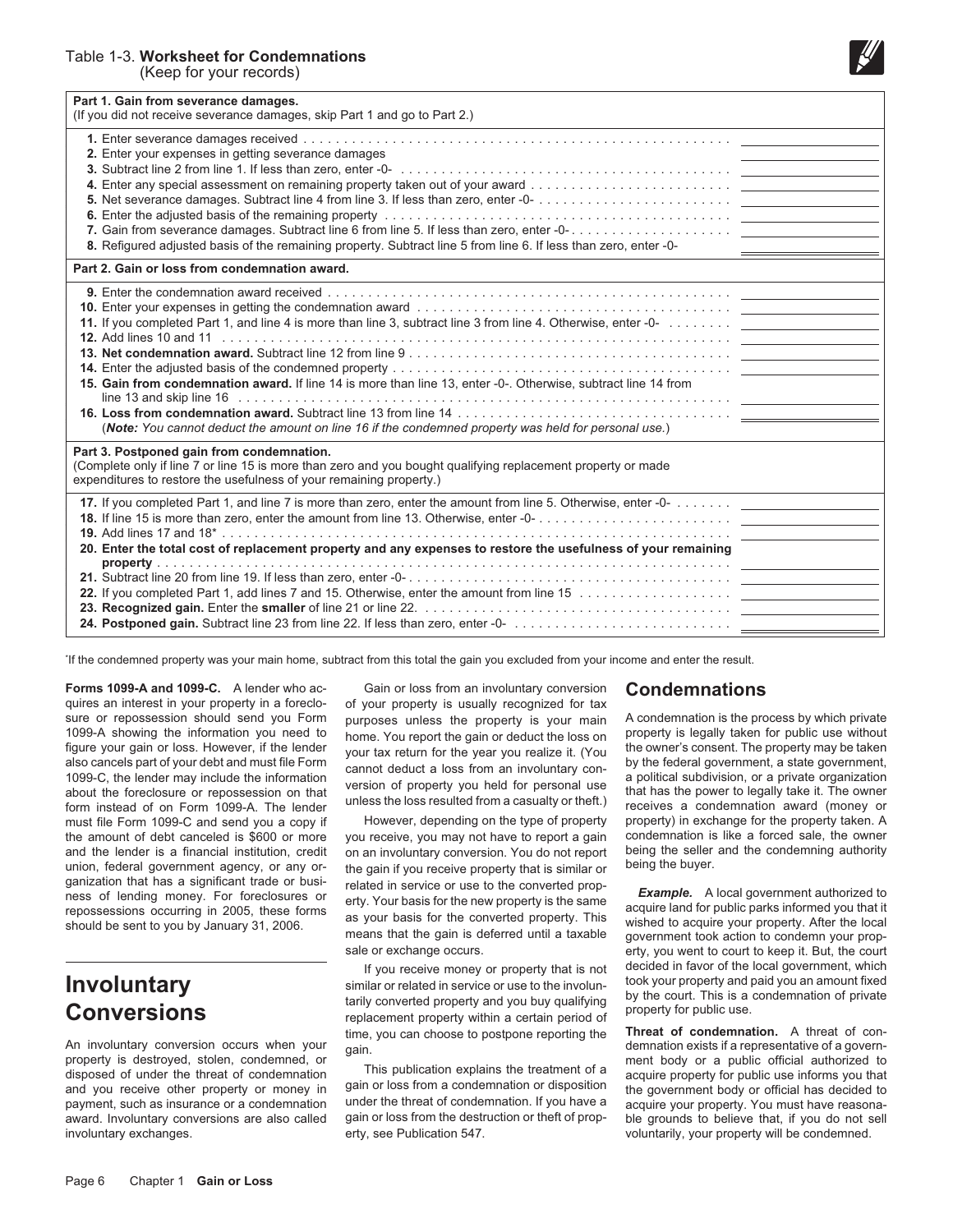than the condemning authority will also qualify information on this exclusion, see Publication tion of the total award after the transaction is as an involuntary conversion, provided you have 523. If your gain is more than you can exclude completed. However, you can show how much reasonable grounds to believe that your prop- but you buy replacement property, you may be of the award both parties intended for severance erty will be condemned. If the buyer of this prop- able to postpone reporting the rest of the gain. damages. The severance damages part of the erty knows at the time of purchase that it will be See *Postponement of Gain,* later. award is determined from all the facts and circondemned and sells it to the condemning au- cumstances. thority, this sale also qualifies as an involuntary **Condemnation award.** A condemnation

**Reports of condemnation.** A threat of con-<br>demnation exists if you learn of a decision to<br>acquire your property of a decision to property. The award is also the amount you are contract you and the condemning authority<br>acq government representative or public official, the not your personal liability.<br>
Internal Revenue Service may ask you to get and your personal liability.<br>
Internal Revenue Service may ask you to get Internal Revenue Service may ask you to get **and all an involunt realized from an involunt** written confirmation of the statements.

version if the property had a substantial eco- as ordinary income. *You can use Part 1 of* Table 1-3 *to* nomic relationship to property of yours that was<br>condemned. A substantial economic relation-<br>ceive to relocate and replace housing because<br>and to refigure the adjusted ba-



The sale of your property to someone other gain (up to \$500,000 if married filing jointly). For You cannot make a completely new alloca-

conversion. award is the money you are paid or the value of *Example.* You sold part of your property to<br>other property you receive for your condemned the state under threat of condemnation. The

rily. If you relied on oral statements made by a even if the debt attaches to the property and is *Treatment of severance damages.* Your

**Example.** The state condemned your prop- of the remaining part of your property. Use them<br>erty for public use. The award was set at to reduce the basis of the remaining property. If erty for public use. The award was set at to reduce the basis of the remaining property. If<br>\$200,000. The state paid you only \$148,000 the amount of severance damages is based on **Example.** Your property lies along public \$200,000. The state paid you only \$148,000 the amount of severance damages is based on illustration. The utility company has the authority because it paid \$50,000 to your mortgage utility lines. The utility company has the authority because it paid \$50,000 to your mortgage holder damage to a specific part of the property you to condemn your property. The company in- and \$2,000 accrued real estate ta to condemn your property. The company in- and \$2,000 accrued real estate taxes. You are<br>forms you that it intends to acquire your property considered to have received the entire \$200,000 forms you that it intends to acquire your property considered to have received the entire \$200,000 severance damages.<br>by negotiation or condemnation. A threat of con- as a condemnation award. If your net sever

demnation exists when you receive the notice.<br> **Related property voluntarily sold.** A volun-<br>
therest on award. If the condemning au-<br> **Related property voluntarily sold.** A volun-<br>
the condemnation bave a gain. You may be

Exists if together the properties were one<br>
signification in the property. See Postponement of Gain,<br>
the remaining part of your property.<br>
To figure you have been displaced from your home, busi-<br>
economic unit. You also m

**Gain or Loss**<br>**Gain or Loss**<br>**From Condemnations** and taken out of the award by the condemning<br>**From Condemnations** are considered to have received, for the con-

it had before the condemnation.

**Main home condemned.** If you have a gain The contracting parties should agree on the **Special assessment taken out of award.** because your main home is condemned, you specific amount of severance damages in writ- When only part of your property is condemned, a generally can exclude the gain from your income ing. If this is not done, all proceeds from the special assessment levied against the remainas if you had sold or exchanged your home. You condemning authority are considered awarded ing property may be taken out of your condemmay be able to exclude up to \$250,000 of the for your condemned property. The mation award. An assessment may be levied if

by negotiation or condemnation. A threat of con- as a condemnation award. The same state of your net severance damages are more



If your property was condemned or disposed of taining wour expenses of ob-<br>
under the threat of condemnation, figure your was condemned, you also must reduce the<br>
gain or loss by comparing the adjusted basis of award by an

the remaining part to its former usefulness as you keep is decreased because of the condemnation<br>the cost of replacement of Gain, later.<br>If your net condemnation award is less than<br>If your net condemnation award is less th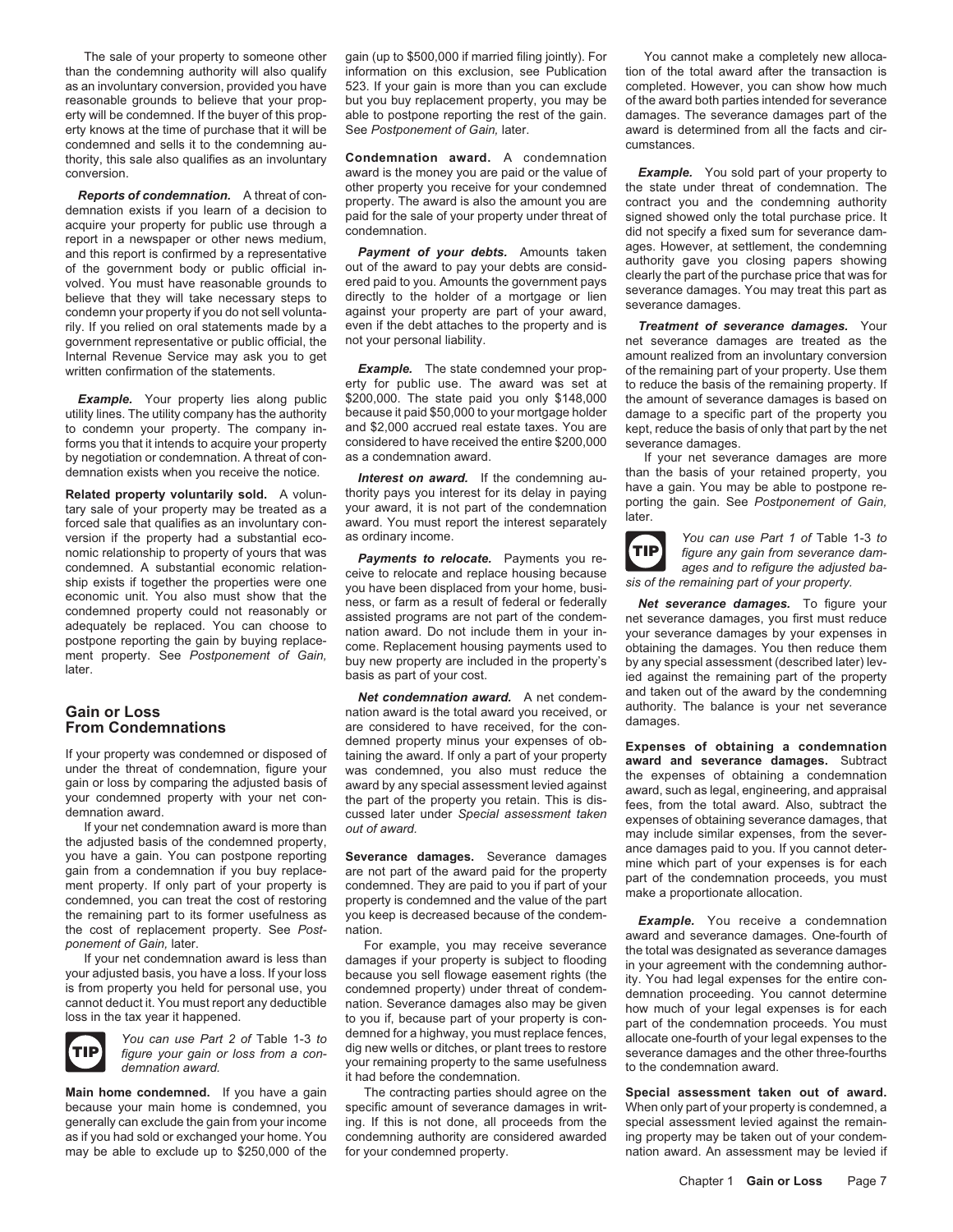the improvement resulting from the condemna-<br>  $1/2$  of original cost,<br>  $25,000$  Plus:  $1/2$  of the cost of replacement property.<br>
The improvements that may cause  $25,000$  Plus:  $1/2$  of the cost of replacement property. tion. Examples of improvements that may cause  $\frac{$25,000 \text{ Plus}: 1/2 \text{ of}}{25,500 \text{ so}}$  restoring it as the cost of replacement property. a special assessment are widening a street and cost of root, \$12,500 \$12,500 \$12,500 \$12,500 and special specia

this and spent \$300 to get the award. Before The loss on the residential part of the property least as much as the amount realized from the property paying the award the city levied a special as is not deductible. paying the award, the city levied a special as- is not deductible.<br>
sessment of \$700 for the street improvement<br>
sessment of \$700 for the street improvement sessment of \$700 for the street improvement sulting in gain) plus your net sulting in gain) plus your net sever<br>against your remaining property. The city then several substitution of the several sulting in gain). against your remaining property. The city then paid you only \$4,300. Your net award is \$4,000 **Postponement of Gain**<br>(\$5,000 total award minus \$300 expenses in<br>obtaining the award and \$700 for the special Do not report the gain on condemned property if **person.** Certai obtaining the award and \$700 for the special Do not report the gain on condemned property if **person.** Certain taxpayers cannot postpone obtaining the award and \$700 for the special Do not report the gain on condemned prop

\$5,000, your net award would be \$4,700 (\$5,000 as your basis for the old.<br>
-\$300). The net award would not change, even the amount if you later paid the assessment from the amount if you later paid the assessment from the

severance damages. You spent \$300 to obtain<br>the severance damages. A special assessment to postpone reporting all the gain, you must<br>of \$800 to state nout of the avard. The \$1,000 the severance damages are reduced to zero

building in which you live and operate a grocery, **inclusing the gain you must report and** is finished before the end a building in which you live on the first floor and a building in which you live on the first floor *your postponed gain.* and rent out the second floor.

and spent an additional \$1,000 for a new roof.<br>
You claimed allowable depreciation of \$4,600<br>
on the rental half. You spent \$200 in legal ex-<br>
penses to obtain the condemnation award. Fig-<br>
your net severance damages plus

|                                     | Resi-<br>dential<br>Part | Busi-<br>ness<br>Part |
|-------------------------------------|--------------------------|-----------------------|
| 1) Condemnation award<br>received   | \$12,000 \$12,000        |                       |
| 2) Minus: Legal expenses,<br>$$200$ | 100                      | 10 <sup>c</sup>       |
| 3) Net condemnation<br>award        | \$11,900 \$11,900        |                       |

assessment taken out). you receive only property that is similar or re-<br>If the \$700 special assessment were not lated in service or use to the condemned prop-<br>taken out of the award and you were paid erty. Your basis for t taken out of the award and you were paid erty. Your basis for the new property is the same For information on related persons, see *Nonde-*<br>\$5,000 your net award would be \$4,700 (\$5,000) as your basis for the old. *ductibl* 

Severance damages received. If sever-<br>ance damages are included in the condemna-<br>that is similar or related in service or use to the<br>tion proceeds, the special assessment taken out<br>is first used to reduce the severance dam Any balance of the special assessment is used<br>to reduce the condemnation award.<br>In the mass of the special assessment is used<br>to reduce the condemnation award.<br>In the set (at least 80%) in a corporation own-<br>ships (other t

**Part business or rental.** If you used part of your replacement property is stock in a corpora-<br>your condemned property as your home and tion that owns property similar or related in serv-<br>part as business or rental proper



**Example.** You sold your building for<br>\$24,000 under threat of condemnation to a pub-<br>lic utility company that had the authority to condemnation to a pub-<br>demned and you buy replacement property, you demned property. You do

the severance damages, together with other If the condemned property is real property<br>money you received for the condemned prop-<br>erty (if resulting in gain), to acquire nearby prop-<br>investment (other than property held mai erty that will allow you to continue your business. sale), but your replacement property is not simi-<br>If suitable nearby property is not available and lar or related in service or use, it will be treated If suitable nearby property is not available and lar or related in service or use, it will be treated you are forced to sell the remaining property and as such if it is like-kind property to be held for you are forced to sell the remaining property and as such if it is like-kind property to be held for<br>relocate in order to continue your business, see use in a trade or business or for investment. For relocate in order to continue your business, see use in a trade or business or for investment. For<br>Postponing gain on the sale of related property, a discussion of like-kind property, see Like-Kind  $Postponing gain on the sale of related property,$ award ............ \$11,900 \$11,900 next. *Property* under *Like-Kind Exchanges,* later.

the remaining part of your property benefited by (a) Adjusted basis:<br>
the improvement resulting from the condemna-<br>
(a) of original cost,<br>
(a) original cost,<br>
(a) one of the remaining property to its 4) Adjusted basis:<br>
(a

\$1,000 . . . . . . . . . 500 500 **Postponing gain on the sale of related prop-** installing a sewer. To figure your net condemnation award, you Total ......... \$13,000 \$13,000 **erty.** If you sell property that is related to the For the award by the assessment<br>
taken out of the award by the assessment<br>
taken out of the award.<br>
Example. To widen the street in front of<br>
your home, the city condemned a 25-foot deep<br>
strip of your land. You were award

- 
- 
- 

Some examples of this type of property are a<br>Iding in which you live and operate a grocery, **TIP** figure the gain you must report and is finished before the end of the replacement

**Postponing gain on severance damages.** If **Replacement property.** To postpone report-<br>VOLL Received severance damages for part of ing gain, you must buy replacement property for

Page 8 Chapter 1 **Gain or Loss**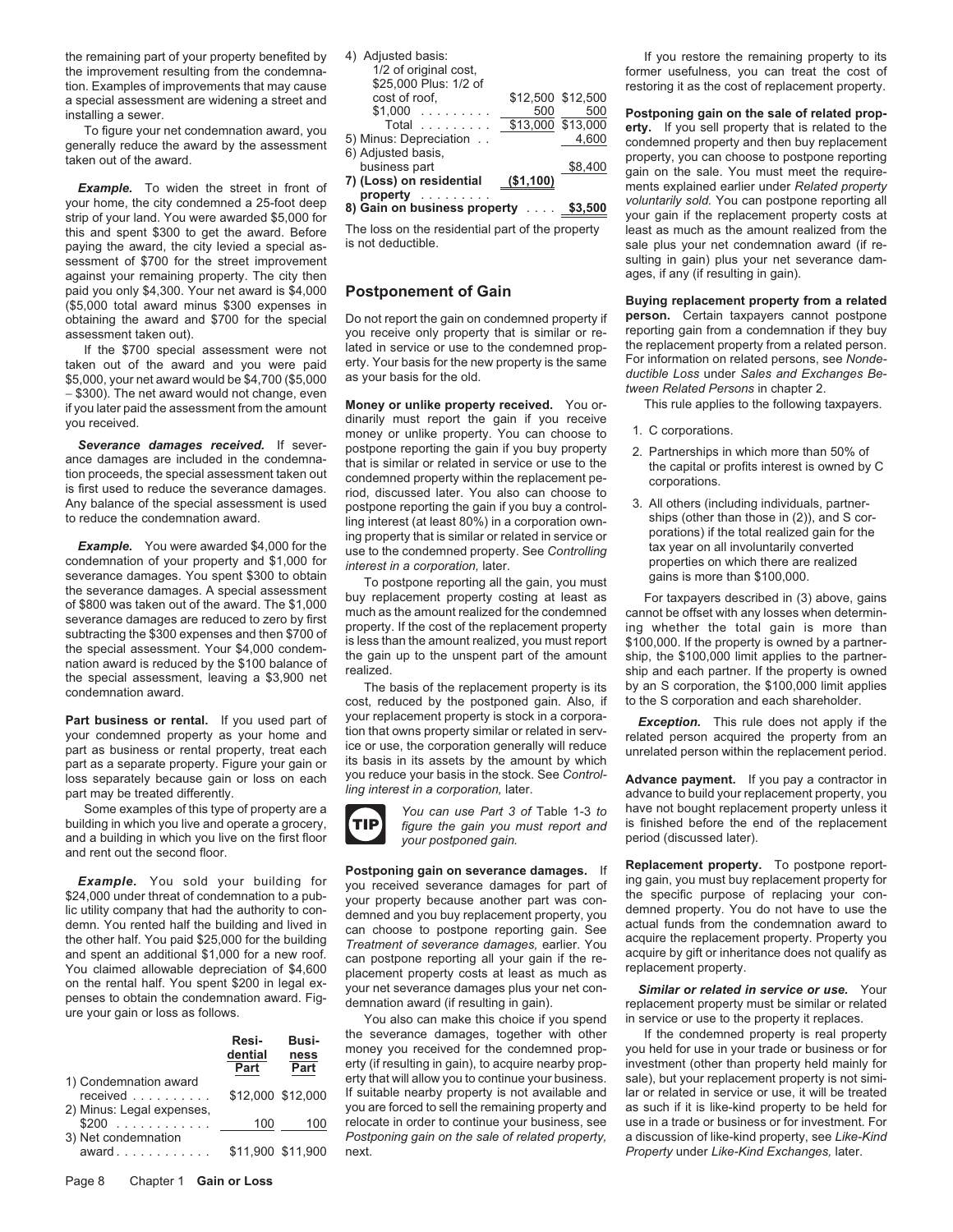lar or related in service or use means that re- device rigidly assembled and permanently at- end of the first tax year in which any part of the placement property must function in the same tached to the ground, a building, or any other gain on the condemnation is realized.

- 
- 
- 

- 
- 
- 

identical purpose as the condemned leasehold. property must cost at least as much as the <br>
A fee simple property interest generally is a amount realized from the condemnation minus<br>
property interest that entitles the owne pose of it during his or her lifetime. A leasehold ment property by the postponed gain. Also, if<br>is property held under a lease, usually for a term you postpone reporting any part of your gain • All or part of the award is

play with real property in which you hold a differ-<br>ent kind of interest, your replacement property<br>can qualify as like-kind property. For example,<br>real property bought to replacement property<br>end a certain period, you mus

way as the property it replaces. permanent structure used to display a commer-<br>cial or other advertisement to the public. business or for investment (not including prop-

tor, similar or related in service or use means **Controlling interest in a corporation.** You *Extended replacement period for property* that any replacement property must have the can replace property by acquiring a controlling *located in the Hurricane Katrina disaster* same relationship of services or uses to you as interest in a corporation that owns property simi-<br>the property it replaces. You decide this by de-<br>lar or related in service or use to your con-<br>aster area is compulsorily o the property it replaces. You decide this by de-<br>termining all the following information.<br>atter area is compulsorily or involuntarily con-<br>if you own stock having at least 80% of the propert period ends 5 years after the e ice to you.<br>stock and at least 80% of the total number of the involuntary conversion. This 5-year replace-<br>shares of all other classes of stock.

exacted with the properties.<br> **Basis adjustment to corporation's prop-** use of the replacement property is in the Hurri-<br> **Exacted with the properties demand of you in the**<br>
What the properties demand of you in the<br>
way of corporation's properties below your adjusted ba-<br>sis in the corporation's stock (determined after period ends 5 years after the end of the first tax

building was condemned. During the replace-<br>The Allocate this reduction to the following demnation is realized. This reduction to the following clas-<br>period applies only if substantially all of the use ment period, you had a new building built on ses of property in the order shown below. period applies only if substantially all of the use

- 
- 
- 

**Example replaced with tee simple prop-**<br> **erty.** Fee simple property you will use in your condemned under Gain or Loss From Condem-<br> **erty.** Fee simple property you will use in your condemned under Gain or Loss From Conde trade or business or for investment can qualify nations, earlier), you can postpone reporting the alize gain.<br>And the gain of that is similar or related rest of the gain by buying replacement property For accrual basis tax rest of the gain by buying replacement property For accrual basis taxpayers, gain (if any) rest of the gain by buying replacement property For accrual basis taxpayers, gain (if any) in service or use to a condemned leasehold if that is similar or related in service or use. To accrues in the e<br>you use it in the same business and for the postpone reporting all the gain, the replacement following occurs. you use it in the same business and for the postpone reporting all the gain, the replacement identical purpose as the condemned leasehold. property must cost at least as much as the

of years.<br>
of years.<br>
of years are treated as having structure of the second vertex received.<br>
of and used the replacement property as

- 
- 

**Owner-user.** If you are an owner-user, simi-<br>An outdoor advertising display is a sign or The replacement period solvens after the

business or for investment (not including prop-**Example.** Your home was condemned and<br>you invested the proceeds from the condemna-<br>tion in a grocery store. Your replacement property on your tax return, you cannot substituting<br>erly is not similar or related in service o

• The nature of the business risks con-<br>- ment period applies only if substantially all of the express of all other classes of stock.<br> **Basis adjustment to corporation's prop-** use of the replacement property is in the Hur

*Example.* You owned land and a building sis in the corporation's stock (determined after period ends 5 years after the end of the first tax you rented to a manufacturing company. The reduction by your postponed gain). uction by your postponed gain). wear in which any part of the gain on the con-<br>Allocate this reduction to the following clas- demnation is realized. This 5-year replacement

of the replacement property is in New York City.<br>
Warehouse. The replacement property is also<br>
warehouse. The replacement property is also<br>
ered similar or related in service<br>
ered similar or related in service or use to t

• The amount and kind of services you pro-<br>
vide to your tenants.<br>
This applies even if the amounts received<br>
This applies even if the amounts received<br>
This applies even if the amounts received<br>
This applies even if the a -nected with the properties. Main home replaced. If your gain from a con-<br>demnation of your main home is more than you ment will be too late if you wait for a final deter-<br>Leasehold replaced with fee simple prop-<br>Leasehold

- 
- 

**Outdoor advertising display replaced with** wour main home for the period you owned and several **property.** You can choose to treat an vour main home for the period you owned and property. You can choose to treat an outdoo

You cannot cancel this choice unless you get the • The date on which the threat of condem-<br>condemnation does not qualify as replacement<br>condemnation does not qualify as replacement nation began. The Internal Revenue Service of the Internal Revenue Service Service Service Service Service Ser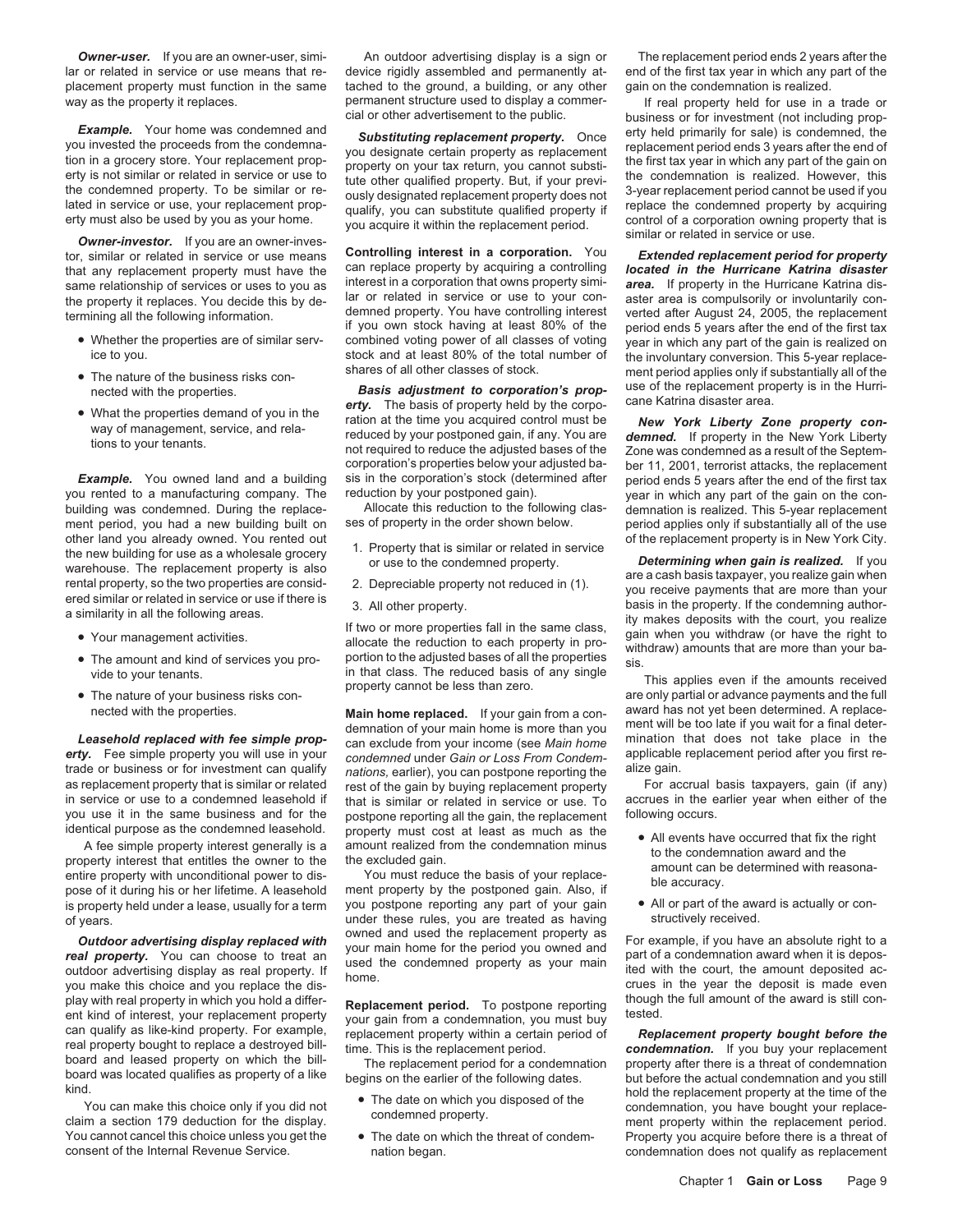property acquired within the replacement pe- placed, or intend not to replace, the condemned • Like-kind property. riod. property within the replacement period. These two requirements are discussed later.<br>Fxample De April 3, 2004, city authorities **Changing your mind.** You can change additional requirements are the evaborary

**Example.** On April 3, 2004, city authorities **Changing your mind.** You can change Additional requirements apply to exchanges your mind about reporting or postponing the notified you that your property would be condemned.

**Extension.** You can get an extension of the placement property within the replacement pe- **Multiple-party transactions.** The like-kind replacement period if you apply to the IRS direc- riod. You used all but \$1,000 of the replacement period if you apply to the IRS direc- riod. You used all but \$1,000 of the amount exchange rules also apply to property ex-<br>tor for your area. You should apply before the realized from the condemnation to buy t tor for your area. You should apply before the realized from the condemnation to buy the re-<br>end of the replacement period. Your application placement property. You now change your mind actions. Any part of these multipleend of the replacement period. Your application placement property. You now change your mind actions. Any part of these multiple-party<br>should contain all details of your need for an and want to postpone reporting the \$4,00 extension. You can file an application within a gain equal to the amount you spent for the re- if it meets all the requirements described in this reasonable time after the replacement period placement property. You should reasonable time after the replacement period placement property. You should file a claim for section.<br>ends if you can show reasonable cause for the refund on Form 1040X. Explain on Form 1040X

or the extended replacement period. Extensions **Basis of property received.** If you acquire or acquire and usually limited to a neriod of 1 year or less **Reporting a Condemnation Basis of property received.** If you acqui are usually limited to a period of 1 year or less. **Reporting a Condemnation** property in a like-kind exchange, the basis of The high market value or scarcity of replace-**Gain or Loss** that property is the same as the basis of the ment property is the same as the basis of the ment property is that property is the same as the basis of the ment pr ment property is not a sufficient reason for grant-<br>ing an extension. If your replacement property is<br>being built and you clearly show that the re-<br>placement or restoration cannot be made within<br>placement or restoration ca

*turn filed.* If you buy the replacement property after you file your return reporting your choice to **Example.** Bill Smith trades an old cab for a **Example.** Bill Smith trades an old cab for a **contrary of the case of a contrary of the case** of the is postpone reporting

- 
- 

You still had the new property when the city took<br>possession of your old property on September<br>4, 2005. You have made a replacement within<br>the replacement period. The replacement period.<br>the replacement period. The replace

the replacement period, you will be granted an<br>extension of the period.<br> **Choosing to postpone gain**. Report you was (other than excluded gain from a<br>
condemnation of property. Report gain from a<br>
choosing to postpone repo **Replacement property acquired after re-** ductible. Complete columns (a) through (e), and money paid.<br> **rn filed.** If you buy the replacement property enter -0- in column (f).

postpone reporting the gain, attach a statement **Business property.** Report gain (other than new one. The new cab costs \$30,000. He is<br>to your return for the year in which you buy the postponed gain) or loss from a condemn postponed gain) or loss from a condemnation of allowed \$8,000 for the old cab and pays \$22,000 property you held for business or profit on Form cash He has no recognized gain or loss on the

• You do not buy replacement property<br>
within the replacement period. On your<br>
amended return, you must report the gain<br>
and pay any additional tax due.<br>
This means any gain from the exchange is not<br>
This means any gain fr

any additional tax due.<br>
Time for assessing a deficiency. Any defi-<br>
Time for assessing a deficiency. Any defi-<br>
ciency for any tax year in which part of the gain is<br>
realized may be assessed at any time before the<br>
exchan

ends if you can show reasonable cause for the<br>
delay. An extension of the replacement period<br>
will be granted if you can show reasonable<br>
will be granted if you can show reasonable<br>
the condemnation, but you now want to re

property. The statement should contain detailed property you held for business or profit on Form cash. He has no recognized gain or loss on the information on the replacement property.<br> **Amended return.** If you choose to p

turn, you must report the part of the gain<br>you cannot postpone reporting and pay<br>any additional tax due.<br>The surplexes of generation for the serve limit of the new car would then be \$19,000 (\$15,500<br>of the new car would th

IRS director for your area that you have re- • Qualifying property. However, you are treated as having exchanged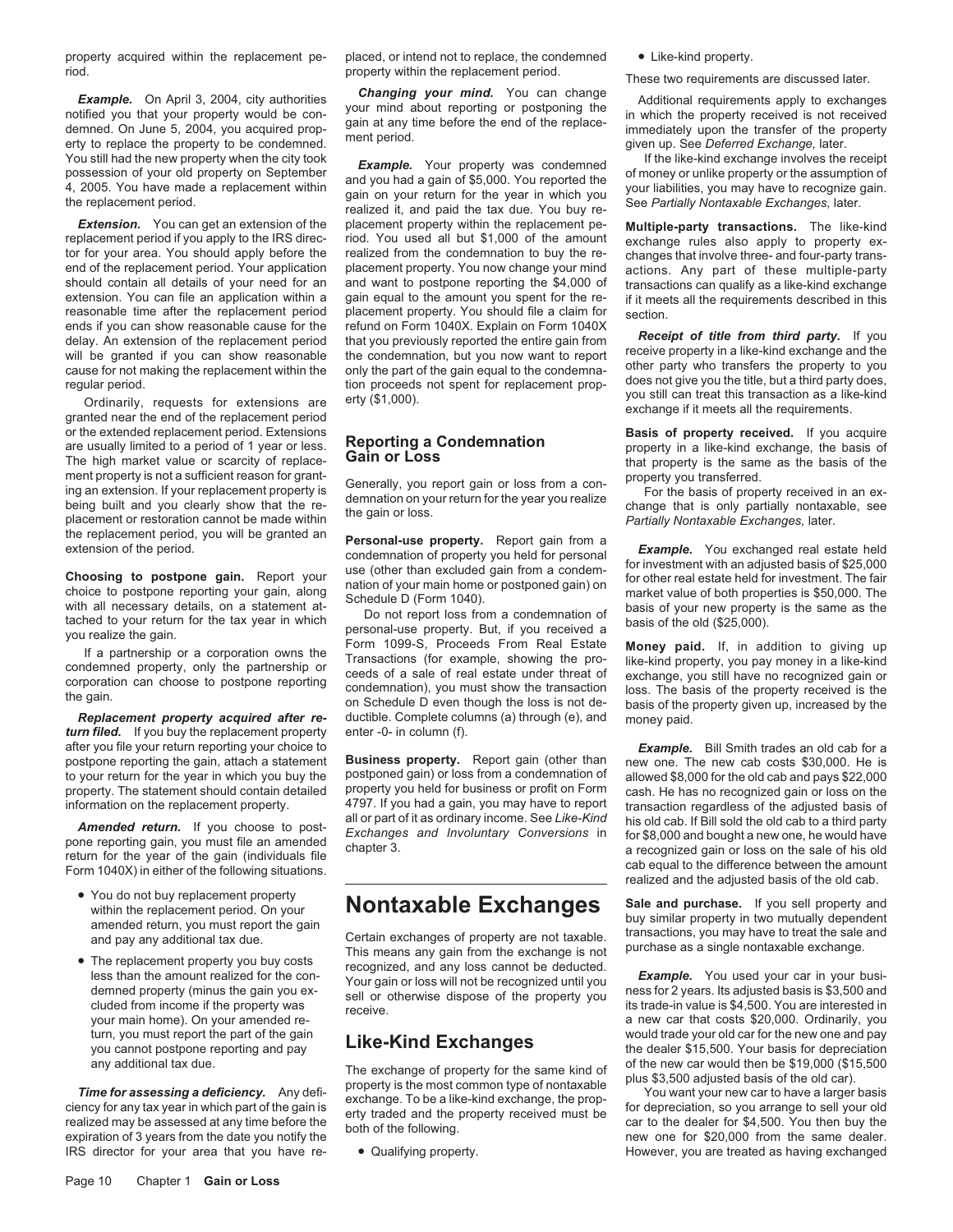michever applies. See chapter 4. You may<br>have to report the recognized gain as ordinary **Real property.** An exchange of city property (asset class 00.27).<br>income from depreciation recapture. See for farm property, or impro *Like-Kind Exchanges and Involuntary Conver-* proved property, is a like-kind exchange. 12. Vessels, barges, tugs, and similar

Exchange expenses. Exchange expenses are generally the closing costs you pay. They of interests in real property and lexchange. However, not all exchange class 00.28).<br>
include such items as brokerage commissions, change o

In a like-kind exchange, both the property you is recognized. Foreign real property is real prop-<br>give up and the property you receive must be erty not located in a state or the District of Cogive up and the property you receive must be erty not located in a state or the District of Co-<br>held by you for investment or for productive use lumbia. held by you for investment or for productive use lumbia.<br>in your trade or business. Machinery, buildings, This foreign real property exchange rule used in your business. The properties ex-

- 
- 
- 
- 
- 
- 

An exchange of the assets of a business for  $($ asset class 00.11). the assets of a similar business cannot be treated as an exchange of one property for an-<br>
other property. Whether you engaged in a and peripheral equipment (asset class novel for a copyright on a different novel can<br>
like-kind exchange depends on an analysis of  $0$ each asset involved in the exchange. However, 3. Data handling equipment except com-<br>see Multiple Property Exchanges, later.<br>putters (asset class 00.13) exchange of a song is not a like-kind exchange.

erty. Like-kind properties are properties of the class 00.21). change.

your old car for the new one because the sale same nature or character, even if they differ in 5. Automobiles and taxis (asset class 00.22). and purchase are reciprocal and mutually de-<br>
pendent. Your basis for depreciation for the new real estate and the exchange of personal prop-<br>
6. Buses (asset class 00.23). car is \$19,000, the same as if you traded the old erty for similar personal property are exchanges 7. Light general purpose trucks (asset class car. **carecally** carecare of like-kind property. For example, the trade of  $0.241$ .

**Reporting the exchange.** Report the ex-<br>
change of like-kind property, even though no for a pictoreal with a store building, or a panel truck<br>
gain or loss is recognized, on Form 8824. The Annexchange of like-kind exchang

ket value of the unlike property. Then, use the **Foreign real property exchanges.** Real States, 2002 (NAICS Manual). It can be ac-<br>net amount to figure the recognized gain. See property located in the United States and rea net amount to figure the recognized gain. See property located in the United States and real cessed at *http://www.census.gov/naics*. Copies *Partially Nontaxable Exchanges, later.* property located outside the United States are of the manual may be obtained from the National net considered like-kind property under the Technical Information Service by calling 1 not considered like-kind property under the like-kind exchange rules. If you exchange forlike-kind exchange rules. If you exchange for-<br>
eign real property for property located in the manual is \$49 (plus shipping and handling) and **Qualifying Property** eign real property for property located in the manual is \$49 (plus shipping and handling) and<br>United States, your gain or loss on the exchange the order number is PB2002101430. United States, your gain or loss on the exchange

in your trade or business. Machinery, buildings, This foreign real property exchange rule used in your business. The properties ex-<br>land, trucks, and rental houses are examples of does not apply to the replacement of con-<br> The rules for like-kind exchanges do not ap- property can still be considered like-kind propply to exchanges of the following property. erty under the rules for replacing condemned **Example 2.** Trena transfers a grader to Ron<br>Property to postpone reporting gain on the con-inexchange for a scraper. Both are used i Property you use for personal purposes, property to postpone reporting gain on the con- in exchange for a scraper. Both are used in a • Property to postpone reporting gain on the con-<br>• Property you use for personal purpos

materials, and real estate held by dealers. sonal property can be either like kind or like<br>Class to qualify for nonrecognition treatment. • Stocks, bonds, notes, or other securities class to qualify for nonrecognition treatment. **Intangible personal property and nonde-**<br>or evidences of indebtedness, such as ac-<br>counts receivable. Asset Class or Product Class

- 
- 
- 
- 
- 
- 
- 
- 
- 
- 
- 
- The exchange of real estate you own for a water-transportation equipment, except<br>Lestate lease that runs 30 years or longer is a whose used in marine construction (asset
	-

such as your home and your family car. demnation. See *Postponement of Gain* under business. Neither property is within any of the • Stock in trade or other property held pri-<br>
Mivoluntary Conversions, earlier.<br>
The Microsofter School of a like classes. Both properties, how-<br>
ever, are within the same Product Class and are<br>
of a like class.<br>
of a like

• Partnership interests. fied in any General Asset Class may not be property, no gain or loss is recognized on the class if class if class if class if class if class if class if class if class if class if class if class if • Certificates of trust or beneficial interest.<br>
• Choses in action.<br>
• Choses in action.<br>
• Choses in action.<br>
• Choses in action.<br>
• Choses in action.<br>
• Choses in action.<br>
• Classes describe the types of property fre-<br> 1. Office furniture, fixtures, and equipment character of the underlying property to which (asset class 00 11)

puters (asset class 00.13). *Property exchange. right on a song is not a like-kind exchange.* 

4. Airplanes (airframes and engines), except *Goodwill and going concern.* The ex-Like-Kind Property **planes used in commercial or contract car-** change of the goodwill or going concern value of regong concern value of regong concern value of regong concern value of regong concern call the strength, and a business for the goodwill or going concern There must be an exchange of like-kind prop- copters (airframes and engines) (asset value of another business is not a like-kind ex-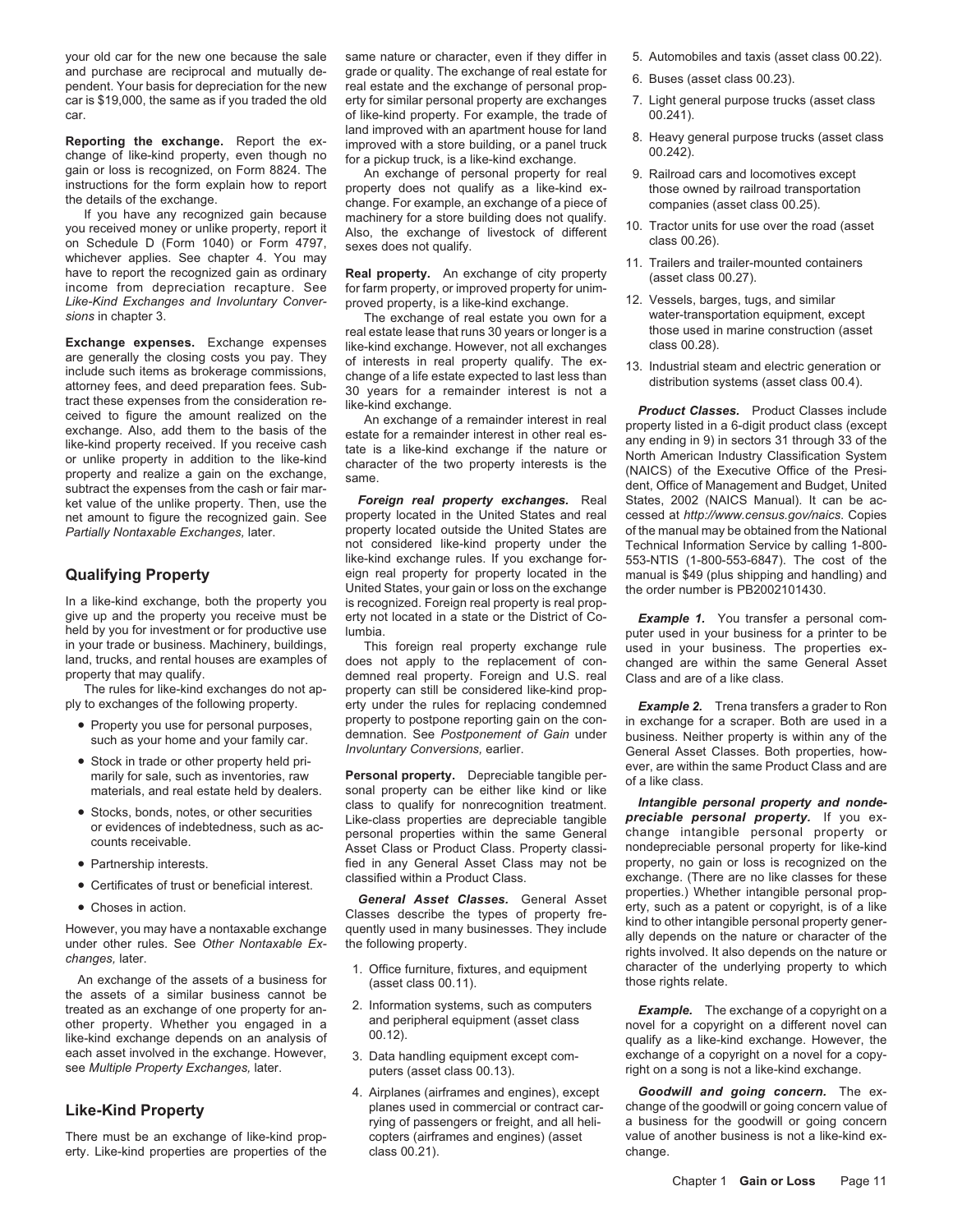Personal property used predominantly in the the property to be received within **45 days** after the replacement property to identify it, estimate United States and personal property used the date you expect to predominantly outside the United States are not exchange. This period of time is called the iden- receive it. like-kind property under the like-kind exchange tification period. Any property received during rules. If you exchange property used predomi- the identification period is considered to have **Receipt requirement.** The property must be nantly in the United States for property used been identified.<br>redominantly outside the United States, your for the property dates.

predominantly outside the United States, your fivou transfer more than one property (as<br>gain or loss on the exchange is recognized. part of the same transaction) and the properties<br>**Predominant use.** You determine the pre-

to avoid having to treat property as unlike prop- *Identifying alternative and multiple proper-* determine whether the property you received

predominantly in the United States if it is used properties you give up, the maximum number of count any variations due to usual production<br>outside the United States but, under section replacement properties you can identi ble for accelerated depreciation as though used <br>
in the United States.<br>
in the United States.<br>
in the United States.

A deferred exchange is one in which you trans-<br>
fer property you use in business or hold for<br>
fer property you identified. It fer property you use in business or hold for<br>investment and later you receive like-kind prop-<br>If, as of the end of the identification period, will qualify only if had it heen completed on time investment and later you receive like-kind prop-<br>
erty you will use in business or hold for invest-<br>
you have heen considered to be substanment. (The property you receive is replacement ted under this rule, the only property that will be tially the same property you identified. It is con-<br>property.) The transaction must be an exchange considered identified is property.) The transaction must be an exchange considered identified is: sidered to be substantially the same only to the

money or unlike property in full payment for the the the end of the identification period and re-<br>- or operty you transfer, the transaction will be a served before the end of the receipt peproperty you transfer, the transaction will be received before the end of the receipt pe-<br>treated as a sale rather than a deferred ex-<br>change in that case you must recognize gain or<br>property is at least 95% of the total fa change. In that case, you must recognize gain or property is at least 95% of the total fair **Like-Kind Exchanges**

loss on the transaction, even if you later receive<br>as in properties. (Do not include any you can-<br>as if you bought it.)<br>as if you bought it, would be treated the replacement properties. (Do not include any you can-<br>as if y or qualified trust, that arrangement will be disre-<br>garded in determining whether you actually or **interest in the original of property**<br>**persons.** A taxpayer who transfers property constructively receive money or unlike property.

*Foreign personal property exchanges.* **Identification requirement.** You must identify erty. If you need to know the fair market value of the date you transfer the property given up in the its fair market value as of the date you expect to

used during the 2-year period beginning on the other person involved in the exchange. You You must receive substantially the same prop-<br>date you acquired it.<br>But if you held either property less than 2 in the written docum

erty under this rule. *ties.* You can identify more than one replace- was substantially the same property that met the However, you must treat property as used ment property. Regardless of the number of identification requirement, do not take into ac-<br>dominantly in the United States if it is used properties you give up, the maximum number

market value (FMV) at the end of the iden-<br>tification period is not more than double<br>the our replacement property is real propert

- 
- 

- 
- 

ify for nonrecognition even if the replacement at the time you identify it as replacement prop- unlike property for the replacement property.

- 
- 

I ince.<br>• Any number of properties whose total fair completed by the date you receive it to qualify as Any number of properties whose total fair completed by the date you receive it to qualify as market value (FMV) at the end of the iden-<br>market value (FMV) at the end of the iden-substantially the same property you identifi

**Deferred Exchange** tification period is not more than double If your replacement property is real property is real property is real property the total fair market value, on the date of that had to be produced and it is no the total fair market value, on the date of that had to be produced and it is not completed<br>transfer, of all properties you give up.<br>by the date you receive it, it still may qualify as you have identified more properties than permit-<br>ted under this rule, the only property that will be tially the same property you identified. It is con-(that is, property for property) rather than a extent it is considered real property under local • Any replacement property you received transfer of property for money used to buy re- law. However, any additional production on the before the end of the identification period, placement property. replacement property after you receive it does and If, before you receive the replacement prop-<br>If is extent in the qualify as like-kind property. (To this extent,<br>If you actually or constructively receive on Any replacement property identified before the transaction is t erty, you actually or constructively receive • Any replacement property identified before the transaction is treated as a taxable exchange<br>money or unlike property in full payment for the the end of the identification peri

**gersons.** A taxpayer who transfers property<br>Replacement property to be produced. given up to a qualified intermediary in exchange For more information, see section Gain or loss from a deferred exchange can qual- for replacement property formerly owned by a<br>1.1031(k)-1(g) of the regulations. Also, see ify for nonrecognition even if the replacement rel *Like-Kind Exchanges Using Qualified In-* property is not in existence or is being produced treatment if the related person receives cash or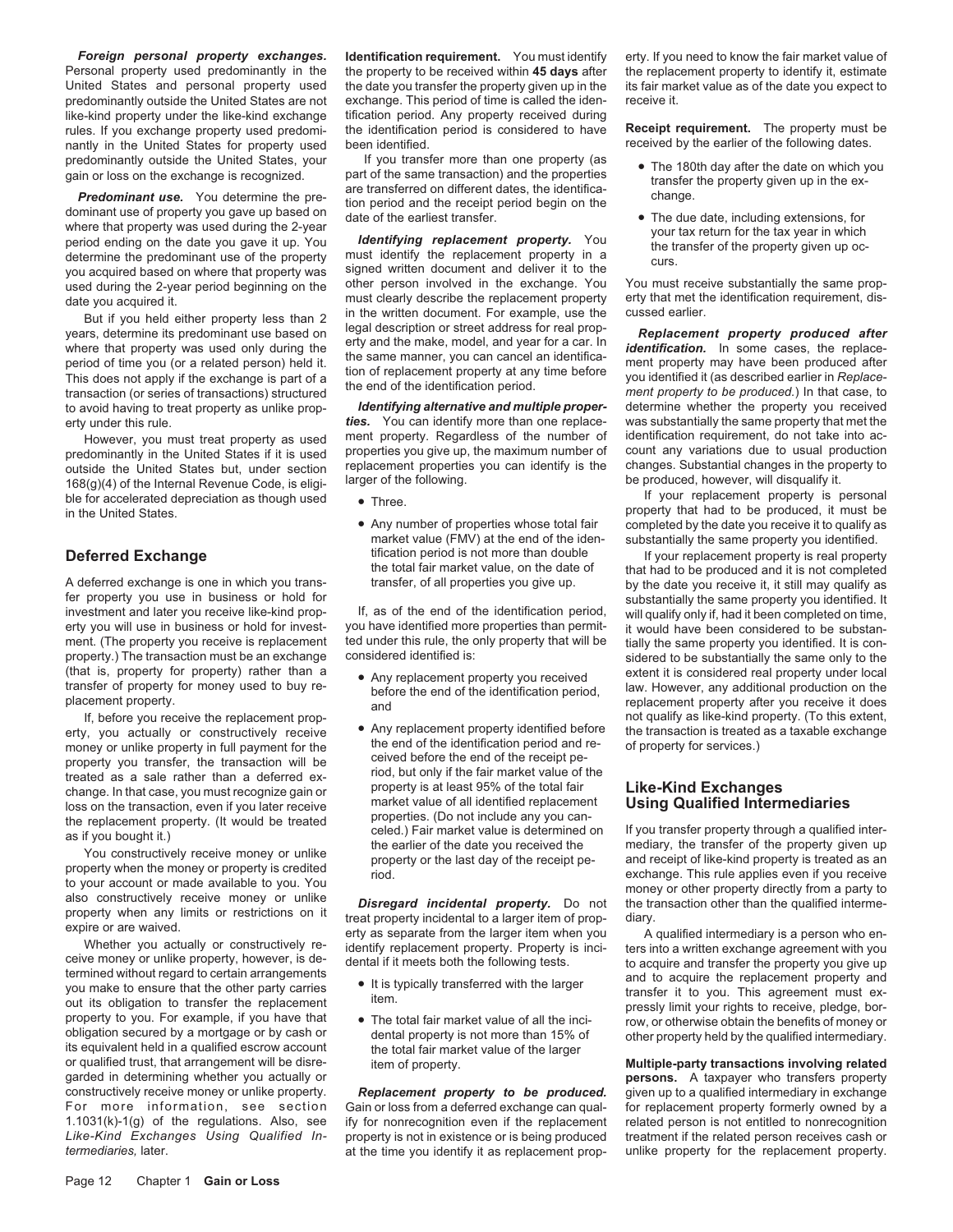(See *Like-Kind Exchanges Between Related* • The time limits for identifying and transfer- the transfer of the relinquished prop-*Persons,* later.) *Persons, later. Persons, later. erty.* **<b>***Persons, later. erty.* 

A qualified intermediary cannot be either of • The qualified indications of ownership of ii. A person who is related to you or property are transferred to an EAT. vour agent under the rules dis-<br>your agent under the rules

- Your agent at the time of the transaction.<br>This includes a person who has been your **Written agreement** Under a OEAA you and *ductible Loss*, substituting "10%" for
- A person who is related to you or your provide all the rollowing.<br>agent under the rules discussed in chapter The EAT is holding the property for your 180 days.

- 
- with a person other than you for the trans-<br>fer to that person of the property you give owner of the property for all federal in-<br>up and that property is transferred to that come tax purposes.<br>tied person (as defined in 2(
- 

agreement if the rights of a party to the agree- ferred to the EAT, it must be your bona fide if individent me<br>ment are assigned to the intermediary and all intent that the property held by the EAT repre- following. ment are assigned to the intermediary and all intent that the property held by the EAT repre-<br>parties to that agreement are notified in writing. Sents either replacement property or relinparties to that agreement are notified in writing sents either replacement property or relin-<br>of the assignment by the date of the relevant quished property in an exchange intended to **•** Legal title to the property.

# **Qualified Exchange**<br> **Accommodation Arrangements**<br> **Accommodation Arrangements**<br> **Accommodation Arrangements**<br> **Accommodation Arrangements**<br> **Accommodation Arrangements**<br> **Accommodation Arrangements**<br> **Accommodation Arran**

erty or the relinquished property is transferred to 2. One of the following transfers must take rangements, regardless of whether the arrange-<br>an exchange accommodation titleholder (EAT), place no later than 180 days after discussed later, who is treated as the beneficial transfer of qualified indications of owner-<br>owner of the property. However, for transfers of ship of the property to the EAT.<br>parties for those arrangements. For a list of owner of the property. However, for transfers of<br>
qualified indications of ownership (defined later)<br>
on or after July 24, 2004, the replacement prop-<br>
erty held in a QEAA may not be treated as<br>
property received in an exc IRS will accept the qualification of property as b. The relinquished property is transferred If, in addition to like-kind property, you receive either replacement property or relinquished to a person other than you or a di either replacement property or relinquished property and the treatment of an EAT as the which you realize a gain, you have a partially beneficial owner of the property for federal in-<br>beneficial owner of the property for federal in-<br>ther of the following.

- 
- 

This includes a person who has been your **Written agreement.** Under a QEAA, you and *ductibl*<br>"50%" employee, attorney, accountant, invest-<br>for the EAT must enter into a written agreement no employee, attorney, accountant, invest-<br>ment banker or broker, or real estate and alter than 5 business days after the qualified ment banker or broker, or real estate later than 5 business days after the qualified agent or broker within the 2-year period indications of ownership (discussed later) are

- 2 under *Nondeductible Loss,* substituting benefit in order to facilitate an exchange
- "10%" for "50%."<br>
An intermediary is treated as acquiring and<br>
transferring property if all the following require-<br>
The EAT must meet all the following require-<br>
transferring property if all the following require-<br>
The E
	-

*Bona fide intent.* When the qualified indica-An intermediary is treated as entering into an tions of ownership of the property are trans- **Qualified indications of ownership.** Qual-<br>The property of the property to the advector of the EAT, it must be your bona fide if transfer of property. <br>part) or loss under the like-kind exchange rules. <br>part) or loss under the like-kind exchange rules. <br>erty that are treated as beneficial owner-

Like-Kind Exchanges Using<br> **Qualified Exchange Time limits for identifying and transferring**<br> **Qualified Exchange COLOGY EXALLECTES COLOGY COLOGY EXALLECTES COLOGY COLOGY COLOGY COLOGY COLOGY COLOGY** 

- The like-kind exchange rules generally do not<br>
apply to an exchange in which you acquire re-<br>
placement property (new property) before you<br>
transfer relinquished property (new property) before you<br>
transfer relinquished pr
	- -
		-
- come tax purposes.<br>
Requirements for a QEAA. Property is held<br>
in a QEAA only if all the following requirements<br>
are met.<br>
are met.<br>
are met. • You have a written agreement. **under the act of the very set of the contract of the contract of the visited before** by the *nonerty or cash.*

- 
- agent or broker within the 2-year period indications of ownership (discussed later) are 3. The combined time period the relinquished<br>before the transfer of property you give up. transferred to the EAT. The agreement must<br>

- legal title to the property.<br>
 The intermediary enters into an agreement<br>
 The EAT will be treated as the beneficial<br>
earlier).<br>
 The EAT will be treated as the beneficial<br>
 The EAT will be treated as the beneficial<br>
	-
- The intermediary enters into an agreement CEAA even if the accounting, regulatory, or with the owner of the replacement prop-<br>
 The intermediary enters into an agreement CEAA even if the accounting, regulatory, or state

- 
- erty that are treated as beneficial ownership of the property under principles of
- 

Under a QEAA, either the replacement prop-<br>enty or the relinquished property is transferred to and the following transfers must take<br>enty or the relinquished property is transferred to 2. One of the following transfers mus place no later than 180 days after the ments contain terms that typically would result<br>transfer of qualified indications of owner-<br>from arm's length bargaining between unrelated

beneficial owner of the property for federal in-<br>
ther of the following. Nontaxable exchange. You are taxed on the gain<br>
you realize, but only to the extent of the money



broker, or real estate agent or bro-<br> **Able exchange in which you receive**<br> **able exchange in which you receive**<br> **able exchange in which you receive**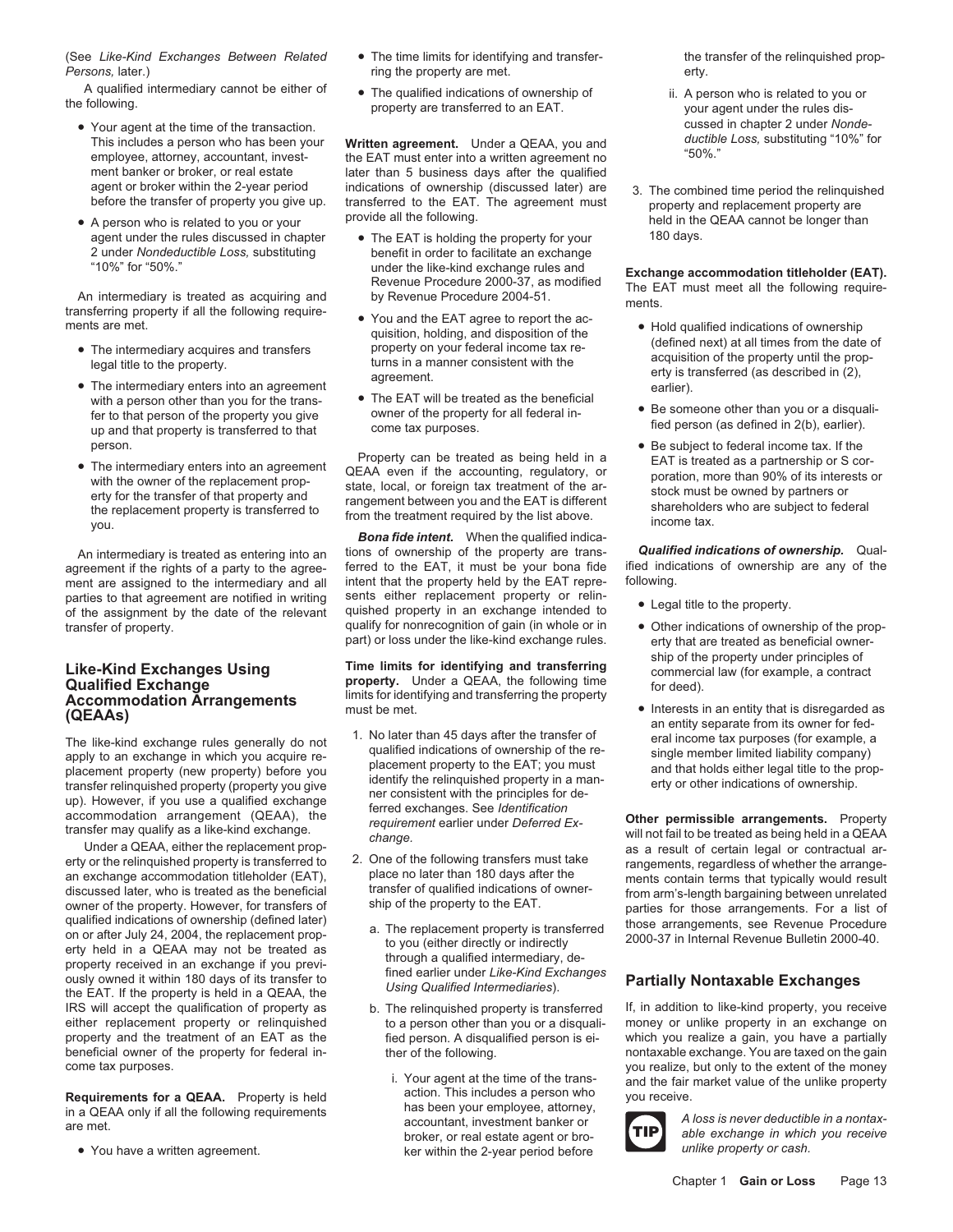unlike property you receive and add it to any and the following amounts.<br>
money you receive. Reduce that total by any 1. Add both the following amounts. 
cured by or otherwise relate to specific property money you receive. Reduce that total by any 1. Add both the following amounts. The cured by or otherwise relate to specific property<br>exchange expenses (closing costs) you paid.

The fair market value of the real estate you<br>receive is \$10,000. You also receive \$1,000 in<br>cash. You paid \$500 in exchange expenses.<br>Although the total gain realized on the transaction is \$2,500, only \$500 (\$1,000 cash re minus the \$500 exchange expenses) is recog-<br>nized (included in your income). *surplus and deficiency,* later.) This reduction is

up is subject to a \$3,000 mortgage for which you were personally liable. The other party in the trade has agreed to pay off the mortgage. Figure<br>the gain realized as follows.<br>frequence in erry within a single exchange group.

| FMV of like-kind property received . \$10,000                 | 1.000 |
|---------------------------------------------------------------|-------|
| Mortgage treated as assumed by                                |       |
| other party $\ldots \ldots \ldots \ldots \ldots \ldots$ 3,000 |       |
| Total received \$14,000                                       |       |
| Minus: Exchange expenses (500)                                |       |
| Amount realized \$13,500                                      |       |
| Minus: Adjusted basis of property you                         |       |
| transferred $\ldots \ldots \ldots \ldots \ldots$ (8,000)      |       |
| Realized gain \$5,500                                         |       |

**Unlike property given up.** If, in addition to<br>
ilke-kind property, you give up unlike property,<br>
you must recognize gain or loss on the unlike<br>
property you give up. The gain or loss is equal to<br>
the difference between th

**Example.** You exchange stock and real es-<br>tate you held for investment for real estate you<br>also intend to hold for investment. The stock you<br>also intend to hold for investment. The stock you<br>tansfer has a fair market valu and an adjusted basis of \$15,000. The real es- (asset class 00.22), truck R (asset class • \$131 (\$500 × \$1,600 ÷ \$6,100) is allotate you receive has a fair market value of 00.241), and \$400. All properties transferred cated to the first exchange group (com- \$20,000. You do not recognize gain on the ex- were used in Ben's business. Similarly, all puters A and R). The fair market value of change of the real estate because it qualifies as properties received will be used in his business. computer R is reduced to \$1,469 (\$1,600 a nontaxable exchange. However, you must rec-<br>a nontaxable exchange. However, you

Figuring taxable gain. To figure the taxable adjusted basis of the properties you give up, with liabilities of which you are relieved. Offset these gain, first determine the fair market value of any the following adjustments. The state of any the following adjustments.

- -
	-
- -
	-

**Assumption of liabilities.** If the other party to<br>a nontaxable exchange assumes any of your<br>liabilities, you will be treated as if you received as if you received as if you received son to figure your make a property-by-p

- 
- 

In these situations, you figure your recognized the larger transaction.<br>gain and the basis of the property you receive by<br>comparing the properties within each exchange **Example.** The facts are the same as in the

**Exchange groups.** Each exchange group are as follows.<br>consists of properties transferred and received Minus: Exchange expenses ....... (500) consists of properties transferred and received Amount realized .............. \$13,500 **Fair** in the exchange that are of like kind or like class. Minus: Adjusted basis of property you **Market** (See *Like-Kind Property,* earlier.) If property transferred .................. (8,000) **Value Liability** could be included in more than one exchange **Realized gain** ................ **\$5,500 Ben Transfers:** group, you can include it in any one of those

- 
- 
- 
- 
- 
- 

a nontaxable exchange. However, you must rec-<br>ognize (report on your return) a \$3,000 loss on puters A and R, the second exchange group a sor a ce ognize (report on your return) a \$3,000 loss on puters A and R, the second exchange group <br>the stock because it is unlike property. consists of automobiles A and R, and the third cated to the second exchange group (au-<br>Bas

for all properties (other than money) you receive *Treatment of liabilities.* Offset all liabilities of automobile R is reduced to \$2,846<br>in a partially nontaxable exchange is the total you assume as part of the exchange in a partially nontaxable exchange is the total you assume as part of the exchange against all

Example. You exchange real estate held for the result is the maximum gain that can be developed to a change.<br>
The result is the maximum gain that can be well as the maximum gain that can be well as detailed as detailed on

nized (included in your income). **Multiple Property Exchanges** also made in determining whether a residual group, later.)

previous example, except the property you give <br>up is subject to a \$3,000 mortgage for which you more exchange groups. even if the like-kind exchange treatment applies • Transfer or receive more than one prop-<br>• Transfer or receive more than one prop-<br>mine the difference in liabilities based on all liabilities you assume or are relieved of as part of

group.<br>group. preceding example. In addition, the fair market<br>value of and liabilities secured by each property

| Minus: Adjusted basis of property you<br>transferred $\ldots \ldots \ldots \ldots \ldots$ (8,000)<br>Realized gain <u>\$5,500</u>        | consists of properties transferred and received<br>in the exchange that are of like kind or like class.<br>(See Like-Kind Property, earlier.) If property<br>could be included in more than one exchange | <b>Ben Transfers:</b>      | Fair<br><b>Market</b><br>Value | Liability        |
|------------------------------------------------------------------------------------------------------------------------------------------|----------------------------------------------------------------------------------------------------------------------------------------------------------------------------------------------------------|----------------------------|--------------------------------|------------------|
| The realized gain is taxed only up to \$3,500.<br>the sum of the cash received $(\$1,000 - \$500$<br>exchange expenses) and the mortgage | group, you can include it in any one of those<br>groups. However, the following may not be in-<br>cluded in an exchange group.                                                                           | Computer A<br>Automobile A | \$1,500<br>2.500               | $S - O -$<br>500 |
| (\$3,000).                                                                                                                               | • Money.                                                                                                                                                                                                 | $True kA$                  | 2.000                          | -0-              |
| Unlike property given up. If, in addition to<br>like-kind property, you give up unlike property,                                         | • Stock in trade or other property held pri-<br>marily for sale.                                                                                                                                         | <b>Ben Receives:</b>       |                                |                  |
| vou must recognize gain or loss on the unlike                                                                                            | e Cteske honde notes or other conviting                                                                                                                                                                  | Computer $R$               | \$1,600                        | $S - O -$        |

| Computer $R$                       | \$1,600 | $S - O -$ |
|------------------------------------|---------|-----------|
| Automobile R                       | 3.100   | 750       |
| Truck $R$                          | 1.400   | 250       |
| $Cash \ldots \ldots \ldots \ldots$ | 400     |           |

unlike property. **• Certificates of trust or beneficial interests.** All liabilities assumed by Ben (\$1,000) are

- 
-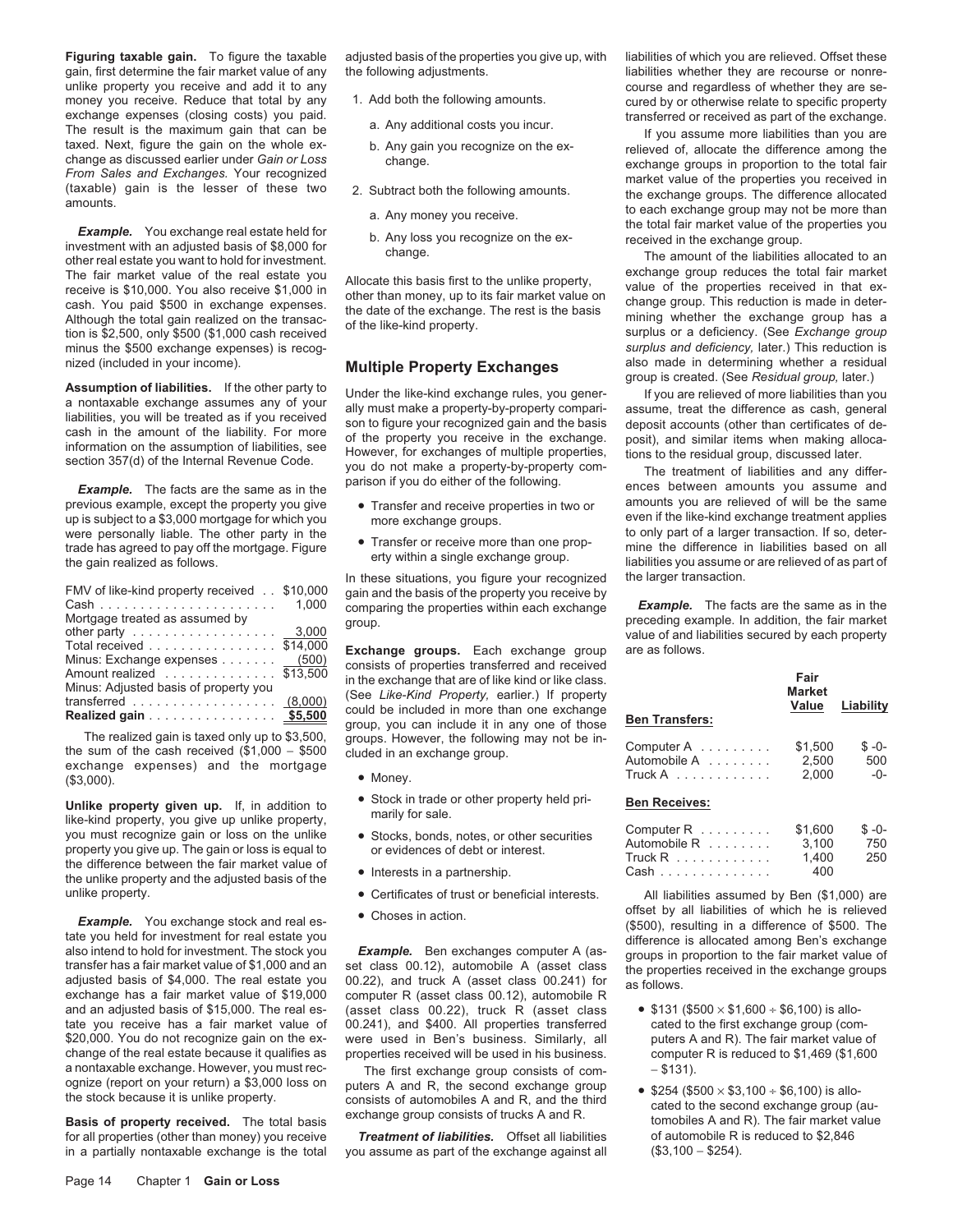•  $$115 ($500 \times $1,400 \div $6,100)$  is allo- 7. Goodwill and going concern value.

In each exchange group, Ben uses the reduced except (1), is includible in more than one catefair market value of the properties received to gory, include it in the lower number category.<br>
figure the exchange group's surplus or defi- For example, if an asset is described in both (3)

ciency and to determine whether a residual and (4), include it in (3).<br> **Example.** Fran exchanges computer A (as-<br> **Residual group**. A residual group is created if<br> **Example.** Fran exchanges computer A (as-<br> **Residual grou** 

- 
- 
- 
- 
- 

For properties you transfer that are not within<br>any property received, and property received any property received<br>that is not of a like kind or like class with any<br>the total fair market value of the properties ure realize

- 
- 
- corporation, contingent debt instruments,<br>and debt instruments convertible into stock **Example.** Karen exchanges computer A
- 
- 
- 

cated to the third exchange group (trucks Within each category, you can choose which Automobile A ......... \$1,500 \$4,000<br>A and R). The fair market value of truck R properties to allocate to the residual group. If an asset For example, if an asset is described in both (3)

| <b>Fran Transfers:</b>     | <b>Market</b><br>Value |
|----------------------------|------------------------|
| Computer A<br>Automobile A | \$1,000<br>4,000       |

| • Choses in action.                                  | Automobile B                          | \$2.950    | exchange group.<br>For a residual group, you must recognize the                                  |
|------------------------------------------------------|---------------------------------------|------------|--------------------------------------------------------------------------------------------------|
| Other property also includes property trans-         | <b>Printer B</b> .<br>Corporate Stock | 800<br>750 | entire gain or loss realized.                                                                    |
| ferred that is not of a like kind or like class with | Cash                                  | 500        | For properties you transfer that are not within<br>any oxobongo group or the regidual group fig. |

property transferred. transferred in the exchange groups (\$5,000) is explained under *Gain or Loss From Sales and*<br>51.250 more than the total fair market value of *Exchanges*, earlier. \$1,250 more than the total fair market value of

For a set acquisitions occurring after March (S3,750), on the exchange group and exchange group in that exchange group in the exchange group in the exchange group in the exchange group in the exchange and the exchange and ceptions that apply to debt instruments is- you assume that are allocated to that exchange **Basis of properties received.** The total basis

and debt instruments convertible into stock **Example.** Karen exchanges computer A<br>or other property (asset class 00.12) and automobile A (asset Frame that would property and the transferred class the transferred class 00.12) and automobile A (asset 1. The total adjusted basis of the transferred class 00.22), both of which she used in her properties within that exc 4. Property of a kind that would properly be business, for printer B (asset class 00.12) and included in inventory if on hand at the end automobile B (asset class 00.22), both of which of the tax year or property held by t the ordinary course of business. example or properties are as follows. The properties are as follows.

| utomobile A ........ |  |  |  |  | \$1,500 \$4,000 |           |
|----------------------|--|--|--|--|-----------------|-----------|
| omputer $A$          |  |  |  |  |                 | 375 1.000 |

|              |   |  |  |  |  |  |  |  | \$2,050 |
|--------------|---|--|--|--|--|--|--|--|---------|
| Automobile B | . |  |  |  |  |  |  |  | 2.950   |

other property transferred in the exchange or<br>money or other property received in the ex-<br>change, but not both.<br>change, but not both.<br>change, but not both.<br>change, but not both. the difference between the total fair market Other property includes the following items.<br> **Fair** value of the transferred properties in that ex-<br> **Fair** value of the transferred properties in that ex-<br> **Market** change group or residual group and the total **Market** change group or residual group and the total<br>- Market change group or residual group and the total<br>change group, recognized gain is the lesser of<br>change group, recognized gain is the lesser of • Stocks, bonds, notes, or other securities the gain realized or the exchange group defi-<br>or evidences of debt or interest. Computer A . . . . . . . . . . . . . . \$1,000 ciency (if any). Losses are not recognized for an ciency (if any). Losses are not recognized for an Automobile A .............. 4,000 exchange group. The total gain recognized on<br>the exchange of like-kind or like-class properties<br>is the sum of all the gain recognized for each<br>is the sum of all the gain recognized for eac • Certificates of trust or beneficial interests. **Fran Receives:** is the sum of all the gain recognized for each exchange group.

that is not of a like kind or like class with any The total fair market value of the properties ure realized and recognized gain or loss as<br>transferred in the exchange groups (\$5.000) is explained under Gain or Loss From S

sued by persons related to a target group).<br>
sued by persons related to a target group<br>
corporation contingent debt instruments.<br>  $\blacksquare$ 

- 
- 
- 
- 5. Assets other than those listed in (1), (2), **6. Assets other than those listed in (1), (2),** 4. The exchange group surplus (or minus the **Fair** exchange group deficiency).<br>**Adjusted Market** exchange group deficiency).

6. All section 197 intangibles except goodwill **Basis Value** You allocate the total basis of each exchange group proportionately to each property received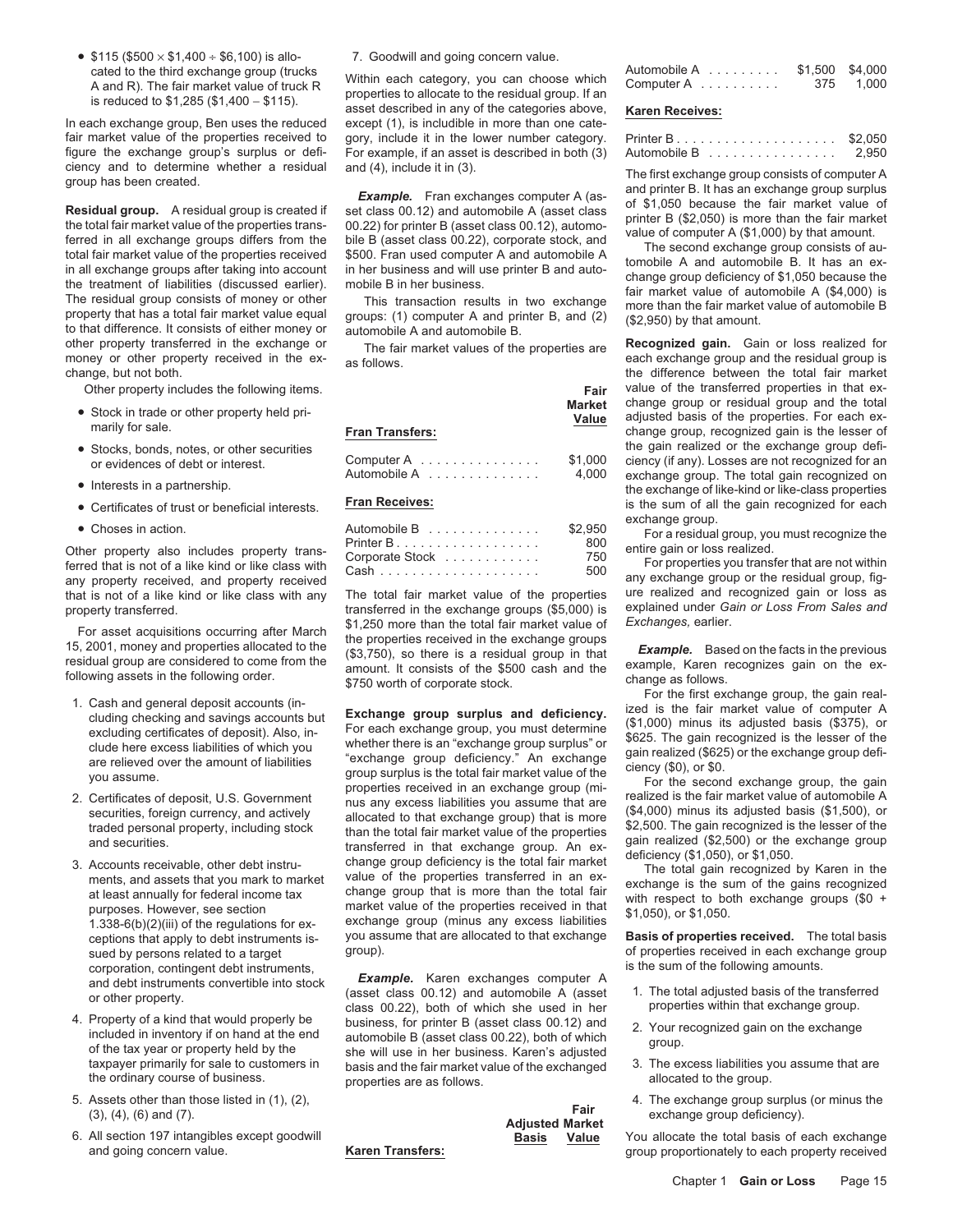in the exchange group according to the *Example.* You used a panel truck in your purpose the avoidance of federal income property's fair market value. house painting business. Your sister used a tax.

the residual group (other than money) is equal to December 2004, you exchanged your panel its fair market value.<br>its fair market value. **Exchanges** truck plus \$200 for your sister's pickup truck. At **Other Nontaxable Exchanges** 

ceived by Karen in the exchange, printer B and sister's pickup truck was \$7,200 and its adjusted automobile B, are determined in the following basis was \$1,000. You realized a gain of \$1,000

- 
- 
- 
- 

- 
- 
- 

Then subtract the exchange group deficiency panel truck is increased to \$7,000 (its \$1,000 (\$1,000 these investments).

rules, if either person disposes of the property • The holding of a put on the property. within 2 years after the exchange, the exchange<br>
is disqualified from nonrecognition treatment.<br>
The gain or loss on the original exchange must<br>
be recognized as of the date of the later disposi-<br>
A short sale or other tra

**Related persons.** Under these rules, related property at a specified price at any time before a • A life insurance contract for another persons include, for example, you and a mem-<br>
specified future date. an endowment or persons include, for example, you and a mem-<br>ber of your family (spouse, brother, sister, par-<br>A short sale involved and the proof of the par-<br>A short sale involved and the parber of your family (spouse, brother, sister, parches about sale involves property you generally<br>ent, child, etc.), you and a corporation in which<br>you have more than 50% ownership, you and a<br>partnership in which you directl rectly or indirectly own more than 50% of the The following kinds of property dispositions are • One annuity contract for another if the in-<br>capital interests or profits. excluded from these rules. sured or annuitant remai



**exchange.** See Like-Kind Exchanges **a** Involuntary conversions. **CAUTION Exchange. CAUTION CAUTION CAUTION** Using Qualified Intermediaries, earlier.

The basis of each property received within pickup truck in her landscaping business. In that time, the fair market value (FMV) of your<br>**Example.** Based on the facts in the two pre-<br>vious examples, the bases of the properties re-<br>was \$6,000. The fair market value of your<br>changes that may not be taxable. automobile B, are determined in the following basis was \$1,000. You realized a gain of \$1,000 **Partnership Interests**<br>manner. (the \$7,200 fair market value of the pickup truck<br>The basis of the property received in the firs

(\$0). Change, you recognized no gain. Your basis in<br>3. Excess liabilities assumed allocated to that interprick was \$6,200 (the \$6,000 ad See Contribution of Property to a partnership.<br>8. Excess liabilities assumed allocate

4. Exchange group surplus (\$1,050).<br>
Printer B is the only property received within the pass in the panel truck was \$1,000 (the \$1,000) comes in the panel truck was \$1,000 (the \$1,000) comes in the particle saiss of the p

(\$1,050).<br>
Automobile B is the only property received<br>
within the second exchange group, so the entire<br>
basis plus the \$6,000 gain recognized).<br>
within the second exchange group, so the entire<br>
basis (\$1,500) is allocated **Between Related Persons**<br>Special rules apply to like-kind exchanges be-<br>seen holding period. The holder's risk of loss<br>tween related persons. These rules affect both any of the following events.<br>direct and indirect exchan

- 
- 
- 

- *An exchange structured to avoid the* Dispositions due to the death of either re-<br>
related party rules is not a like-kind lated person.<br>
annuity contract if the insured or annuitan
	-
	-

The basis of the property received in the first minus the \$200 you paid minus the \$6,000 ad-<br>exchange group is \$1,425. This is the sum of the justed basis of the panel truck). Your sister real-<br>following amounts.<br>1. Adjust 2. Gain recognized for that exchange group However, because this was a like-kind ex-<br>
(\$0). Cain recognized no gain. Your basis in tax-free contribution of property to a partnership.

2. Gain recognized for that exchange group pickup truck, \$7,200 (its \$6,200 basis plus the be exchanged for certain other issues desig-<br>\$1,000 gain recognized), minus the \$7,000 real- nated by the Secretary of the Treasury (ized from the sale). gain or loss recognized on the exchange. See<br>In addition. your sister must report on her U.S. Treasury Bills, Notes, and Bonds under In addition, your sister must report on her *U.S. Treasury Bills, Notes, and Bonds* under 3. Excess liabilities assumed allocated to that exchange group (\$0). 2005 tax return the \$6,000 balance of her gain *Interest Income* in Publication 550 for more in-<br>on the 2004 exchange group deficiency on the 2004 exchange. Her adjusted basis in the tax treatment of i





be recognized as of the date of the later disposi-<br>tion.<br>**Related persons.** Under these rules, related property at a specified price at any time before a<br>**Related persons.** Under these rules, related property at a specifie

- 
- 
- sured or annuitant remains the same.
- *related person. relation rules is a like-kindren annuity contract if the insured or annuitant*

For more information on related persons, <br>see Nondeductible Loss under Sales and Ex-<br>faction of the IRS that neither the ex-<br>endowment contract or annuity contract for a life endowment contract or annuity contract for a life *changes Between Related Persons* in chapter 2. change nor the disposition had as a main insurance contract or an exchange of an annuity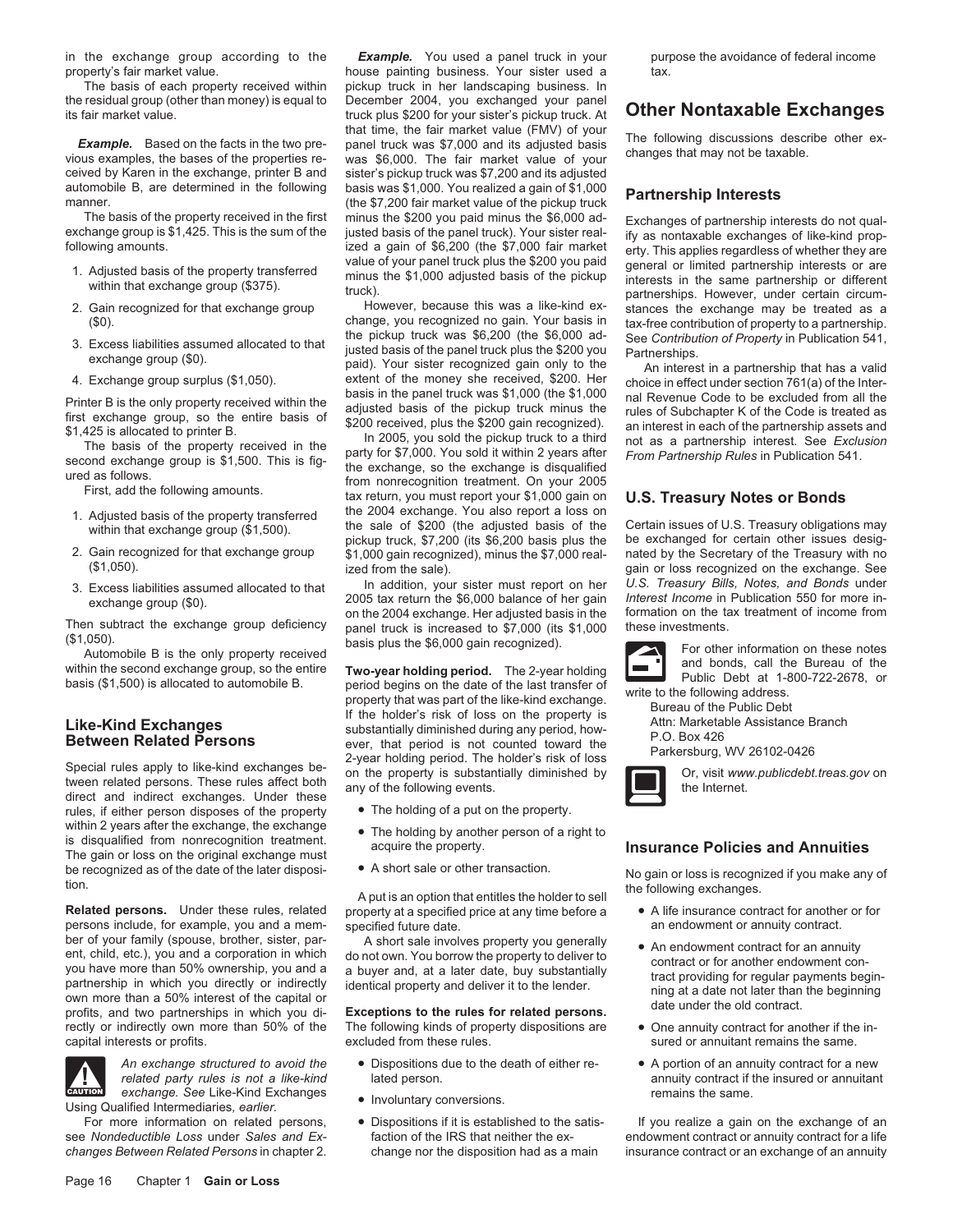employer-provided annuities, see Publication does not apply in the following situations. The transferred. If a disproportionate transfer takes<br>575 Pension and Annuity Income, or Publica-<br>575 Pension and Annuity Income, or

taxable transfer rules do not apply to a rollover in stock used to pay creditors. The soligations. Which you receive cash proceeds from the sur-<br>
render of one policy and invest the cash in an-<br>
other policy. However, you can treat a cash<br>
distribution and reinvestment as meeting the<br>
nonrecognition or nontaxable transf

- 
- 
- 
- 
- 5. You would have qualified under the non-<br>
recognition or nontaxable transfer rules if<br>
you had exchanged the affected policy or<br>
you had exchanged the affected policy or<br>
you had exchanged the affected policy or<br>
you, Bi

- -
	-
	-
- -
	-

contract for an endowment contract, you must the corporation, the exchange is usually not tax- change property for corporate stock, each transrecognize the gain. **Able. This rule applies both to individuals and to** feror does not have to receive stock in

- 
- 
- 

surance company that issued the policy or corporation, you or your group of transferors figuring the recognized gain in this situation gen-<br>contract is subject to a rehabilitation, con- must own, immediately after the exch must own, immediately after the exchange, at servatorship, insolvency, or similar state least 80% of the total combined voting power of change discussed earlier under *Like-Kind*<br>proceeding. all classes of stock entitled to vote and at least *Exchanges*. If the prope proceeding. all classes of stock entitled to vote and at least *Exchanges.* If the property you give up includes



4. You assign all rights to future distributions<br>to the new issuer for investment in the new for \$100,000. You both organize a corporation<br>policy or contract if the distribution was re-<br>stricted by the state proceeding. \$3

contract for the new one.<br>If you do not reinvest all of the cash distribution, erty with a basis of \$100,000 to a corporation in<br>the rules for partially nontaxable exchanges, dis-<br>the rules for partially nontaxable exchang cussed earlier, apply. \$300,000. \$300,000. This represents only 75% of each • The dividend rate on the stock varies with <br>In addition to meeting these five require- class of stock of the corporation. The other 25% referenc In addition to meeting these five require-<br>
ments, you must do both the following. Was already issued to someone else. You and prices, or similar indices. was already issued to someone else. You and

<sup>21</sup> Bill recognize a taxable gain of \$200,000 on the<br>
21. Give to the issuer of the new policy or<br>
21. Give to the issuer of the new policy or<br>
21. Give to the issuer of the new policy or<br>
21. Give to the issuer of the ne

C. Your investment in the affected policy **Example.** You transfer property worth There are two exceptions to this treatment.<br>Or contract on the date of the initial cash \$35,000 and render services valued at \$3,000 to ● If or contract on the date of the initial cash \$35,000 and render services valued at \$3,000 to • If the liabilities the corporation assumes distribution. a corporation in exchange for stock valued at are more than you compared basis in the system of the exchange, you compared basis in the system of the system of the system of the system of the system of the sy 2. Attach the following items to your timely 85% of the outstanding stock. No gain is recogfiled tax return for the year of the initial **the initial** initial on the exchange of property. However, ties assumed give rise to a deduction distribution. The same of the secognize ordinary income of \$3,000 as when paid, such as a trade account paypayment for services you rendered to the corpo-<br>able or interest, no gain is recognized.<br>Proc. 92-44" that includes the name of **able of the contact of the contact of the e** If there is no good business reason for

the issuer and the policy number (or<br>
similar identifying number) of the new<br>
policy or contract.<br>
b. A copy of the statement given to the<br>
b. A copy of the statement given to the<br>
b. A copy of the statement given to the<br>

issuer of the new policy or contract.<br>
Top erty Exchanged for Stock<br>
From the assumption of liabil-<br>
Property transferred will not be considered to<br>
is at least 10% of the fair market value of the<br>
If you transfer property

For information on transfers and rollovers of groups who transfer property to a corporation. It proportion to his or her interest in the property plover-provided annuities, see Publication does not apply in the following s 575, Pension and Annuity Income, or Publica- ● The corporation is an investment com- place, it will be treated for tax purposes in accor-<br>tion 571, Tax-Sheltered Annuity Plans (403(b) pany. https://www.com/stance with its • You transfer the property in a bankruptcy then some of it used to make gifts, pay compen-<br>or similar proceeding in exchange for sation for services, or satisfy the transferor's Cash received. The nonrecognition and non- or similar proceeding in exchange for sation for services, or satisfy the transferor's taxable transferorical textion for services or satisfy the transferor's castisfy the transfe

the amount of money plus the fair market value 1. When you receive the distribution, the in- **Control of a corporation.** To be in control of a of the other property you receive. The rules for 2. You withdraw all amounts to which you are<br>
entitled or, if less, the maximum permitted<br>
2. You reinvest the distribution within 60 days<br>
3. You reinvest the distribution within 60 days<br>
a the maximum of the state procee

ansiers of property and stock. For **Nonqualities preferred stock.** Nonqualities is<br>issued by another insurance company or in<br>a single custodial account. *in Internal Revenue Bulletin No. 2003-21*. Than stock. Generally, it

- 
- 
- 
- 

- property you transfer, gain is recognized<br>up to the difference. However, if the liabili-
- Proc. 92-44" that includes the name of **•** If there is no good business reason for the issuer and the policy number (or **Property of relatively small value.** The term **•** corporation to assume your liabilities, or if

nonqualified preferred stock, described later), **Stock received in disproportion to property** \$10,000 in the exchange. Your adjusted basis in and immediately afterward you are in control of **transferred.** If a group of transferors ex- the transferred property is \$20,000. The stock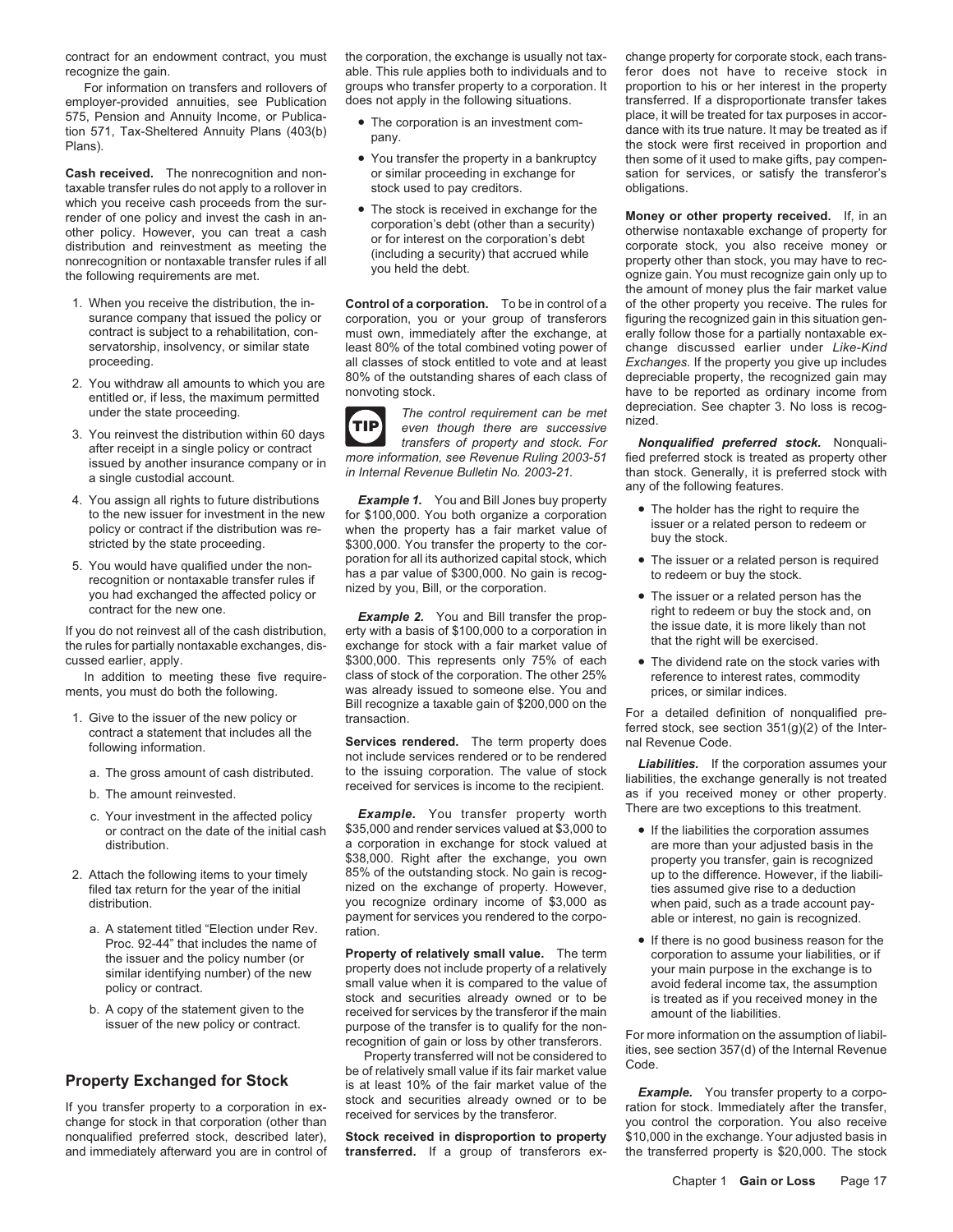\$16,000. The corporation also assumes a tax year is limited. For individuals, the limit is the **Rollover of Gain**<br>\$5,000 mortgage on the property for which you lesser of the following amounts. \$5,000 mortgage on the property for which you are personally liable. Gain is realized as follows. **From Sale of** • \$50,000 (\$25,000 for married individuals

| FMV of stock received \$16,000                          |          |
|---------------------------------------------------------|----------|
| Cash received                                           | 10.000   |
| Liability assumed by corporation 5,000                  |          |
| Total received                                          | \$31,000 |
| Minus: Adjusted basis of property                       |          |
| transferred $\ldots \ldots \ldots \ldots \ldots$ 20,000 |          |
| Realized gain \$11,000                                  |          |

No gain or loss is recognized on a transfer of property from an individual to (or in trust for the  $\overline{Q}$   $\overline{Q}$   $\overline{Q}$   $\overline{Q}$   $\overline{Q}$   $\overline{Q}$   $\overline{Q}$   $\overline{Q}$   $\overline{Q}$   $\overline{Q}$   $\overline{Q}$   $\overline{Q}$   $\overline{Q}$   $\overline{$ benefit of) a spouse, or a former spouse if inci-<br>
dent to divorce. This rule does not apply to the **Sales of Small** dent to divorce. This rule does not apply to the<br> **Business Ctools**<br> **Business Ctools**<br> **Business Ctools** 

- 
- 
- 

spouse on which gain or loss is not recognized is treated by the recipient as a gift and is not treated by the recipient as a gift and is not other qualified small business stock. This choice<br>considered a sale or exchange. The recipient's is not allowed to C corporations. If you make this<br>basis in the property will b adjusted basis of the property to the giver imme-<br>diately before the transfer. This carryover basis more than the cost of the replacement qualified 60-day period beginning on the date of diately before the transfer. This carryover basis more than the cost of the replacement qualified 60-day period beginning on the date of rule applies whether the adjusted basis of the comell business stock bought within 60 The applies whether the adjusted basis of the small business stock bought within 60 days of<br>
transferred property is less than, equal to, or<br>
greater than either its fair market value at the<br>
direction of transfer or any c

a specialized small business investment com-<br>
pany (SSBIC). If you make this choice, the gain als filing separately) minus the gain from<br>
from the sale is recognized only to the extent the the stock of the same issuer you From the state is recognized only to the state the stock of the same issuer you used to **From Sale of DC Zone** SSBIC common stock or partnership interest bought during the 60-day period beginning on<br>the date of the sale. You must reduce your basis **More information**. For more information on the date of the sale. You must reduce your basis **More information.** For more information on in the SSBIC stock or partnership interest by the sales of small business stock, see chapter 4 of If you sold or exchanged a District of Columbia<br>Enterprise Zone (DC Zone) asset that you held gain not recognized. Publication 550. Enterprise Zone (DC Zone) asset that you held

you receive has a fair market value (FMV) of The gain that can be rolled over during any

- 
- als filing separately) minus the gain rolled

- 
- 

• A transfer in trust to the extent the liabili-<br>ties assumed and the liabilities on the exclude part of the gain from your income. Quali-<br>**Qualified empowerment zone asset.** This exclude part of the gain from your income. Quali-<br>fied small business stock is stock originally isproperty are more than the property's ad-<br>sued by a qualified small business after August an enterprise zone business. It also includes sued by a qualified small business after August an enterprise zone business. It also includes<br>10, 1993, that meets all 7 tests listed in chapter 4 certain tangible property used in an enterprise

**Rollover of gain.** You can choose to roll over **Amount of gain recognized.** If you make the a capital qain from the sale of qualified small choice described in this section, you must rec-Any transfer of property to a spouse or former a capital gain from the sale of qualified small choice described in this section, you must recognized is business stock held longer than 6 months into ognize gain only up to t choice, the gain from the sale generally is recog-<br>
nized only to the extent the amount realized is<br>
20ne asset that you bought during the

spouse, see *Property Settlements* in Publication<br>
504, Divorced or Separated Individuals.<br>
504, Divorced or Separated Individuals.<br>
504, Divorced or Separated Individuals.<br>
504, Divorced or Separated Individuals.<br>
5010000

- You can choose to roll over a capital gain from state of the issuer your basis in all qualified stock gain, see section 1397B of the Internal Revenue<br>the sale of publicly traded securities (securities state of the issuer y
	-

# Fampowerment Zone<br>
Filing separately). **Empowerment Zone**<br>
S<sub>500,000</sub> (\$250,000 for married individu-<br> **Assets**

over in all earlier tax years. You may qualify for a tax-free rollover of certain transferred<br> **Realized gain**<br> **Realized gain**<br> **Realized gain**<br> **Realized gain**<br> **Realized gain**<br> **Realized gain**<br> **Realized gain**<br> **Realized gain**<br> **Realized gain**<br> **Realized gain**<br> **Realized gain**<br> **Realized gain**<br> **Rea** 

- \$1 million minus the gain rolled over in all a qualified empowerment zone earlier tax years.<br>**Transfers to Spouse** earlier tax years. gain.
	-
- **Following. following. a Business Stock** same zone as the asset in the same zone as the asset in the same zone as the asset sold.<br>
If you sell qualified small business stock, you Any part of the gain that is ordinary

dent alien. If you sell qualified small business stock, you Any part of the gain that is ordinary income<br>may be able to roll over your gain tax free or cannot be postponed and must be recognized.

10, 1993, that meets all 7 tests listed in chapter 4<br>• A transfer of certain stock redemptions, as<br>discussed in section 1.1041-2 of the regu-<br>lations.<br>lations.

- 
- 

**From Publicly**<br>
Fraction **Publication**<br>
Fraction **Publication**<br>
from the stock of any one issuer is limited to the stock of any one information. The stock of any one issuer is limited to the stock of any one information a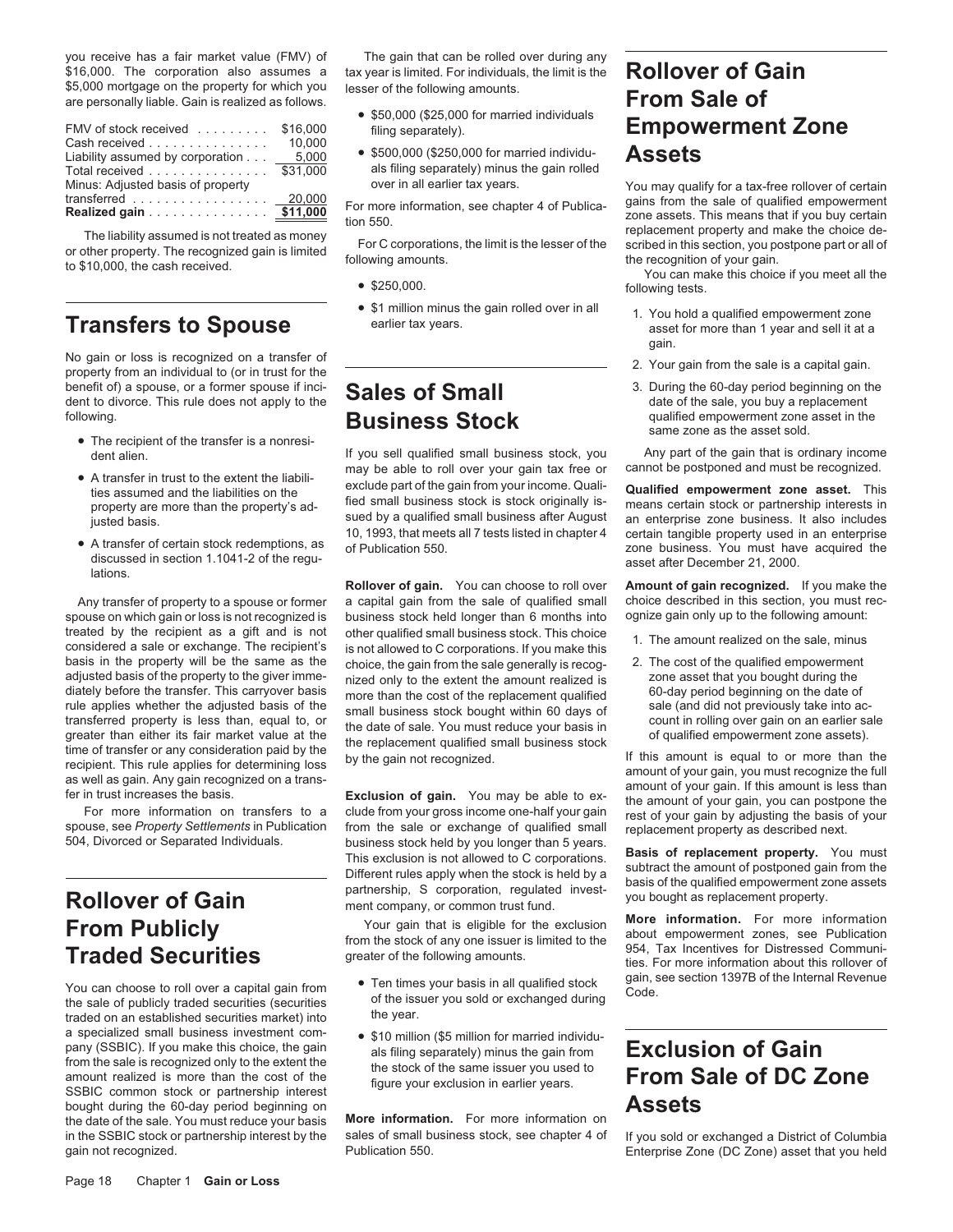for more than 5 years, you may be able to *Section 1231 transactions.* Section 1231 **Investment property.** Investment property exclude the "qualified capital gain". The qualified transactions are sales and exchanges of prop- (such as stocks and bonds) is a capital asset, gain is, generally, any gain recognized in a trade erty held longer than 1 ye or business that you would otherwise include on trade or business or held for the production of capital gain or loss. This treatment does not form and the production of the production of the production of the production of Form 4797, Part I. This exclusion also applies to rents or royalties. They also include certain in- apply to property used to produce rental income.<br>An interest in, or property of, certain businesses voluntary conversions

**DC Zone asset.** A DC Zone asset is any of the information. **Release of restriction on land.** Amounts you contained a set is any of the information. **Release of restriction on land.** Amounts you

- 
- DC Zone partnership interest.
- DC Zone business property. Capital assets

**Solutified capital gain.** The qualified capital<br>
gain is any gain recognized on the sale or ex-<br>
change of a DC Zone asset that is a capital<br>
asset or property used in a trade or business. It <br>
does not include any of the

- 
- 
- 
- 

See Publication 954, Tax Incentives for Dis-<br>tressed Communities, and section 1400B for **a 8594** Asset Acquisition Statement Under section 197 intangibles defined later ),<br>Section 1060<br>Section 1060<br>Section 1060 more details on DC Zone assets and special Section 1060 even if the property is fully depreciated (or

# purposes or investment is a capital asset. For speeches, recordings, transcripts, manu-<br>exceptions, see *Noncapital Assets*, later.<br>The following items are examples of capital<br>**Ordinary** scripts, drawings, or photographs) The following items are examples of capital a. Created by your personal efforts,<br>
a. Created by your personal efforts,<br> **Cain or Loss**<br> **Cain** or Loss and bonds.<br> **Cain** or Loss examples of capital<br>  $\bullet$  Stocks and bonds.

a capital gain or loss if you sell or exchange a Loss from the sale or exchange of that property 7. Any commodities derivative financial in-<br>capital asset. You also may have a capital gain if is not deductible. You can ded capital asset. You also may have a capital gain if is not deductible. You can deduct a loss relating strument (discussed later) held by a com-<br>your section 1231 transactions result in a net to personal-use property only if your section 1231 transactions result in a net to personal-use property only if it results from a gain. **casualty or theft.** casualty or theft. **both the following requirements.** 

property, including capital assets. See Section **Assets.** *1231 Gains and Losses* in chapter 3 for more

- 
- Noncapital assets
- 
- 

- 
- 

- 
- 
- 

rules. Sales of this type of property<br>
See chapter 5 for information about getting<br>
publications and forms.<br>
publications and forms.

Almost everything you own and use for personal similar property (such as drafts of purposes or investment is a capital asset. For speeches recordings transcripts

- 
- 
- Timber grown on your home property or investment property, even if you make
- 
- 
- 
- 
- 

erty held longer than 1 year and either used in a and a gain or loss from its sale or exchange is a trade or business or held for the production of capital gain or loss. This treatment does not an interest in, or property of, certain businesses voluntary conversions of business or investment See *Business assets,* later, under *Noncapital*

Forceive for the release of a restrictive covenant<br>Topics<br>in a deed to land are treated as proceeds from • DC Zone business stock. **TOPICS**<br>This chapter discusses: The sale of a capital asset.

- Gain treated as ordinary income under **Useful Items 1.** Property held mainly for sale to customers vou may want to see:<br>The may want to see: **1. Property that will physically become part** or property that will physical You may want to see:  $\frac{1}{2}$  or property that will physically become part of merchandise for sale to customers. This • Gain treated as unrecaptured section<br>
1250 gain. The section 1250 gain must be<br>
figured as if it applied to all depreciation<br>
rather than the additional depreciation;<br>
The section and Expenses<br>
The section of merchandise Tather than the additional depreciation;<br>
■ **954** Tax Incentives for Distressed ventories are discussed in Publication 538,<br>
intangible asset, which is not an integral<br>
or an integral<br>
and the and DC Zone business: and<br>
- and Form (and Instructions)<br>
 Gain from a related-party transaction. See Sales and Exchanges Between Related<br>
Form (and Instructions)<br>
Schedule D (Form 1040) Capital Gains for services rendered or from the sale of and Ex
	- ❏ **4797** Sales of Business Property 3. Depreciable property used in your trade or
		- 4. Real property used in your trade or business or as rental property, even if the property is fully depreciated.
- **Capital Assets** 5. A copyright; a literary, musical, or artistic **2. 2. composition**; a letter; a memorandum; or
	-
	-
- your family.<br>Timber grown on your home property or solution the property or for whom the property **Introduction** investment property, even if you make was prepared under circumstances (for
- Not must classify your gains and losses as<br>
either ordinary or capital (and your capital gain or<br>
or losses as either short-term or long-term). You<br>
or losses as either short-term or long-term). You<br>
loss.<br>
See Capital Gai
	-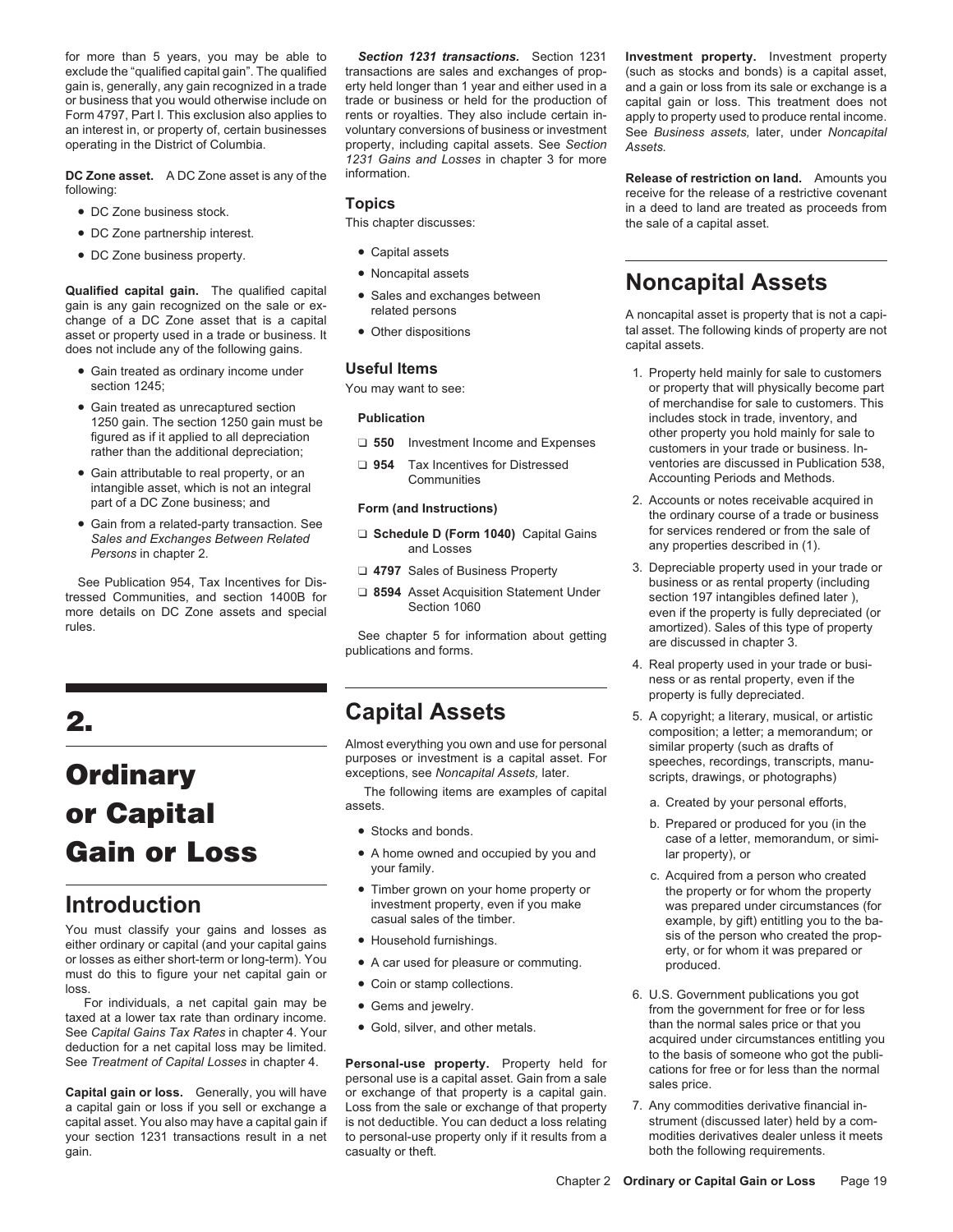- 
- the dealer's records as meeting (a) by
- 8. Any hedging transaction (defined later) **Between Related** that is clearly identified as a hedging trans-<br>action by the end of the day on which it **Persons** d. Two
- 

**Letters and memorandums.** Letters, memo-<br>
randums, and similar property (such as drafts of ciable property in the hands of the person who<br>
speeches, recordings, transcripts, manuscripts, receives it is ordinary income if capital asset if your basis in it is determined by or entities. the capital interests or profits interests in<br>
reference to the person who created it or the 2. A taxpayer and any trust in which the tax-<br>
both partnerships. reference to the person who created it or the  $\qquad$  2. A taxpayer and any trust in which the taxperson for whom it was prepared. For this pur-<br>payer (or his or her spouse) is a benefi-<br>pose, letters and memorandums addressed to clary unless the beneficiary's interest in pose, letters and memorandums addressed to ciary unless the beneficiary's interest in the **Determining ownership.** In the transactions you are considered prepared for you. If letters or trust is a remote contingent interest; that under *Depreciable property transaction* and memorandums are prepared by persons under is, the value of the interest computed a memorandums are prepared by persons under<br>your administrative control, they are considered<br>prepared for you whether or not you review<br>them.<br>the same property.

instrument. A commodities derivative finan-<br>
cial instrument is a commodities contract or a complexe (or on a person related to the partnership, estate, or trust is considered cial instrument is a commodities contract or<br>
other financial instrument for commodities<br>
(other than a share of corporate stock, a benefi-<br>
cial interest in a partnership or trust, a note,<br>
bond, debenture, or other evide bond, debeniure, or other evidence or indebted<br>ness, or a section 1256 contract) the value or<br>settlement price of which is calculated or deter-<br>mined by reference to a specified index (as<br>mined by reference to a specified mined by reference to a specified index (as<br>defined in section 1221(b) of the Internal Reve-<br>following.<br>following.<br>following.<br>2. An individual

**Commodities derivative dealer.** A com-<br>
modities derivative dealer is a person who regu-<br>
larly offers to enter into, assume, offset, assign,<br>
or terminate positions in commodities derivative<br>
or terminate positions in co

tions involving ordinary property you hold capital interest or profits interest in the

a. It is established to the satisfaction of the 2. Risk of interest rate or price changes or b. Two corporations that are members of IRS that the instrument has no connec- currency fluctuations for borrowings you the same controlled group as defined in<br>tion to the activities of the dealer as a make or will make, or ordinary obligations section 1563(a) o tion to the activities of the dealer as a make or will make, or ordinary obligations section 1563(a) of the Internal Revenue<br>dealer. Code except that "more than 50%" is

9. Supplies of a type you regularly use or This section discusses the rules that may apply more than 50% in value of the outstand-<br>consume in the ordinary course of your to the sale or exchange of property between related be treated as ordinary income and losses may not be deductible. See *Transfers to Spouse* in

**Business assets.** Real property and depre-<br>ciable property used in your trade or business or<br>as rental property used in your trade or business or<br>as rental property (including section 197 in-<br>tangibles defined later under

- 
- 
- 3. An executor and a beneficiary of an estate **Commodities derivative financial** unless the sale or exchange is in satisfac- 1. Stock or a partnership interest directly or instrument. A commodities derivative finan- tion of a pecuniary bequest. **1.** indirectly owned b
	-

- 
- -
- Code, except that "more than 50%" is b. The instrument is clearly identified in substituted for "at least 80%" in that def-<br>the decler's recents as meeting (a) by
	- the end of the day on which it was ac-<br>quired, originated, or entered into. **Sales and Exchanges** sons own more than 50% in value of<br>the outstanding stock of each corpora-
- action by the end of the day on which it **Persons Providence** denote the day on which is an S<br> **Act of the same persons own** densing the same persons own and a corporation, if the same persons own corporation, if the same persons own<br>more than 50% in value of the outstand-

**Property held mainly for sale to customers.** The BC deduction. Occurrenties to oppose in **Controlled partnership transaction.** A gain Stock in trade, inventory, and other property you hold mainly for sale to customers in your trade or<br>business are not capital assets. Inventories are **Gain Is Ordinary Income** business are not capital assets. Inventories are<br>discussed in Publication 538. If a gain is recognized on the sale or exchange exchange of property that, in the hands of the of property to a related person, the gain may be party who receives it, is a noncapital asset such

sale or disposition of business property is dis-<br> **Depreciable property transaction.** Gain on<br>
the sale or exchange of property, including a<br>
the sale or exchange of property, including a<br>
the sale or exchange of property,

- 
- 

- 
- nue Code).<br> **1989** Following.<br> **1989** Following.<br> **1999** Following.<br> **1999** Following.<br> **1999** Following.<br> **1999** Following the stock or partnership interest directly or in-
- value of the outstanding stock of the by an individual under (2) is not treated as corporation and more than 50% of the world by the individual for reapplying (2) 1. Risk of price changes or currency fluctua- corporation and more than 50% of the owned by the individual for reapplying (2) or will hold. partnership. owner of that stock or partnership interest.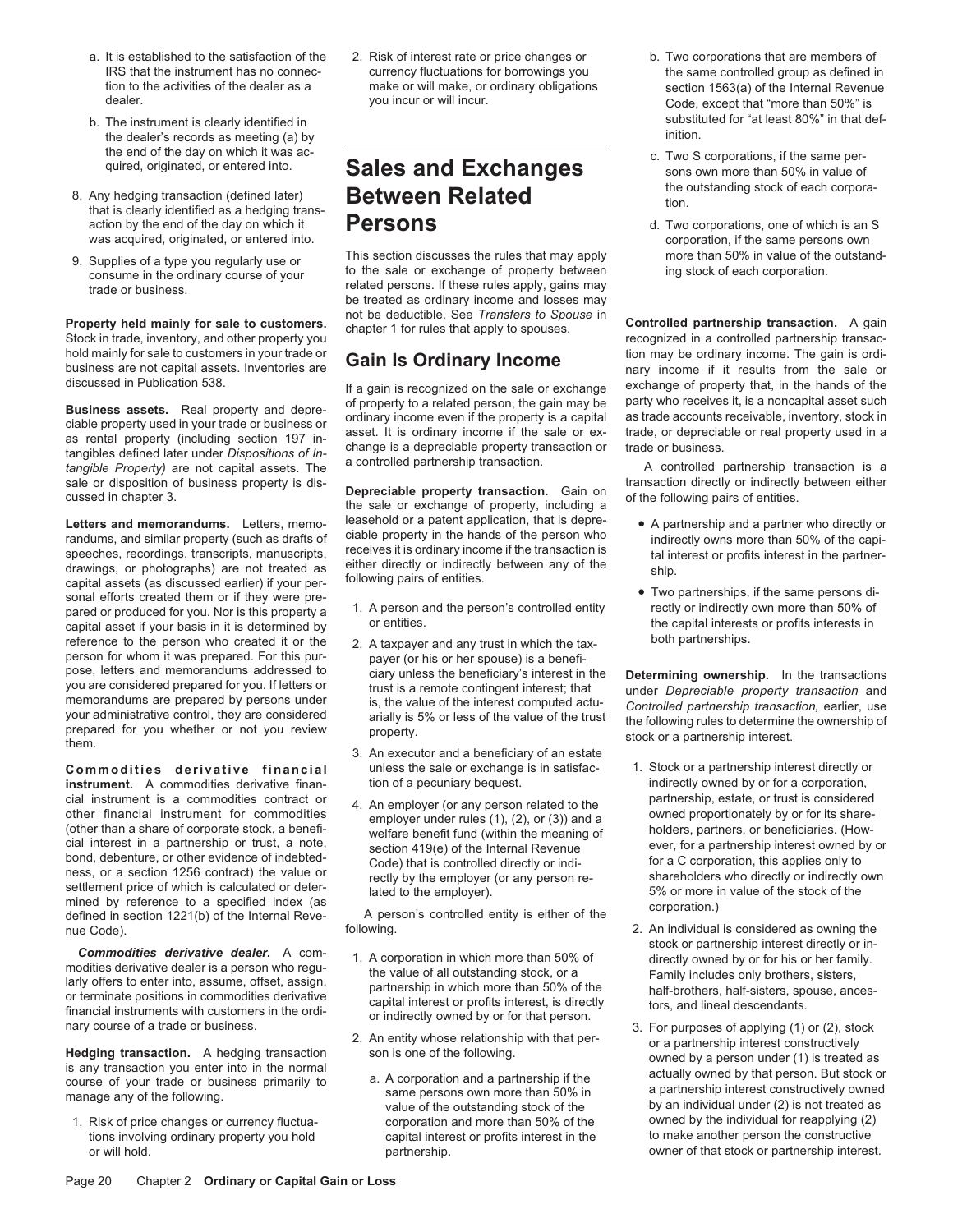A loss on the sale or exchange of property be- an interest in the partnership between the re-<br>tween related persons is not deductible. This lated persons described in (12) or (13) above. tween related persons is not deductible. This lated persons described in (12) or (13) above. **Example 2.** Assume the same facts as in applies to both direct and indirect transactions. **Example 1, except that you sell the s** applies to both direct and indirect transactions,<br>but not to distributions of property from a corpose **Controlled groups.** Losses on transactions

- 
- 50% in value of the outstanding stock of apply.<br>
the corporation. The sale of a Business usually is not a sale of<br>
The sale of a business usually is not a sale of<br>
The sale of a business usually is not a sale of<br>
The sale
- 3. Two corporations that are members of the indirectly owned by or for a corporation,
- 
- 
- 
- 
- 
- 
- than 50% in value of the outstanding stock
- 
- 12. Two partnerships if the same persons di-<br>rectly or indirectly own more than 50% of<br>that is purely coincidental and is not prear-<br>the corporation sold the assets to the distributee<br>the capital interests or profits inter
- 

If a sale or exchange is between any of these ously disallowed to the related person. This rule related persons and involves the lump-sum sale annies only to the original transferee of a number of blocks of stock or pieces of a content of a single asset rather than of a single asset. Except for<br>A property, the gain or loss must be figured sepa-<br> **Example 1.** Your brother sold stock to you assets excha

**Nondeductible Loss Partnership interests.** The nondeductible is more than the \$2,400 loss not allowed to your loss nulle does not apply to a sale or exchange of brother. loss rule does not apply to a sale or exchange of

but not to distributions of property from a corpo- **Controlled groups.** Losses on transactions \$6,900 instead of \$10,500. Your recognized loss ration in a complete liquidation. The following<br>described in (3) earlier are deferred rather than<br>deduct the loss not allowed to your brother.

1. Members of a family, including only broth- For more information, see section 267(f) of ers, sisters, half-brothers, half-sisters, the Internal Revenue Code.

Explorering the tect, sixters, nan-bounders, nan-sixters,<br>spouse, ancestors (parents, grandparents,<br>etc.), and lineal descendants (children,<br>grandchildren, etc.).<br>2. An individual and a corporation if the indi-<br>vidual dire

- 4. A trust fiduciary and a corporation if the holders, partners, or beneficiaries. (How-<br>trust of the grantor of the trust directly or the grantor of the trust directly or for a partnership interest owned by or mining the
	-
	-
- 6. Fiduciaries of two different trusts, and the<br>
fractiony ond by or for his or her family.<br>
Indicary of the same person is the grantor of the directly owned by or for his or her family.<br>
Indicary from the same person is t

of each corporation. **Indirect transactions.** You cannot deduct **Corporate liquidations.** Corporate liquida-<br>your loss on the sale of stock through your tions of property generally are treated as a sale your loss on the sale of stock through your tions of property generally are treated as a sale<br>11. An executor and a beneficiary of an estate<br>unless the sale or exchange is in satisfac-<br>tion of a pecuniary bequest.<br>11. An e

13. A person and a partnership if the person in a purchase or exchange, you received prop-<br>13. A person and a partnership if the person in a purchase or exchange, you received prop-<br>directly or indirectly owns more than 50 directly or indirectly owns more than 50% erty from a related person who had a loss that more information, see Internal Revenue Code<br>of the capital interest or profits interest in was not allowable and you later sell or ex of the capital interest or profits interest in<br>the poperty at a gain, you recognize the gain<br>the partnership.<br>If a sale or exchange is between any of these ough disallowed to the related person. This rule ness. The sale of applies only to the original transferee. lump sum is considered a sale of each individual

property, the gain or loss must be figured sepa-<br>
rately for each block of stock or piece of prop- for \$7,600. His cost basis was \$10,000. His loss change rules, both the buyer and seller of a for \$7,600. His cost basis was \$10,000. His loss erty. The gain on each item is taxable. The loss of \$2,400 was not deductible. You later sell the business must use the residual method (ex-<br>on any item is nondeductible. Gains from the same stock to an unrelated party for same stock to an unrelated party for \$10,500, plained later) to allocate the consideration to sales of any of these items may not be offset by realizing a gain of \$2,900 (\$10,500 - \$7,600). each business asset transferred. This method losses on the sales of any of the other items. Your recognized gain is only \$500, the gain that determines gain or loss from the transfer of each

same controlled group as defined in sec-<br>tion 267(f) of the Internal Revenue Code owned proportionately by or for its share- are sold. Generally, when this occurs, each astion 267(f) of the Internal Revenue Code. owned proportionately by or for its share- are sold. Generally, when this occurs, each as-<br>holders, partners, or beneficiaries, (How- set is treated as being sold separately for de

trust or the grantor of the trust directly or the providency or the shareholders who directly or indirectly own<br>indirectly owns more than 50% in value of shareholders who directly or indirectly own sold, these assets must 5% or more in value of the stock of the assets, depreciable property used in the busi-<br>corporation.) ess, real property used in the business, or 5. A grantor and fiduciary, and the fiduciary corporation.) https://www.mass. real property used in the business, or<br>2. An individual is considered as owning the property held for sale to customers, such as<br>inventory or st

make another person the constructive realize capital gain or loss. For information on<br>owner of that stock or partnership interest. 10. Two corporations, one of which is an S the sale of stock, see chapter 4 in Publication owner of that stock or partnership interest. the sale of stock, see chapter 4 in Publication corporation, if the same persons own m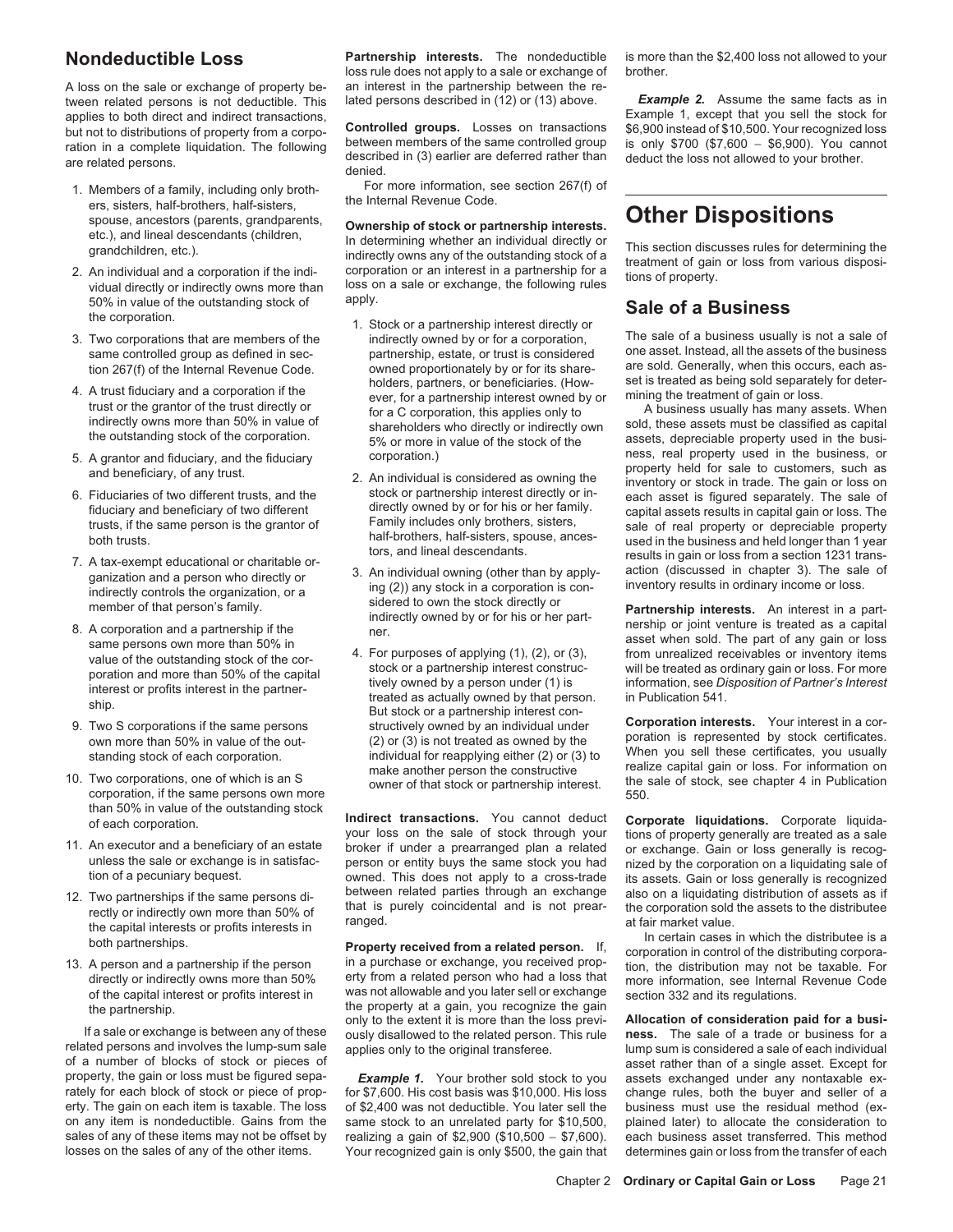asset and how much of the consideration is for lower number category. For example, if an asset • Business books and records, operating goodwill and certain other intangible property. It is described in both (4) and (6), include it in (4). systems, and other information bases.

must be used for any transfer of a group of \$15,000. Of the \$21,000 paid for the assets of assets that constitutes a trade or business and company SKB, \$3,200 is allocated to U.S. Governants not to compete entered into in sale of a business or the sale of a partnership<br>interest in which the basis of the buyer's share of<br>the partnership assets is adjusted for the  $\frac{1}{2}$  any consideration or the fair market value of any<br>amount naid under amount paid under section 743(b) of the Internal any consideration or the fair market value of any<br>Revenue Code. Section 743(b) applies if a part-<br>nership has an election in effect under section parties unless the IRS dete

- 
- 

- 
- and debt instruments convertible into stock The following discussions explain special sold.
- 
- 
- 
- University of the transferor is a partnership or S corporation of the transferor is a partnership or S corpora-<br>
value qualifies as a section 197 intangible).<br>
If an asset described in (1) through (6) is includi-<br>
If an as

also determines the buyer's basis in the busi-<br>
ness assets.<br> **Example.** The total paid in the January 10,<br> **Example.** The total paid in the January 10,<br>
2005, sale of the assets of Company SKB is<br>
step consideration. The **Residual method.** The residual method was inventory with a fair market value of granted by a governmental unit. must be used for any transfer of a group of \$15,000. Of the \$21,000 paid for the assets of a Councept set a g

2. Accounts receivable, other debt instru-<br>ments and assets that you mark to market amortizable intangible property and chapter 1 of controlled group of corporations and commonly ments, and assets that you mark to market amortizable intangible property and chapter 1 of at least annually for federal income tax Publication 946, How To Depreciate Property, at least annually for federal income tax Publication 946, How To Depreciate Property, controlled businesses are treated as a single<br>purposes. However, see section for information on intangible property that can entity. For for information on intangible property that can entity. For example, a corporation cannot deduct<br>and cannot be depreciated. Gain or loss on a loss on the sale of a section 197 intangible if 1.338-6(b)(2)(iii) of the regulations for ex-<br>  $\frac{1}{3}$  and cannot the regulations for ex-<br>  $\frac{1}{3}$  dispositions of other intangible property is ordi-<br>  $\frac{1}{3}$  after the sale a member of the same controlled ceptions that apply to debt instruments is-<br>sued by persons related to a target nary or capital depending on whether the prop-<br>sued by persons related to a target nary or capital depending on whether the prop-<br>group retain sued by persons related to a target nary or capital depending on whether the prop-<br>corporation contingent debt instruments erty is a capital asset or a noncapital asset. The same transaction as the intangible

or other property. Tules that apply to certain dispositions of intangi-<br>197 Property of a kind that would properly be be property.<br>197 prevent a taxpayer from converting section

9. All other assets except section 197 in-<br>tangibles. tangibles. the conduct of a trade or business or an activity<br>Recorduct 10, 1993 (after July following.<br>Recorduct of a trade or business or an activity 5. Section 197 intangibles (other than good-<br>
will and going concern value).<br>
6. Goodwill and going concern value be the sets.<br>
wer 15 years. They include the following as-<br>
e Pay income tax on the gain at the highest<br>
to

- 
- 
- 
- 
- 
- 
- 
- 
- 
- 

754 of the Internal Revenue Code. are not appropriate. *Covenant not to compete.* A covenant not A group of assets constitutes a trade or business<br>
A group of assets constitutes a trade or business.<br>
A group of assets constitutes a trade or business assets<br>
A Goodwill or going concern value could,<br>
Must report to the

tion to be reducted first by the cash and general and and and general and general and general to the disposition of the disposition of the consideration of excellent this among the value of the consideration (or series of

corporation, contingent debt instruments, erty is a capital asset or a noncapital asset. quired in the same transaction as the intangible

included in inventory if on hand at the end<br>of the tax year or property held by the **intensity of the intensity of the tax year** or property held by the **Continue of the service of the tax year** or property held by the of the tax year or property held by the **Section 197 Intangibles** into property that would qualify for amortization.<br>
taxpayer primarily for sale to customers in **Section 197 Intangibles** are certain intangible basis of pr Section 197 intangibles are certain intangible basis of property acquired by certain related<br>assets acquired after August 10, 1993 (after July persons if the transferor chooses to do both the

- 
- 

ble in more than one category, include it in the vorkforce in place. but partners or shareholders) can make the choice.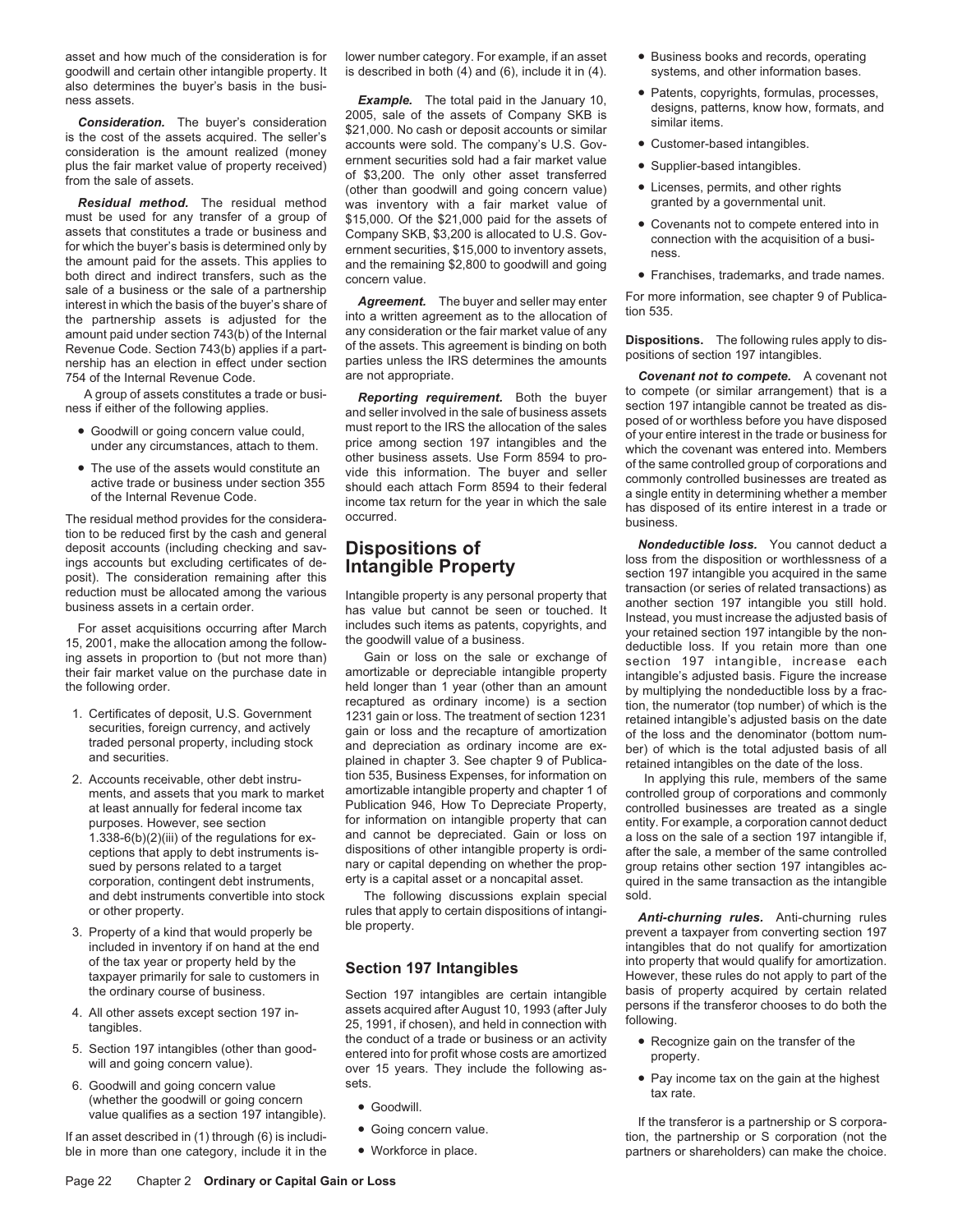But each partner or shareholder must pay the • The rights are limited to fields of use within **Subdivision of Land**<br>trades or industries and are less than all

must attach a statement containing certain infor-<br>mation to your income tax return for the year of a The rights are less than all the algime as the gain normally is ordinary income. However, mation to your income tax return for the year of<br>
the rights are less than all the claims or<br>
the gain normally is ordinary income. However,<br>
the transfer. You must file the tax return by the<br>
due date (including extension notify the transferee of the choice in writing by end have value at the time of the transferee of the choice in writing by entain requirements. See section 1237 of the due date of the return

date of the return (excluding extensions). Attach lier under **Nondeductible Loss, as investment property is as investment property in the following standing times in the following standing times in the following standing t** the statement to the amended return and write changes. Changes capital asset. Gain or loss from its sale is re-<br>
"Filed under section 301.9100-2" at the top of the state is re-

2. Substitute "25% or more" ownership for and cost of goods sold items of your return.<br>
2. Substitute "25% or more" ownership for and cost of goods sold items of your return.<br>
1. Your income tax return. see the instruction your income tax return, see the instructions for "more than 50%" in that listing. Farmers who cut timber on their land and sell<br>Form 4797.

For information on the treatment of gain or loss<br>on the transfer of capital assets, see chapter 4.<br>This treatment applies to your transfer of a<br>patent if you meet all the following conditions.<br>If you transfer or renew a f

- 
- 
- 
- 

- 
- neither related to, nor the employer of, the interest, or any part of it.<br>inventor. <br>A right to end the agreement at will. To choose this treatment, you must:

All substantial rights. All substantial rights to  $\bullet$  A right to set standards of quality for prod-  $\bullet$  Own, or hold a contractual right to cut, the patent property are all rights that have value ucts used or sold, or fo patent property are all rights that have value ucts used or sold, or for services provided, the timber for a period or<br>when they are transferred. A security interest and for the equipment and facilities used before it is c when they are transferred. A security interest and for the equipment and facilities us<br>(such as a lien) or a reservation calling for the promote such products or services. (such as a lien), or a reservation calling for<br>for the such products or services.<br>substantial right for these rules and may be kept<br>substantial right for these rules and may be kept<br>free only your products or services<br>for

- 
- 
- trades or industries and are less than all
- 

the due date of the return.<br>If you timely filed your return without making. Related persons. This tax treatment does not If you timely filed your return without making<br>the choice, you can make the choice by filing an<br>amended return within 6 months after the due<br>date of the return (excluding extensions) Attach<br>date of the return (excluding e

- 
- 

Form 4797.<br>
Form 4797.<br>
If you fit within the definition of a related<br>
it as logs, firewood, or pulpwood usually have no<br>
person independent of family status, the cost or other basis for that timber. These sales<br>
apply. Fo

• You are the holder of the patent. or trade name for a price contingent on its pro-<br>• You transfer the patent other than by gift, receive generally is treated as an amount real-<br>• You transfer the patent other than by gif receive generally is treated as an amount real-<br>ized from the sale of a noncapital asset  $\Delta$  Form 4797. inheritance, or devise. For the sale of a noncapital asset. A • You transfer all substantial rights to the franchise includes an agreement that gives one<br>patent or an undivided interest in all such of the parties the right to distribute, sell, or pro-<br>rights. that are more than 6 yea

**Significant power, right, or continuing inter-**  $\frac{1}{2}$  **Significant power, right, or continuing interest.** If you keep any significant power, right, or continuing interest in the subject matter of a **Holder.** You are the holder of a patent if you continuing interest in the subject matter of a **Choice to treat cutting as a sale or exchange.**<br>franchise, trademark, or trade name that you Under the general rule, the cutti • The individual whose effort created the ordinary royalty income rather than an amount exchange occurs that gain or loss is realized.<br>• natent property and who qualifies as the realized from a sale or exchange. But if you

- 
- 
- 
- 
- 
- 

To make the choice, you, as the transferor, the rights that exist and have value at the If you own a tract of land and, to sell or exchange it at act of land and, to sell or exchange it into individual lots or parcels,

Filed under section 301.9100-2" at the top of<br>the statement. File the amended return at the spouse, ancestors, and lineal descend-<br>same address the original return was filed.<br>For more information about making the choice, s

- 
- 

• You do not transfer the patent to a related<br>berson. Significant power, right, or continuing inter-<br>person. with rules discussed below.

patent property and who qualifies as the realized from a sale or exchange. But if you owned or had a contractual right to cut<br>A significant power, right, or continuing inter-<br>A significant power, right, or continuing inter original and first inventor. A significant power, right, or continuing inter-<br>
• The individual who bought an interest in<br>
the patent from the inventor before the in-<br>
in the transferred interest.<br>
tully under operating co

- 
- 

substantial right for these rules and may be kept the only your products or services.<br>by you as the holder of the patent.<br>All substantial rights to a patent are not trans-<br>ferred if any of the following apply to the transf • The rights are limited geographically within • A right to receive payments based on the the cutting and including a computation of the productivity, use, or disposition of the gain or loss. You do not have to make the ch • The rights are limited to a period less than ments are a substantial part of the transfer in any year to which the choice would apply. If the remaining life of the patent. **agreement**. And agreement agreement of the timber is partnership property, the choice is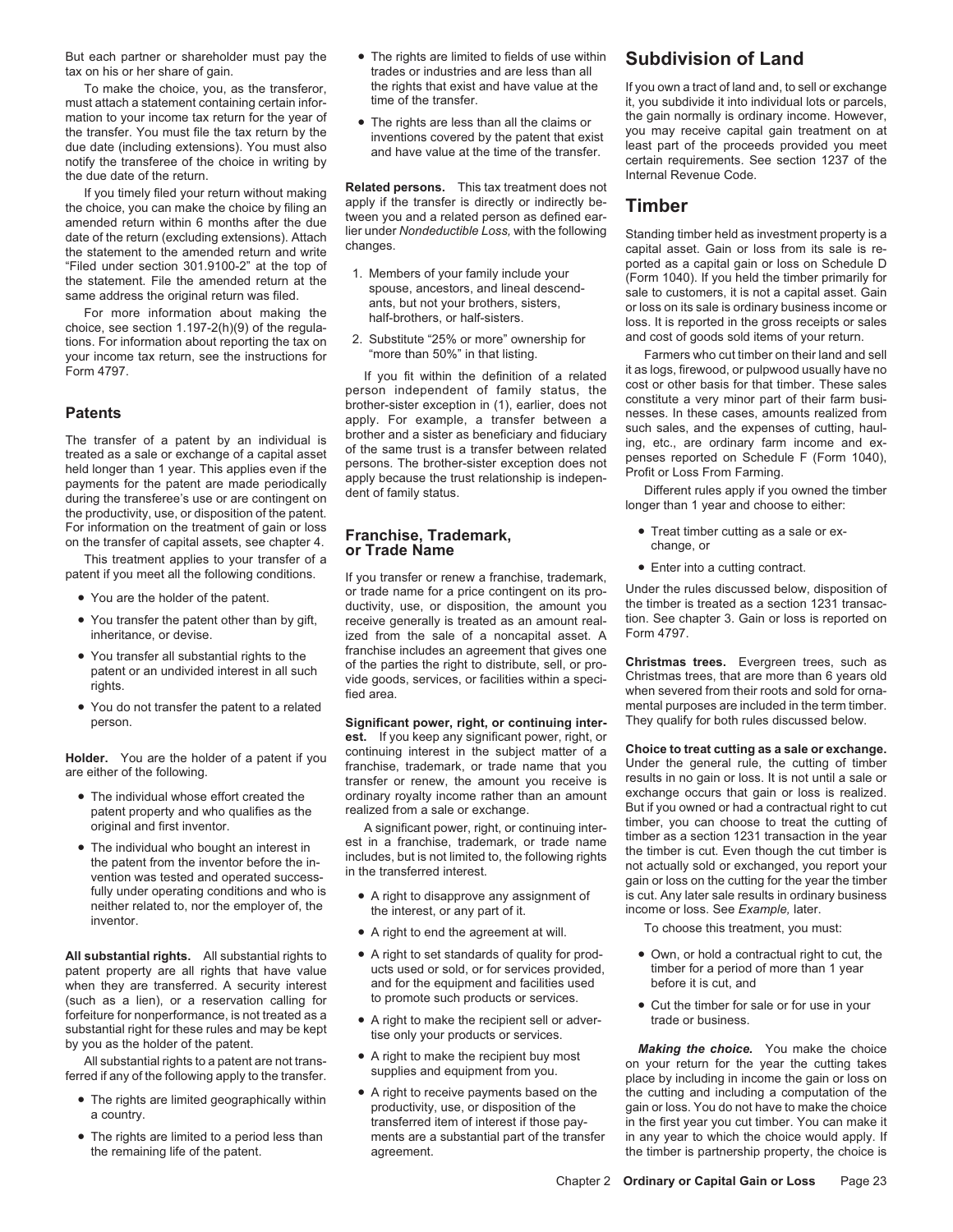

*change for any tax year ending before* with your other section 1231 gains or losses to October 23, 2004, you may revoke this election figure whether it is treated as capital or ordinary

bet an economic interest in the coal or iron<br>ber is based on the number of units (feet board This choice applies only to figure the holding ore in place. If you own only an option to buy the<br>measure log scale, or other uni measure, log scale, or other units) of timber cut period of the timber. It has no effect on the time coal in place, you do not qualify as an owner. In during the tax year and considered to be sold or for reporting gain or during the tax year and considered to be sold or for reporting gain or loss (generally when the addition, this gain or loss treatment does not exchanged. Your adjusted basis for depletion is timber is sold or exchanged). A exchanged. Your adjusted basis for depletion is timber is sold or exchanged). apply to income realized by an owner who is a<br>also based on the depletion unit of timber in the To make this choice, attach a statement to co-ad also based on the depletion unit of timber in the To make this choice, attach a statement to account used for the cut timber, and should be the tax return filed by the due date (including figured in the same manner as shown in section extensions) for the year payment is received.<br>611 of the Internal Revenue Code and regula-<br>The statement must identify the advance pay-

4,000 MBF (1,000 board feet) of standing timber amended return within 6 months after the due amount received to determine gain. If the total of longer than 1 year. It had an adjusted basis for date for that year's return ( depletion of \$40 per MBF. You are a calendar sions). Attach the statement to the amended sis is more than the amount received, the result year taxpayer. On January 1, 2005, the timber return and write "Filed under section had a fair market value (FMV) of \$350 per MBF. 301.9100-2" at the top of the statement. File the lt was cut in April for sale. On your 2005 tax amended return at the same address the origireturn, you choose to treat the cutting of the nal return was filed. apply if you directly or indirectly dispose of the timber as a sale or exchange. You report the  $\sim$ timber as a sale or exchange. You report the<br>difference between the fair market value and<br>your adjusted basis for depletion as a gain. This<br>amount is reported on Form 4797 along with<br>your other section 1231 gains and losse

| Section 1231 gain                       | \$1,240,000 |
|-----------------------------------------|-------------|
| depletion $\ldots \ldots \ldots \ldots$ | 160,000     |
| Minus: Adjusted basis for               |             |
| FMV of timber January 1, 2005           | \$1,400,000 |
|                                         |             |

including any by-product or tree tops will result in ber was cut and removed from the land are ordinary business income or loss considered by-products. Gain from the sale of

similar to certain disposals of timber under a information about dispositions of timber. your net investment (like interest on a contract with a retained economic interest (de-<br>contract with a retained economic interest (d contract with a retained economic interest (de-<br>fined below). However, the rules differ for the **Precious Metals and** 

- 
- 
- 

ing timber if, under the cutting contract, the ex- apply to you. Cation 550.

Once you have made the choice, it remains The difference between the amount realized<br>in effect for all later years unless you cancel it. From the disposal of the timber and its adjusted P You kept an economic interest in t If you previously elected to treat the basis for depletion is treated as gain or loss on or iron ore.<br>
cutting of timber as a sale or ex-<br>
change for any tax year ending before with your other section 1231 gains or losses

October 23, 2004, you may revoke this election<br>
without IRS approval for any tax year ending<br>
without IRS approval for any tax year ending<br>
after October 22, 2004.<br> **Date of disposal.** The date of disposal is<br>
after Octobe

account used for the cut timber, and should be the tax return filed by the due date (including of coal or iron ore.<br>figured in the same manner as shown in section extensions) for the year payment is received. The expenses 611 of the Internal Revenue Code and regula- The statement must identify the advance pay- the contract under which the coal or iron ore was tion section 1.611-3. ments subject to the choice and the contract disposed of and the expenses of preserving the<br>Timber depletion is discussed in chapter 10 under which they were made. economic interest kept under the con

received payment without making the choice, income. Rather, their total, along with the ad-<br>you still can make the choice by filing an justed depletion basis, is deducted from the **Example.** In April 2005, you had owned you still can make the choice by filing an 4,000 MBF (1,000 board feet) of standing timber amended return within 6 months after the due date for that year's return (excluding extenreturn and write "Filed under section is a loss. amended return at the same address the origi-<br>
nal return was filed.<br> **Special rule.** The above treatment does not<br>
apply if you directly or indirectly dispose of the

• An individual, trust, estate, partnership, **Tree stumps.** Tree stumps are a capital asset FMV of timber January 1, 2005 \$1,400,000 association, company, or corporation if they are on land held by an investor who is not Minus: Adjusted basis for owned or controlled directly or indirectly by in the timber or stump business as a buyer, depletion ................ 160,000 the same interests that own or control your seller, or processor. Gain from the sale of business. **Section 1231 gain** .......... **\$1,240,000** stumps sold in one lot by such a holder is taxed The fair market value becomes your basis in the  $\overline{a}$  as a capital gain. However, tree stumps held by  $\overline{c}$  and a later sale of the cut timber timber operators after the saleable standing timcut timber and a later sale of the cut timber timber operators after the saleable standing tim-<br>including any by-product or tree tons will result in ber was cut and removed from the land are ordinary business income or loss. considered by-products. Gain from the sale of Recognized gain on the disposition or termina-<br>stumps in lots or tonnage by such operators is tion of any position held as part of certain con

sales of timber by landowners qualify for capital See Form T (Timber), Forest Activities income. This applies if substantially all your ex-<br>gains treatment after 2004. The new rules are Schedule, and its separate instructi Schedule, and its separate instructions for more pected return is attributable to the time value of information about dispositions of timber. your net investment (like interest on a loan) and

**Cutting contract.** You must treat the disposal Gold, silver, gems, stamps, coins, etc., are capisonal property, including stock).<br>
of standing timber under a cutting contract as a<br>
section 1231 transaction if all the foll

ber. You must treat the disposal of coal (including value of your net investment. lignite) or iron ore mined in the United States as You have kept an economic interest in stand- a section 1231 transaction if both the following For more information, see chapter 4 of Publi-

- made on the partnership return. This choice pected return on your investment is conditioned version on the cup<br>cannot be made on an amended return. on the cutting of the timber.<br>Once you have made the choice, it remains Th
	-

Timber depletion is discussed in chapter 10 under which they were made. economic interest kept under the contract are<br>If you timely filed your return for the year you not allowed as deductions in figuring taxable not allowed as deductions in figuring taxable

- 
- 

stumps in lots or tonnage by such operators is tion of any position held as part of certain con-<br>taxed as ordinary income. version transactions is treated as ordinary **Outright sales of timber after 2004.** Outright taxed as ordinary income.<br>Sales of timber by landowners qualify for capital See Form T (Timber), Forest Activities income. This applies if substantially all your ex-

- fined below). However, the rules differ for the **Precious Metals and and** date of disposal, as discussed below.<br> **Stones, Stamps, and Coins** of offsetting positions with respect to per-<br> **Stones, Stamps, and Coins** of of
	-
	- You held the timber longer than 1 year sale is ordinary business income. <br>
	before its disposal.<br>
	Coal and Iron Ore transaction in which substantially all of the state of the substantial value of the time of the state of • You kept an economic interest in the tim- your expected return is due to the time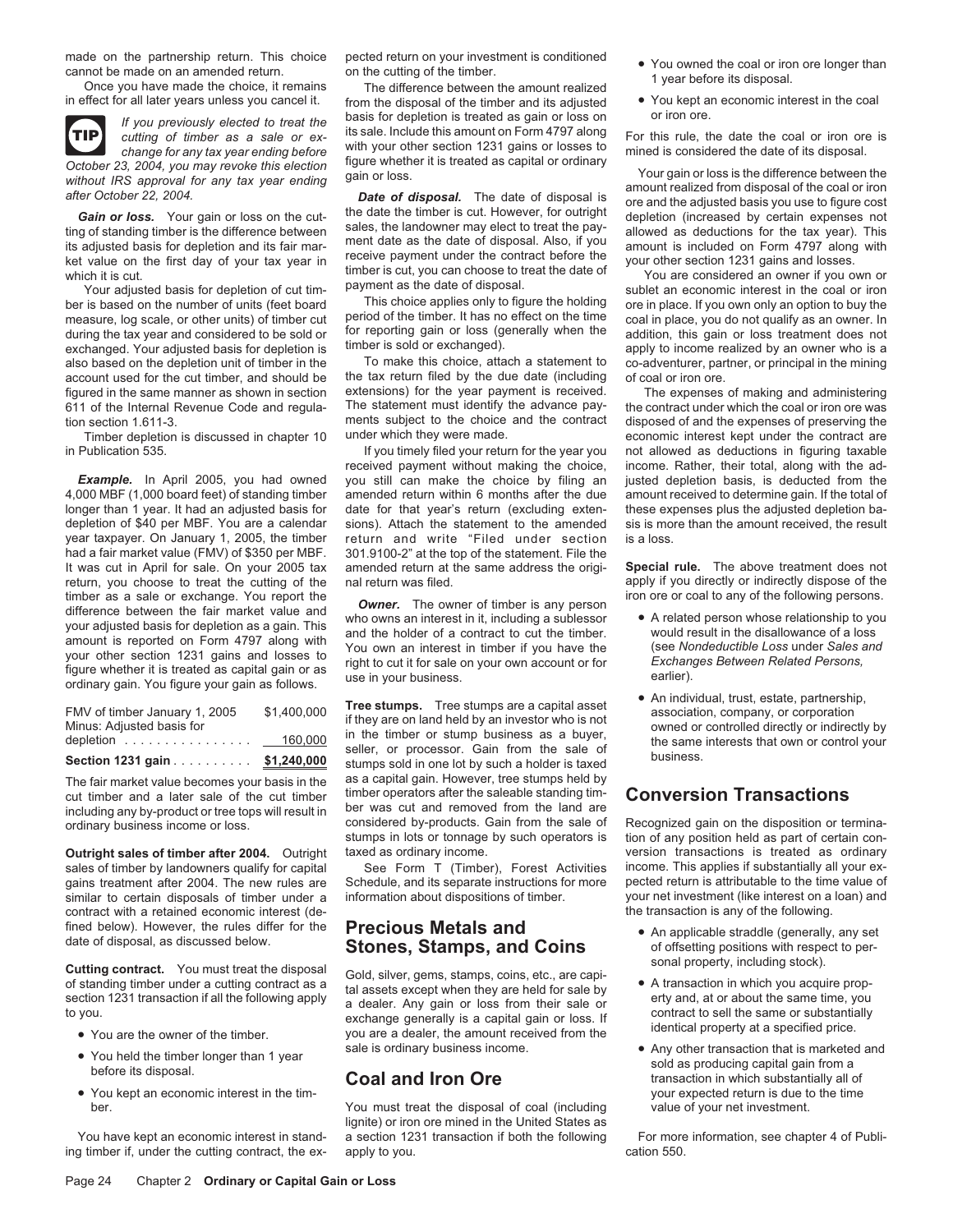# **Ordinary or**<br>Section 1231 gain.<br>Section 1231 transactions. The following these, it is property held mainly for sale to cus-<br>section 1231 treatment.<br>Section 1231 treatment. **Capital Gain**<br>• Sales or exchanges of real property or Example. You manufacture and sell steel<br>• Sales or exchanges of real property or cable, which you deliver on returnable reels that

is determined under rules for section 1231 trans-<br>actions.

- 
- 

- □ 534 Depreciating Property Placed in cluded.<br>Service Before 1987
- 
- 
- 
- 

pends on whether you have a net gain or a net and thefts, see Publication 547, Casual- \$1,850 (\$4,600 − \$2,750) as long-term capital loss from all your section 1231 transactions. The ties, Disasters, and Thefts. The sain.



- 
- 
- Sales or exchanges of cattle and horses. transactions.<br>The cattle and horses must be held for
- 
- The crop and land must be sold, ex-<br>changed, or involuntarily converted at the • Section 1231 gains and losses changed, or involuntarily converted at the<br>
• Section 1231 gains and the land must be held longer than 1 year.<br>
• Depreciation recapture Treatment of section 1231 gains and<br>
• Depreciation r **Useful Items land** (other than a right customarily inci- • If you have a net section 1231 loss, it is You may want to see: dent to a mortgage or other security trans- ordinary loss.<br>action). Growing crops sold with a lease Publication<br>
Publication<br>
on the land, though sold to the same per-<br>
on the same transaction, are not in-<br>
ordinary income up to the amount of your<br>
nonrecaptured section 1231 losses from
	- Cutting of timber or disposal of timber, ❏ **<sup>537</sup>** Installment Sales coal, or iron ore. The cutting or disposal
	- <table>\n<tbody>\n<tr>\n<td>954</td>\n<td>Tax Incentives for Distressed</td>\n<td>• Condemations. The condemned property<br/>communities</td>\n<td>1231 gain by treating the gain as ordinary in-<br/>sect in a set section</td>\n</tr>\n<tr>\n<td>7. 4797 Sales of Business Property</td>\n<td>1231 gain by treating the gain as ordinary in-<br/>self. 231 gain by treating the gain as ordinary<br/>set held in connection with a trade or busi-<br/>ness or a transaction entered into for<br/>profit, such as investment property. It can-<br/>not be property held for personal use.</td>\n<td>1231 gain by treating the gain as ordinary<br/>section 1231 gain beginning with the earliest<br/>loss in the 5-year period.</
		-

*If you have a gain from a section 1231* **Property for sale to customers.** A sale, ex*transaction, first determine whether* change, or involuntary conversion of property **CAUTION** *any of the gain is ordinary income* held mainly for sale to customers is not a section **3.** *under the depreciation recapture rules (ex-* 1231 transaction. If you will get back all, or *plained later). Do not take that gain into account* nearly all, of your investment in the property by

cable, which you deliver on returnable reels that<br>are depreciable property. Customers make de-**OF LOSS for** depreciable personal property. This prop-<br>erty must be used in a trade or business posits on the reels, which you refund if the reels<br>and held longer than 1 year. Generally, are returned within a year. If the and held longer than 1 year. Generally, are returned within a year. If they are not re-<br>property held for the production of rents or turned, you keep each deposit as the<br>royalties is considered to be used in a agreed-upon royalties is considered to be used in a agreed-upon sales price. Most reels are re-<br>trade or business. Depreciable personal turned within the 1-year period. You keep ade-**Property Propert Community Community Community** trade or business. Depreciable personal turned within the 1-year period. You keep ade-<br> **Property Property includes amortizable section 197** quate records showing deprec intangibles (described in chapter 2 under charges to the capitalized cost of the reels. *Other Dispositions*). Under these conditions, the reels are not prop-**Introduction** • Sales or exchanges of leaseholds. The erty held for sale to customers in the ordinary **interval in the ordinary Introduction Interval interval interval interval interval interval interval interval inte** When you dispose of business property, your leasehold must be used in a trade or busi-<br>taxable gain or loss is usually a section 1231 ness and held longer than 1 year. In their not being returned may be capital<br>gain or los

actions. The sale of a copyright, a liter-<br>draft, breeding, dairy, or sporting purposes **Copyrights.** The sale of a copyright, a liter-<br>and held for 2 years or longer<br>and held for 2 years or longer When you dispose of depreciable property and held for 2 years or longer. The musical, or artistic composition, or similar (section 1245 property or section 1250 property) and held for 2 years or longer. The musical propert (section 1245 property or section 1250 property)<br>at a gain, you may have to recognize all or part<br>of the gain as ordinary income under the depre-<br>ciation recapture rules. Any remaining gain is a<br>section 1231 gain.<br>section **Topics** • Sales or exchanges of unharvested crops. property results in ordinary income and gener-<br>This chapter discusses: This chapter discusses: The crop and land must be sold, ex-<br>ally is reported in Part II of Form 479

- 
- previous years. The rest, if any, is long-term capital gain.

❏ must be treated as a sale, as described in *Nonrecaptured section 1231 losses.* Your **551** Basis of Assets nonrecaptured section 1231 losses are your net ❏ **<sup>946</sup>** How To Depreciate Property *Ore.* section 1231 losses for the previous 5 years that

publications and forms. • Casualties and thefts. The casualty or had a net section 1231 loss of \$8,000. For tax theft must have affected business prop-<br>
erty, property held for the production of section 1231 gains of \$5,250 and \$4,600. resection 1231 gains of  $$5,250$  and  $$4,600$ , rerents and royalties, or investment property spectively. In figuring taxable income for 2004,<br>
Section 1231 gain of<br>
Ashley treated its net section 1231 gain of<br>
Ashley treated its net section 1231 gain of<br>
Ashley treated i Gains and Losses<br>
However, if your casualty or theft losses \$5,250 of its \$8,000 net section 1231 loss from<br>
are more than your casualty or theft gains, 2002. In 2005 it applies its remaining net section 2002. In 2005 it applies its remaining net section Section 1231 gains and losses are the taxable neither the gains nor the losses are taken 1231 loss, \$2,750 (\$8,000 − \$5,250) against its gains and losses from section 1231 transac- into account in the section 1231 computa- net section 1231 gain, \$4,600. For 2005, the tions. Their treatment as ordinary or capital de-<br>
ion. For more information on a met tion. For more information on casualties company reports \$2,750 as ordinary income and<br>
pends on whether vou have a net gain or a net an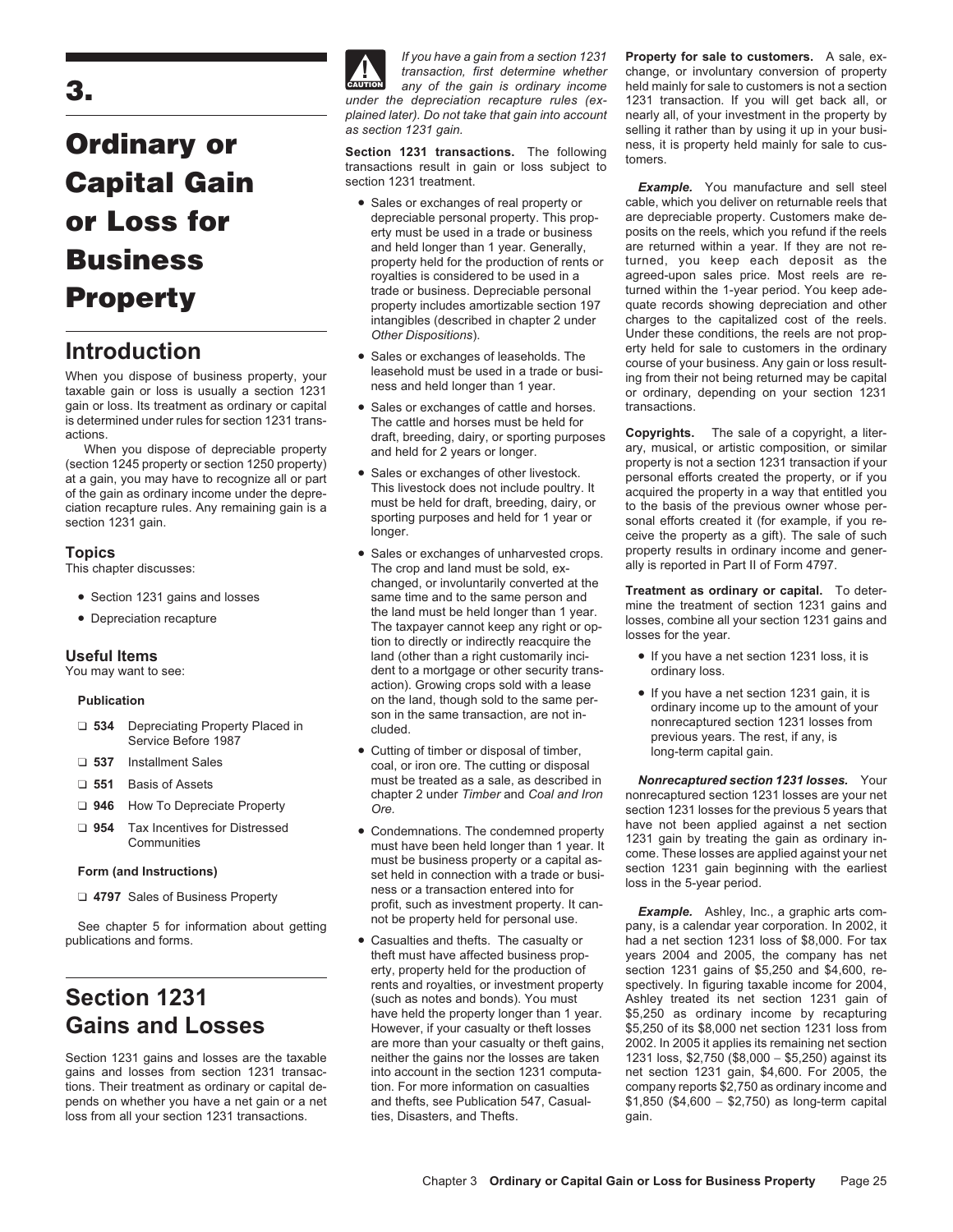If you dispose of depreciable or amortizable architectural barriers to persons with disa-<br>property at a gain, you may have to treat all or bilities and the elderly, or reforestation ex-

Fractional profect a sordinary income, you must<br>
incomessary to figure the eperement records of the facts of the facts of their structural components) used in dis-<br>
inconsisty to figure the depreciation or amortiza-<br>
inclu

- 
- 

A gain on the disposition of section 1245 prop-<br>erty is treated as ordinary income to the extent of and boxed, it is not used for bulk storage. To be<br>depreciation allowed or allowable on the prop- fungible, a commodity mus depreciation allowed or allowable on the prop-<br>
erty. See Gain Treated as Ordinary Income. 
part may be used in place of another.

part that is ordinary income from depreciation is not fungible if one part cannot be used in place a. Acquiring a lease.<br>a section 1231 gain. See Treatment as ordinary of another part and the materials cannot be a section 1231 gain. See *Treatment as ordinary* of another part and the materials cannot be b. Lessee improvements. *or capital* under *Section 1231 Gains and* estimated and replaced by simple reference to

Section 1245 property. Section 1245 property that is or has been<br>subject to an allowance for depreciation or ties.<br>subject to an allowance for depreciation or ties.<br>e. Section 197 intangibles. amortization and that is any of the following f. Childcare facility expenses made before

- 
- -
	-
	- c. A facility in any of the activities in (a) for plained later.<br>
	the bulk storage of fungible commodi- For any other disposition of section 1245 d. Environmental cleanup costs.
- **Recapture**<br> **Recapture** (including those for certified pollution con-<br>
trol facilities, childcare facilities, removal of any income part of the gain.
	-
	-

components. Also, do not treat as buildings termined with reference to that person's • Whether the adjusted basis was figured structures that house property used as an inte-<br>using depreciation or amortization you gral part of an activity if the structures' use is so depreciation deductions on property you using depreciation or amortization you gral part of an activity if the structures' use is so depreciation deduc<br>
closely related to the property's use that the received as a gift). closely related to the property's use that the closely related to the property's use that the received as a given as a given as a given by the structures can be expected to be replaced when • Whether the adjusted basis was figured<br>using depreciation or amortization another the property they initially house is replaced. The<br>person claimed. With the structures are specially designed to<br>person claimed. The struc **Comporate distributions.** For information on<br>property and the fact that the structures cannot<br>property distributed by corporations, see Distri-<br>property distributed by corporations, see Distri-<br>butions to Shareholders in

on these rules, see section 1.168(i)-1(e) of the **Facility for bulk storage of fungible com-**<br>
regulations. This term includes oil or gas storage **Depreciation and amortization**. Deprecia-<br>
frequlations. This term includes

*Losses,* earlier.<br> **Social and Example, the c. Pollution control facilities.**<br> **Social 4345 property.** Socials 1345 prop. Storage of different grades and forms of alumi-

### types of property. **Gain Treated as Ordinary Income** 1982.

1. Personal property (either tangible or intan-<br>gible).<br>
2. Other tangible property (except buildings<br>
2. Other tangible property (except buildings<br>
2. Other tangible property (except buildings<br>
2. Other tangible property and their structural components) used as transaction, is the lesser of the following 4. The section 179 deduction.<br>and the following.

- a. An integral part of manufacturing, pro- 1. The depreciation and amortization allowed
- transportation, communications, electricity, gas, water, or sewage disposal amount realized on the disposition (the tricity, gas, water, or sewage disposal amount realized from the disposition minus the adjusted basis of t

ties. property, ordinary income is the lesser of (1) e. Reforestation expenses

3. That part of real property (not included in earlier or the amount by which its fair market **Depreciation** (2)) with an adjusted basis that was re-<br>duced by certain amortization deductions and Transfers at Death, later.

property at a gain, you may have to treat all or bilities and the elderly, or reforestation ex-<br>part of the gain (even if otherwise nontaxable) as penses) or a section 179 deduction.<br>ordinary income. Depreciation and the s To figure any gain that must be re-<br>
ported as ordinary income, you must represent to the section of the section 1245 property as well as the repreciation and amortization

- 
- 

**!**

- 
- 
- erty. See *Gain Treated as Ordinary Income*, part may be used in place of another.<br>later. Stored materials that vary in composition, and the discreption of the follow-<br>Any gain recognized that is more than the size, and we
	-
	-
	-
	-
	-
	-
	-
	-
	- 5. Deductions for all the following costs.
	- duction, or extraction, or of furnishing or allowable on the property. a. Removing barriers to the disabled and<br>transportation, communications, elec-
		-
		-
		-
		-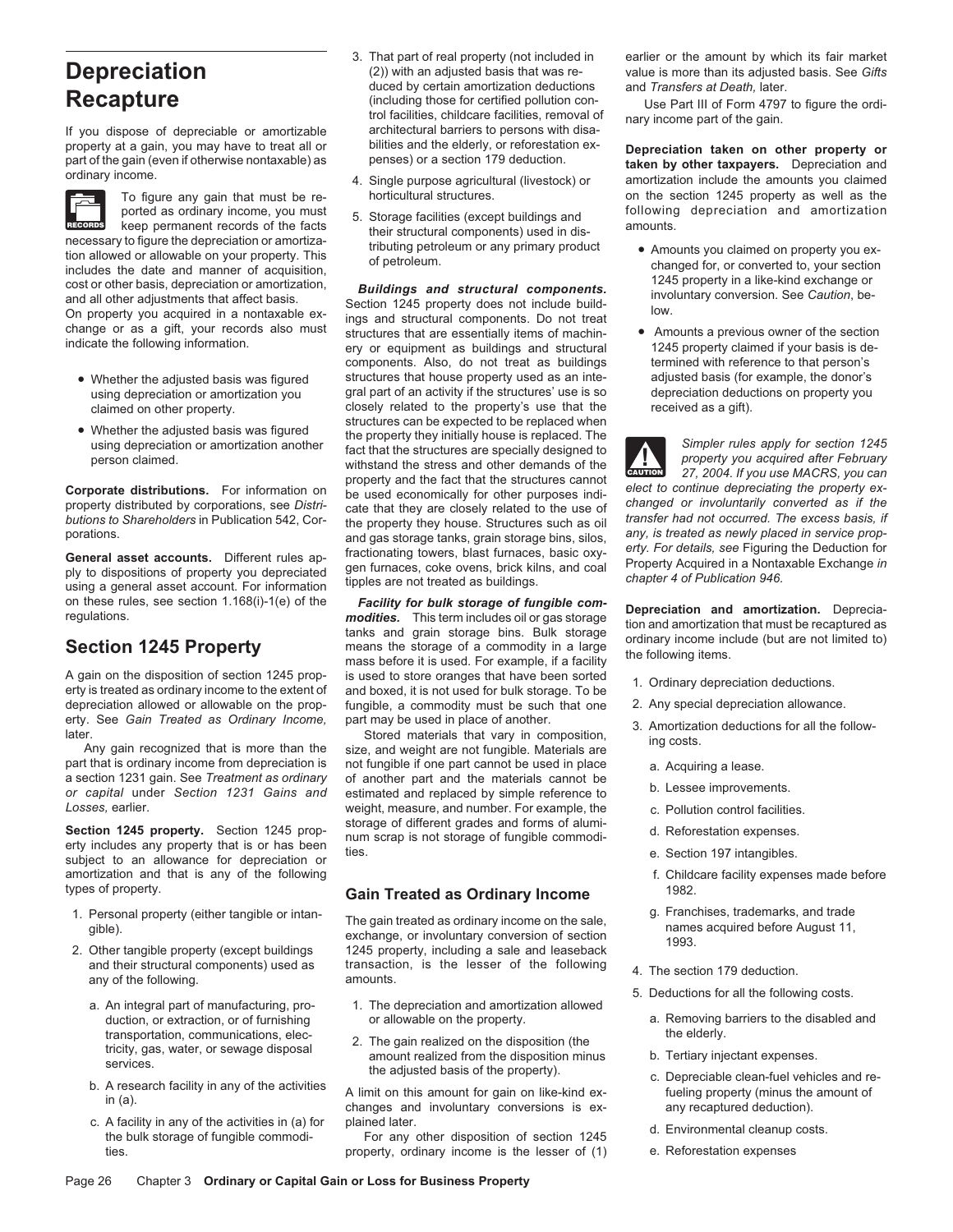- 
- 

**Example.** You file your returns on a calen- loss, only the 50 machines and 20 of the trucks **•** The property was residential rental prop-<br>dar year basis. In February 2003, you bought could be treated as one item in determ and placed in service for 100% use in your ordinary income from depreciation. in service after 1986 (or after July 31, business a light-duty truck (5-year property) that  $\frac{1986}{1986}$ , if the choice to use MACRS was business a light-duty truck (5-year property) that<br>cost \$10,000. You used the half-year convention<br>and your MACRS deductions for the truck were<br>\$2,000 in 2003 and \$3,200 in 2004. You did not<br>truck in May 2005 for \$7,000. T \$1,920). Figure the gain treated as ordinary in-<br> **Section 1250 Property** addition, if the property was in a renewal<br>
community you must not have elected to

| 1) Amount realized $\ldots \ldots \ldots \ldots$ \$7,000  |  |
|-----------------------------------------------------------|--|
| 2) Cost (February 2003) \$10,000                          |  |
| 3) Depreciation allowed or                                |  |
| allowable (MACRS                                          |  |
| deductions: $$2,000 +$                                    |  |
| $$3,200 + $960$ 6,160                                     |  |
| 4) Adjusted basis (subtract line 3                        |  |
| from line 2) $\ldots \ldots \ldots \ldots \ldots$ \$3,840 |  |
| 5) Gain realized (subtract line 4                         |  |
| from line 1) $\ldots \ldots \ldots \ldots \ldots$ \$3,160 |  |
| 6) Gain treated as ordinary income                        |  |
| (lesser of line 3 or line 5) \$3,160                      |  |

You must take into account depreciation during cause it is not depreciable.<br>
periods when the property was not used as an If your section 1250 property becomes sec-<br>
same as his father's and reflects the \$500 addiperiods when the property was not used as an If your section 1250 property becomes sec-<br>integral part of an activity or did not constitute a tion 1245 property because you change its use,

taken on certain storage facilities amounted to<br>\$10,000, of which \$6,000 is from the periods **Additional Depreciation** \$700 (\$500 allowed the father plus \$200 allowed \$10,000, of which \$6,000 is from the periods **Additional Depreciation** \$700 (\$500 allowed the father plus \$200 allowed

greater of the depreciation allowed or allowable<br>
is generally the amount to use in figuring the part<br>
of gain to report as ordinary income. If, in prior and amorti-<br>
of gain to report as ordinary income in figuring the pa

under the rules for section 1245 depreciation the straight line method; you held the recapture.

**Multiple asset accounts.** In figuring ordinary<br>income from depreciation, you can treat any<br>number of units of section 1245 property in a<br>single depreciation account as one item if the<br>total ordinary income from depreciati

**Example.** In one transaction you sold 50

6. Any basis reduction for the investment preciation was recorded in a single depreciation for rehabilitation expenses was allowed, credit (minus any basis increase for credit account. After dividing the total received among recapture). the various assets sold, you figured that each property is placed in service.

could be treated as one item in determining the

additional depreciation allowed or allowable on the property. To determine the additional depre-

**Section 1250 property defined.** This in- of section 1250 property whether allowed to you<br>cludes all real property that is subject to an or another person (as carryover basis property). allowance for depreciation and that is not and<br>never has been section 1245 property. It innever has been section 1245 property. It in-**Example.** Larry Johnson gives his son sec-<br>cludes a leasehold of land or section 1250 prop- tion 1250 property on which he took \$2.000 in **(***lesser* **of line 3 or line 5)** ....... **\$3,160** cludes a leasehold of land or section 1250 prop- tion 1250 property on which he took \$2,000 in erty subject to an allowance for depreciation. A depreciation deductions, of which \$500 is addi-<br>fee simple interest in land is not included be- tional depreciation. Immediately after the gift.

integral part of an activity or did not constitute a tion 1245 property because you change its use, tional depreciation. On January 1 of the next research or storage facility as described earlier you can never again treat research or storage facility, as described earlier you can never again treat it as section 1250 year, after taking depreciation deductions of<br>which \$200 is addi-

before their use in a prescribed business activ-<br>ity, you must use the entire \$10,000 in determin-<br>ing ordinary income from depreciation. depreciation adjustments that are more than the greater of depreciation allowed or a **Depreciation allowed or allowable.** The depreciation figured using the straight line any person who held the property if the depreci-<br>greater of the depreciation allowed or allowable method. For a list of items treated as

- 
- 

the 16<sup>2</sup>/<sub>3</sub> years start when the rehabilitated

- 7. Any basis reduction for the qualified election 1245 property was sold at a gain.<br>
The vehicle credit (minus any basis in-<br>
crease for credit recapture).<br>
Crease for credit recapture.<br>
Crease for credit recapture.<br>
Creas
	- community, you must not have elected to Gain on the disposition of section 1250 property<br>
	stated as ordinary income to the extent of<br>
	Internal Revenue Code.<br>
	Internal Revenue Code.

ciation on section 1250 property, see *Additional* **Depreciation taken by other taxpayers or on Depreciation, later. other property.** Additional depreciation in- $\frac{1}{4}$  cludes all depreciation adjustments to the basis (section 1250 property defined. This in-<br>A fine of section 1250 property do you or another person (as carryover basis property).

**Depreciation on other tangible property.** The simple interest in land is not included be-<br>You must take into account depreciation during cause it is not depreciable. The son's adjusted basis in the property is the under *Section 1245 property*. property property.<br>For example, if depreciation deductions property. At tional depreciation, the son sells the property. At tional depreciation, the son sells the property. At

method.<br>
This treatment applies only when figuring<br>
what part of gain is treated as ordinary income<br>
what part of gain is treated as ordinary income<br>
that is more than the amount figured by<br>
under the rules for section 124

• The property was residential low-income **Figuring straight line depreciation.** The useful life and salvage value you would have machines, 25 trucks, and certain other property longer. For low-income rental housing on used to figure straight line depreciation are the that is not section 1245 property. All of the de- which the special 60-month depreciation same as those used under the depreciation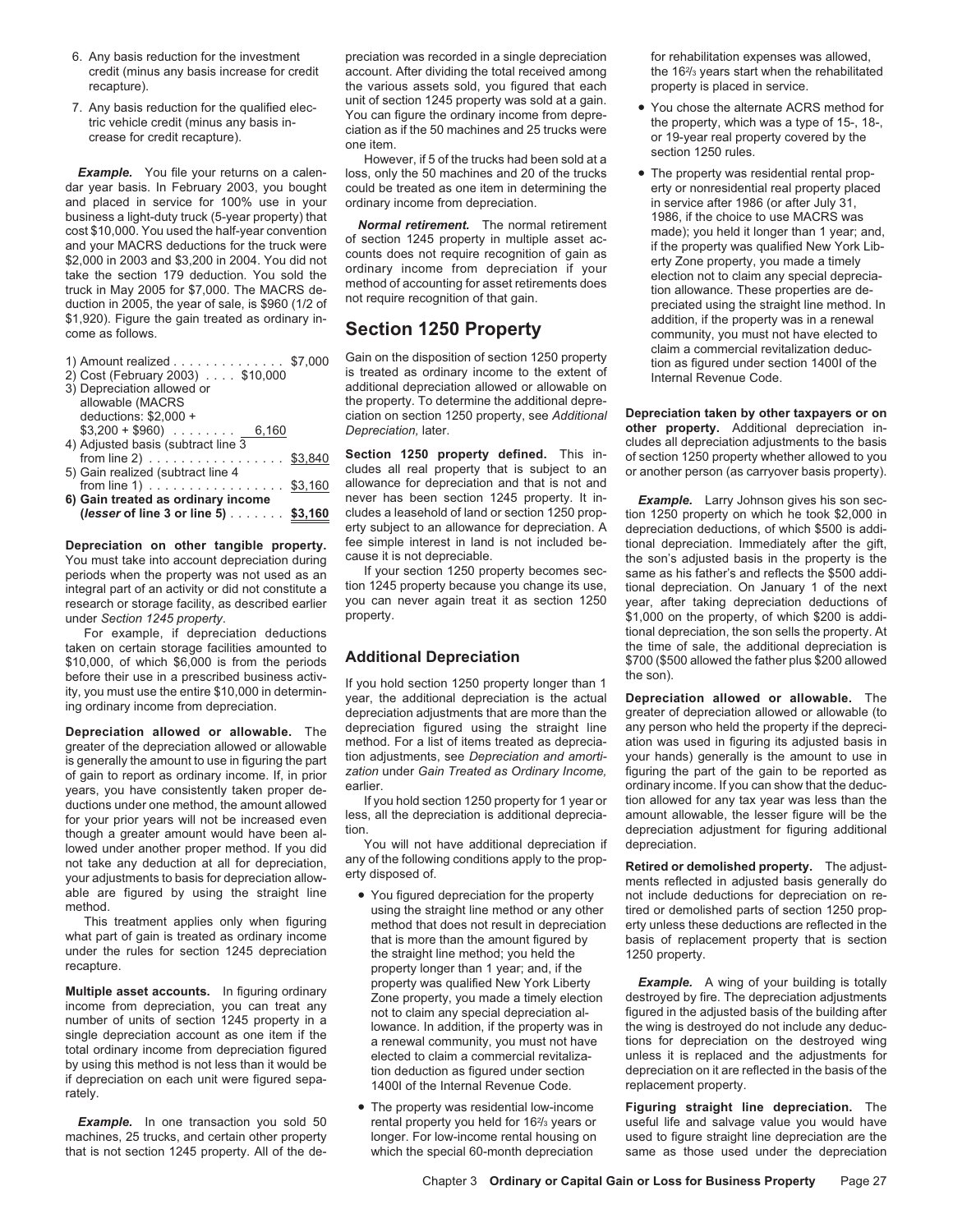method you actually used. If you did not use a **•** Low-income rental housing held for occu-<br>useful life under the depreciation method actu-<br>pancy by families or individuals eligible to **With Two or More Elements** ally used (such as with the units-of-production receive subsidies under section 8 of the method) or if you did not take salvage value into United States Housing Act of 1937, as method) or if you did not take salvage value into United States Housing Act of 1937, as If you dispose of low-income housing property account (such as with the declining balance amended or under provisions of state or that account (such as with the declining balance amended, or under provisions of state or that has two or more separate elements, the method) the useful life or salvage value for local laws that authorize similar subsidies appl method), the useful life or salvage value for a local laws that authorize similar subsidies applicable percentage used to figure ordinary<br>figuring what would have been the straight line for low-income families for investig figuring what would have been the straight line for low-income families. income because of additional depreciation may depreciation is the useful life and salvage value depreciation is the useful life and salvage value<br>you would have used under the straight line of the Housing financed or assisted by direct<br>method.<br>Salvage value and useful life are not used for<br>Salvage value and useful li

*Property held by lessee.* If a lessee makes tion. • The units placed in service at different a leasehold improvement, the lease period for<br>figuring what would have been the straight line<br>depreciation adjustments includes all renewal posed of because of foreclosure or similar pro-<br>periods. This inclusion of the ren

The applicable percentage used to figure the April 3, 2004, the starting date of the foreclosure of the adjusted basis of the ordinary income because of additional depreciation and property at the aditional of the andition

100%. For periods before 1970, the percentage is zero and no ordinary income because of addi-

**Residential ental property.** For residential **Holding period for constructed, recon-**<br>
Fremtal property (80% or more of the gross in-<br>
fremtal property. The holding greater of \$2,000 or 1% of the unadjusted basis<br>
come is

- 
- 
- pancy by families or individuals eligible to receive subsidies under section 8 of the
- 

the ACRS method of depreciation. Figure<br>
straight line depreciation for ACRS real property<br>
by using its 15-, 18-, or 19-year recovery period<br>
as the property's useful life.<br>
The straight line method is applied without<br>
yo

ing useful life of the improvement. The same rule<br>
applies to the cost of acquiring a lease.<br>
The term renewal period means any period low-income housing property. On April 3, 2004<br>
Tor which the lease may be renewed, exte held more than 100 full months. The applicable during the 36-month period ending on the last<br>percentage reduction is 30% (130 months minus day of any tax year is more than the greatest of percentage reduction is 30% (130 months minus day of any tax year is r<br>100 months) rather than 50% (150 months mi. the following amounts. Applicable Percentage 100 months) rather than 50% (150 months mi-<br>nus 100 months) because it does not apply after<br>The applicable percentage used to figure the April 3, 2004, the starting date of the foreclosure 1. One-four

applicable percentage for periods after 1969 is January 2, 2005, the holding period is exactly 3. \$5,000.<br>100%. For periods before 1970, the percentage 192 full months. The applicable percentage for is zero and no ordinary income because of addi- additional depreciation is 8%, or 100% minus *The 1-year test.* An addition to the capital tional depreciation before 1970 will result from 1% for each full month the property was held account for any tax year (including a short tax its disposition.

Low-income housing. Low-income housing *tax-free transfer*. For low-income housing *Example*. The unadjusted basis of a calen-<br>includes all the following types of residential you acquired by gift or in a tax-free transfer you acquired by gift or in a tax-free transfer the dar year taxpayer's property was \$300,000 on<br>basis of which is figured by reference to the January 1 of this year. During the year, the rental property.<br>basis of which is figured by reference to the January 1 of this year. During the year, the holding<br>basis in the hands of the transferor, the holding taxnaver made improvements A, B, and C.

• Low-income rental housing for which a de-<br>preciation deduction for rehabilitation ex-<br>See Low-Income Housing With Two or More would have been \$3,100. Then, it would be See Low-Income Housing With Two or More

- 
- 
- 

- 
- 
- 

year) is treated as an improvement only if the<br>sum of all additions for the year is more than the

• Federally assisted housing projects if the basis in the hands of the transferor, the holding taxpayer made improvements A, B, and C, period for the applicable percentage includes which cost \$1,000, \$600, and \$700, respec penses was allowed. **Elements**, next. *Elements*, next. **necessary to apply the 36-month test to figure if**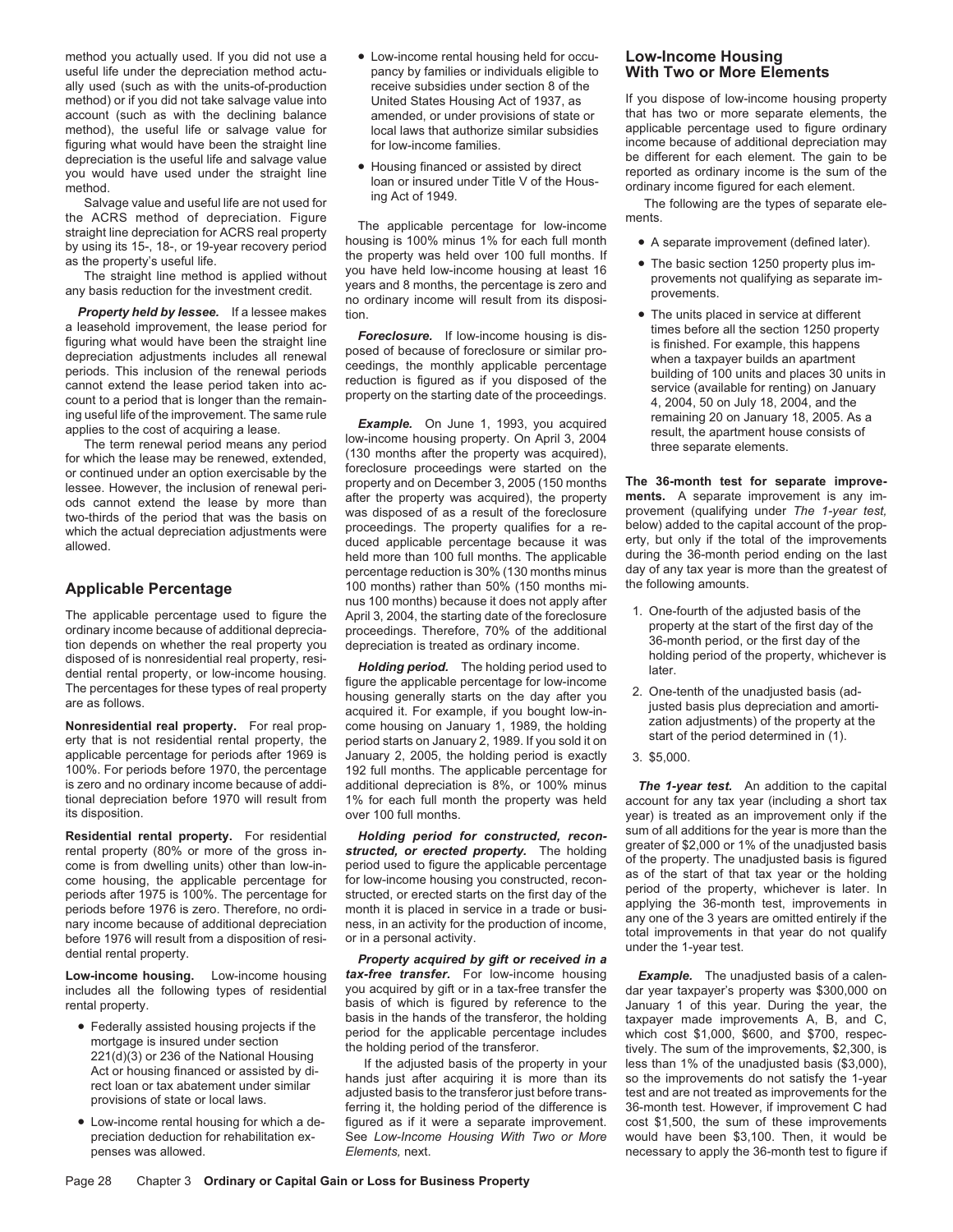improvements. The state of the percentage used in Step 2. income part of the gain.

ing \$50,000, the improvement is the gross addi- consisted of four elements (W, X, Y, and Z). Ing sou, Judi, the improvement is the gross addi-<br>tion to the account, \$50,000, and not the net Step 1. The additional depreciation for each **Installment Sales** 

actual cost of all previous additions to the capital account plus those that did not qualify as sepa-<br> **Step 1 Step 2 Step 3 Income** ture income in the year of sale before using the<br> **Step 2 Step 3 Income** ture income in the year of sale before using the ponents retired before that date is not included<br>in the unadjusted basis. W..... 50 \$10,000 68% \$6,800 For a detailed discussion of installr

**Holding period.** Use the following guidelines for figuring the applicable percentage for prop-<br> **Sum of ordinary income**<br> **Sum of ordinary income**<br> **Sum of ordinary income** 

- 
- To find what part of the gain from the disposition<br>
To find what part of the gain from the disposition<br>
provement qualifying as a separate ele-<br>
ment starts on the day after the<br>
income, follow these steps.<br>
ment starts on
- 

month that is closest to the middle of the tax 4. Subtract (2) from (1).<br>
year. If there are two first days of a month that<br>
are equally close to the middle of the year, use 5. Figure the additional depreciation for peri-<br>

the improvements must be treated as separate ments' additional depreciation after 1975 to Use Part III, Form 4797, to figure the ordinary

| \$10,000<br>\$6,800<br>68%<br>W<br>.50<br>X.<br>85%<br>$-0-$<br>$-0-$<br>$-0-$<br>5.000<br>4.600<br>92%<br>Y……<br>.25<br>5.000<br>100%<br>5,000<br>Z……<br>-25<br>Sum of ordinary income<br>\$16,400<br>of separate elements |  |  | Step 1 Step 2 Step 3 |  | Ordinary<br>Income |  |
|-----------------------------------------------------------------------------------------------------------------------------------------------------------------------------------------------------------------------------|--|--|----------------------|--|--------------------|--|
|                                                                                                                                                                                                                             |  |  |                      |  |                    |  |
|                                                                                                                                                                                                                             |  |  |                      |  |                    |  |
|                                                                                                                                                                                                                             |  |  |                      |  |                    |  |
|                                                                                                                                                                                                                             |  |  |                      |  |                    |  |
|                                                                                                                                                                                                                             |  |  |                      |  |                    |  |
|                                                                                                                                                                                                                             |  |  |                      |  |                    |  |

### **Gain Treated as Ordinary Income**

- 
- 
- 
- 
- 
- 

Step 1. Divide the element's additional de- for gain on like-kind exchanges and involuntary \$40,000. You took depreciation of \$30,000. You

**Addition to the capital account.** Any addi-<br>
Step 2. Multiply the percentage figured in<br>
step 1 by the lesser of the additional deprecial-<br>
account made after the initial Step 1 by the lesser of the additional deprecial-

addition of \$30,000. The \$20,000 adjusted basis element is: W-\$12,000; X-None; Y-\$6,000; and<br>of the otor is no longer reflected in the basis z-\$6,000. The sum of the and crof is no longer reflected in the action for all th

**Unadjusted basis.** In figuring the unad-<br>justed basis as of a certain date, include the income for each element is figured as follows reported. To do this, allocate the selling price income for each element is figured as follows. reported. To do this, allocate the selling price<br>and the payments you receive in the year of sale ture income in the year of sale before using the

For a detailed discussion of installment sales, see Publication 537.

**of separate elements** ......... **\$16,400** • The holding period of a separate element If you make a gift of depreciable personal property or real property, you do not have to report 1250 property is finished starts on the first **Gain Treated as Ordinary Income** income on the transaction. However, if the per-<br>day of the month that the separate ele-**Gain Treated as Ordinary Income** son who receives it ment is placed in service.<br>To find what part of the gain from the disposition<br>ment is placed in service.

• The holding period for each improvement<br>
the property, figure the fair market value<br>
that is more than the adjusted basis.<br>
the holding period of the basic property.<br>
It an improvement by itself does not meet the<br>
1-year

**Figuring ordinary income attributable to**  $(3)$ . This is the gain treated as ordinary<br>
each separate element. Figure ordinary in-<br>
come attributable to each separate element as income because of additional depreciation. follows. A limit on the amount treated as ordinary income to you of \$10,000 and a fair market value of preciation after 1975 by the sum of all the ele- conversions is explained later. The are considered to have made a gift of \$20,000,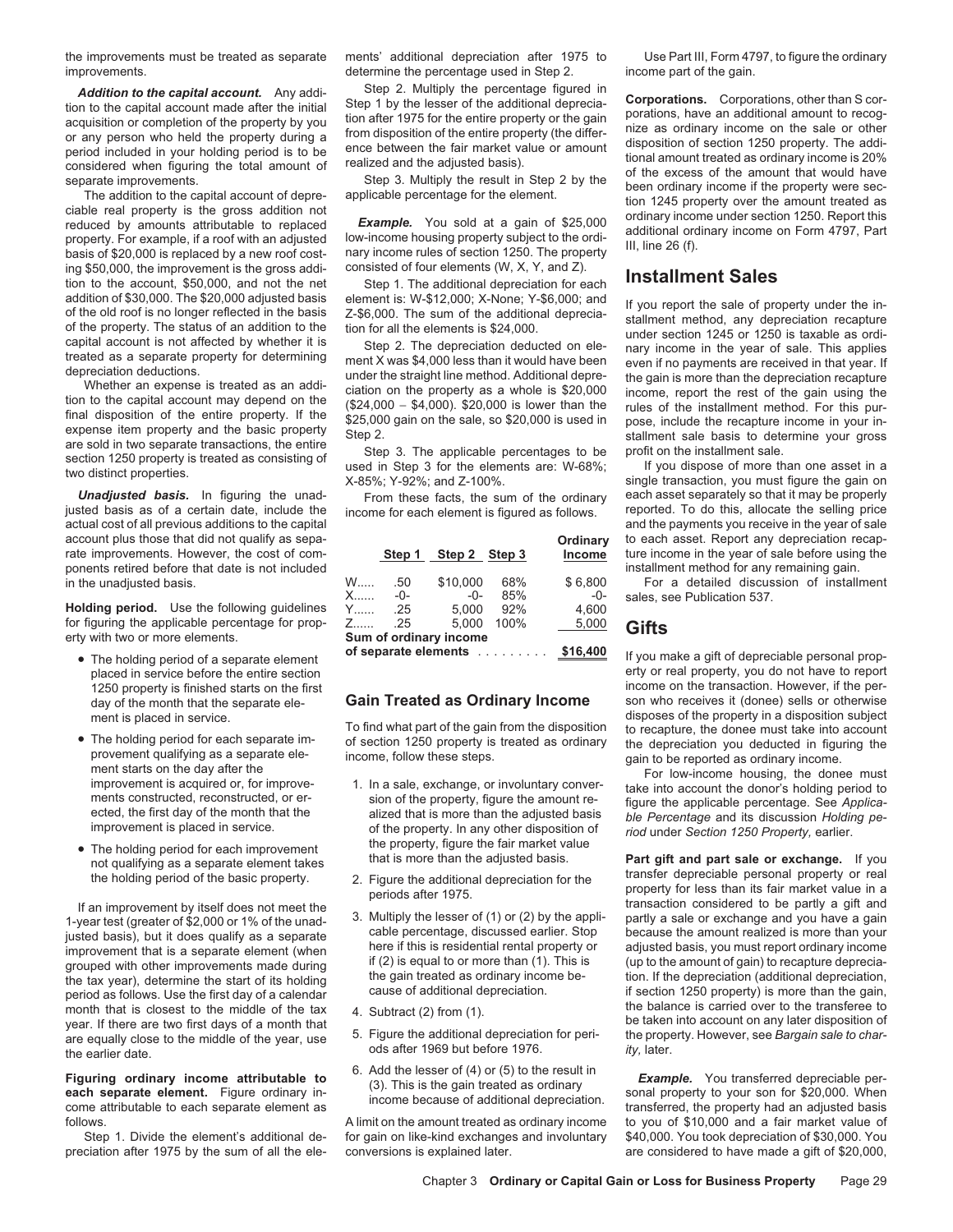the difference between the \$40,000 fair market Ordinary income due to depreciation must be chinery and you received \$1,200 from your fire value and the \$20,000 sale price to your son. reported on a transfer from an executor, admin- insurance, realizing a gain of \$480 (\$1,200 -You have a taxable gain on the transfer of istrator, or trustee to an heir, beneficiary, or \$720 adjusted basis). You choose to postpone<br>\$10,000 (\$20,000 sale price minus \$10,000 ad- other individual if the transfer is a s justed basis) that must be reported as ordinary change on which gain is realized. you only \$1,000. Your taxable gain under the income from depreciation. You report \$10,000 of rules for involuntary conversions is limited to the<br>your \$30,000 depreciation as ordinary income **Example 1.** Janet Smith owned depreciable remaining \$200 insurance payment. your \$30,000 depreciation as ordinary income on the transfer of the property, so the remaining property that, upon her death, was inherited by placement property is depreciable personal spacement property is depreciable personal space of the remaining property and th \$20,000 depreciation is carried over to your son her son. No ordinary income from depreciation property, so your ordinary income from depreci-<br>for him to take into account on any later disposi- is reportable on the transfe tion of the property.  $\sim$  value used for estate tax purposes is more than

by the ordinary income and short-term capital decedent reportable by ner son, ne must report of \$92,640.<br>gain that would have resulted had you sold the ordinary income from depreciation. You immediately spent \$105,000 of t

**Example 19 Sergain sale to charity.** If you transfer sec-<br> **CONVERSIONS** follows.<br>
Be organization for less than its fair market A like-kind exchange of your depreciable prop-<br>  $\frac{1}{2}$  a conservative and the transaction ble organization for less than its fair market A like-kind exchange of your depreciable prop-<br>value and a deduction for the contribution part of erty or an involuntary conversion of the property<br>the transfer is allowable, rules. First, figure the ordinary income as if you preciation unless money or property other than had sold the property at its fair market value. like-kind, similar, or related property is also rehad sold the property at its fair market value. like-kind, similar, or related property is also re-<br>Then, allocate that amount between the sale. Ceived in the transaction. For information on Then, allocate that amount between the sale ceived in the transaction. For information on and the contribution parts of the transfer in the like-kind exchanges and involuntary converand the contribution parts of the transfer in the like-kind exchanges and involved in all occurring  $\alpha$ - signs, see chapter 1. same proportion that you allocated your adjusted basis in the property to figure your gain.<br>See Bargain Sale under Gain or Loss From Sales and Exchanges in chapter 1. Report as a gain from either a like-kind exchange or an **Amount reportable as ordinary**<br>ordinary income the lesser of the ordinary in- involuntary conversion of your depreciable per- **inco** 

ordinary income the lesser of the ordinary in-<br>
come allocated to the sale or your gain from the<br>
ordinary in-wolundary conversion of your depreciable per-<br>
sale.<br> **Example.** You sold section 1245 property in a mount to b

However, if the decedent disposed of the postponed under the rules for like-kind ex- minus the cost (or fair market value in an property while alive and, because of his or her changes and you received only depreciable permethod of accounting or for any other reason, the gain from the disposition is reportable by the estate or beneficiary, it must be reported in the

other individual if the transfer is a sale or ex-

is reportable on the transfer, even though the the adjusted basis of the property to Janet when **Example 3.** A fire destroyed office machin-<br>she died. However, if she sold the property ery you bought for \$116,000. The depreciation Gift to charitable organization. If you give<br>property to a charitable organization, you figure<br>your deductions were \$91,640 and the machinery<br>your deduction for your charitable contribution<br>by reduction for your charitable

**Depreciable personal property.** If you have a gain from either a like-kind exchange or an

- 
- 

**Transfers at Death**<br>
When a taxpayer dies, no gain is reported on<br>
When a taxpayer dies, no gain is reported on<br>
depreciable personal property or real property<br>
depreciation dealing control of a corporation.<br>
For informat Administrators.<br>Administrators. adjusted basis) is not reported because it is tion had the transaction been a cash sale<br>However, if the decedent disposed of the postponed under the rules for like-kind ex- minus the cost (o changes and you received only depreciable per-<br>
sonal property in the exchange.<br>  $\frac{1}{2}$  acquired.

same way the decedent would have had to re-<br>still alive the strategy of the decoration. This vear a fire destroyed the ma-<br>preciation. This vear a fire destroyed the ma-<br>he real property acquired in the like-kind expreciation. This year a fire destroyed the ma- ble real property acquired in the like-kind ex-

property at its fair market value at the time of the **Example 2.** The trustee of a trust created by and \$9,000 for stock that qualifies as replacement machinety of the real or personal property sive denotion for depreciabl

| 1) Gain realized on the transaction<br>(\$92,640) limited to depreciation<br>$(\$91,640)$                                       | \$91,640 |
|---------------------------------------------------------------------------------------------------------------------------------|----------|
| 2) Gain includible in income<br>(amount not spent) $\ldots \ldots$ \$3,000<br>Plus: fair market value of<br>property other than |          |
| depreciable personal<br>property (the stock) 9,000 12,000                                                                       |          |

- 
- 

**Example 2.** You bought office machinery for The ordinary income not reported for the year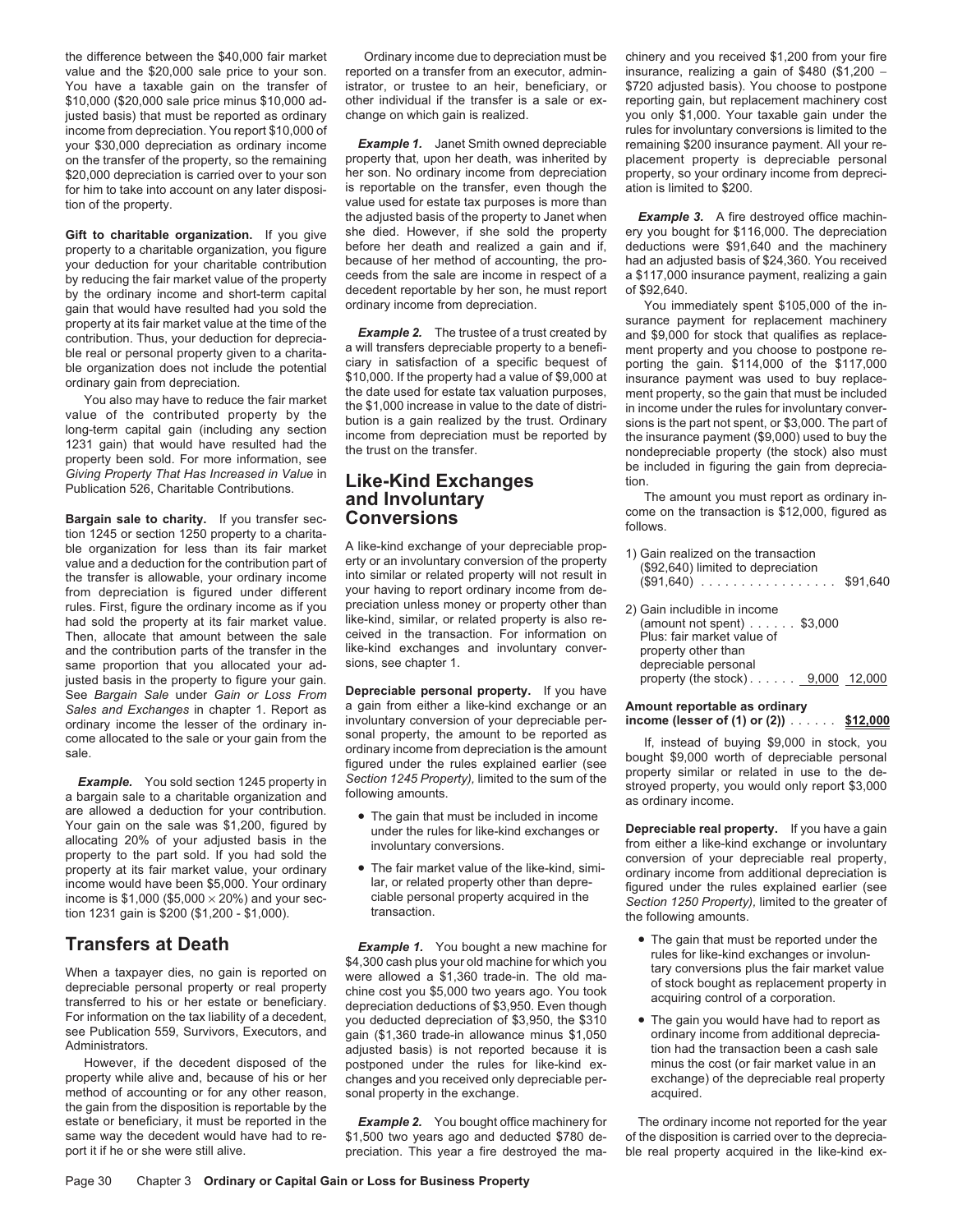change or involuntary conversion as additional item of other property, allocate this basis their respective fair market values to figure the

income, the holding period starts over for the **Example 1.** In 1986, low-income housing the sale of a business that includes a group of<br>
new property.<br> **Example.** The state paid you \$116,000 in 1981 was destroyed by fire

- 
- 

cost, in an involuntary conversion into money).<br>
However, if you acquired both depreciable real 2. The \$48,000 cost of other property (land) personal property, or other property) disposed of property and other property, al

- 
- 
- 
- 
- 

1. The gain that must be reported under the \$51,600 gain you postponed, or \$38,400. The • The state of obsolescence.<br>rules for involuntary conversions, \$1,000 \$14,932 ordinary gain you did not report is \$14,932 ordinary gain you did not report is (\$116,000 − \$115,000) plus the fair market treated as additional depreciation on the re- • The anticipated expenditures required to value of stock bought as qualified replace- placement property. When you dispose of the m value of stock bought as qualified replace-<br>mont property. Stock for a total of value or property, your holding period for figuring the value properties. ment property, \$5,000, for a total of property, your holding period for figuring the \$6,000.<br>  $\begin{array}{ccc}\n\text{$6,000} \\
\text{$7,000} \\
\text{$8,000} \\
\text{$9,000} \\
\text{$10,000} \\
\text{$10,000} \\
\text{$10,000} \\
\text{$10,000} \\
\text{$10,000} \\
\text{$10,000} \\
\text{$10,000} \\
\text{$10,000} \\
\text{$10,000} \\
\text{$10,000} \\
\text{$10,000} \\
\text{$10,000} \\
\text{$10,000} \\
\text{$$ 

real property (office building) with an adjusted<br>The ordinary income not reported, \$14,000 basis of \$30,000. He uses the whole payment to<br>10,000 – \$6,000), is carried over to the depre- buy property similar in use, spendin (\$20,000 − \$6,000), is carried over to the depre- buy property similar in use, spending \$42,000 sisting of, first, the fair market value of the depre-<br>Ciable real property you bought as additional for depreciable real pro ciable real property you bought as additional for depreciable real property and \$48,000 for ciable personal property acquired and, second depreciation.<br>depreciation. land. He chooses to postpone reporting the extent of any depreciation.<br> **Basis of property acquired.** If the ordinary<br> **Examplementent actual transferse than** the involuntary convert acquired. The fact of the sected of the extent of any remaining balance), the fair<br>
is signing s

- 
- 
- 
- 
- acquired. 5. The basis of the other property (land) is two types of property, you can apply the unallo-<br>2. Add the fair market value (or cost) of the \$18,000. This is the \$30,000 total basis of the fair market value (or co

3. Divide the result in (1) by the result in (2). The ordinary income that is not reported  $$10,000$  is carried over as additional deprecia-

acquired. If you acquired more than one tween the two types of property in proportion to from the involuntary conversion. You must re-

depreciation from the property disposed of. Fur- amount among the properties in proportion part of your gain to be reported as ordinary ther, to figure the applicable percentage of addi- to their fair market value (or cost). income from depreciation. Different rules may tional depreciation to be treated as ordinary apply to the allocation of the amount realized on

- 
- 
- 
- 

2. The gain you would have had to report as to report as ordinary income will have begun<br>ordinary income from additional deprecia-<br>tion (\$20,000) had this transaction been a<br>cash sale minus the cost of the deprecia-<br>ble r

property and other property, allocate the total plus the \$32,000 figured in (1) is \$80,000. is treated as consisting of, first, the fair market<br>basis as follows. 3. The \$32,000 figured in (1) divided by the value of that t additional depreciation that you do not  $\begin{array}{r} 4. \text{ The basis of the depreciable real property} \\ \text{for property acquired. If the excess fair market is $12,000. This is the $30,000 total basis \end{array}$  value is more than the remaining balance of the have to report from the fair market value is \$12,000. This is the \$30,000 total basis value is more than the remaining balance of the (or cost) of the depreciable real property multiplied by the 0.4 figured in (3). amount realized and is from both of the other

other property acquired to the result in (1). http://winus the \$12,000 figured in (4). *Example.* A fire destroyed your property<br>Divide the result in (1) by the result in (2). The ordinary income that is not reported with 4. Multiply the total basis by the result in (3).  $(10,000)$  is carried over as additional deprecia-<br>This is the basis of the depreciable real<br>property acquired. If you acquired more<br>property acquired in the depreciable r 5. Subtract the result in (4) from the total ba- other property in one transaction and realize a \$5,000 and your depreciation on it was \$35,000. sis. This is the basis of the other property gain, you must allocate the amount realized be- You choose to postpone reporting your gain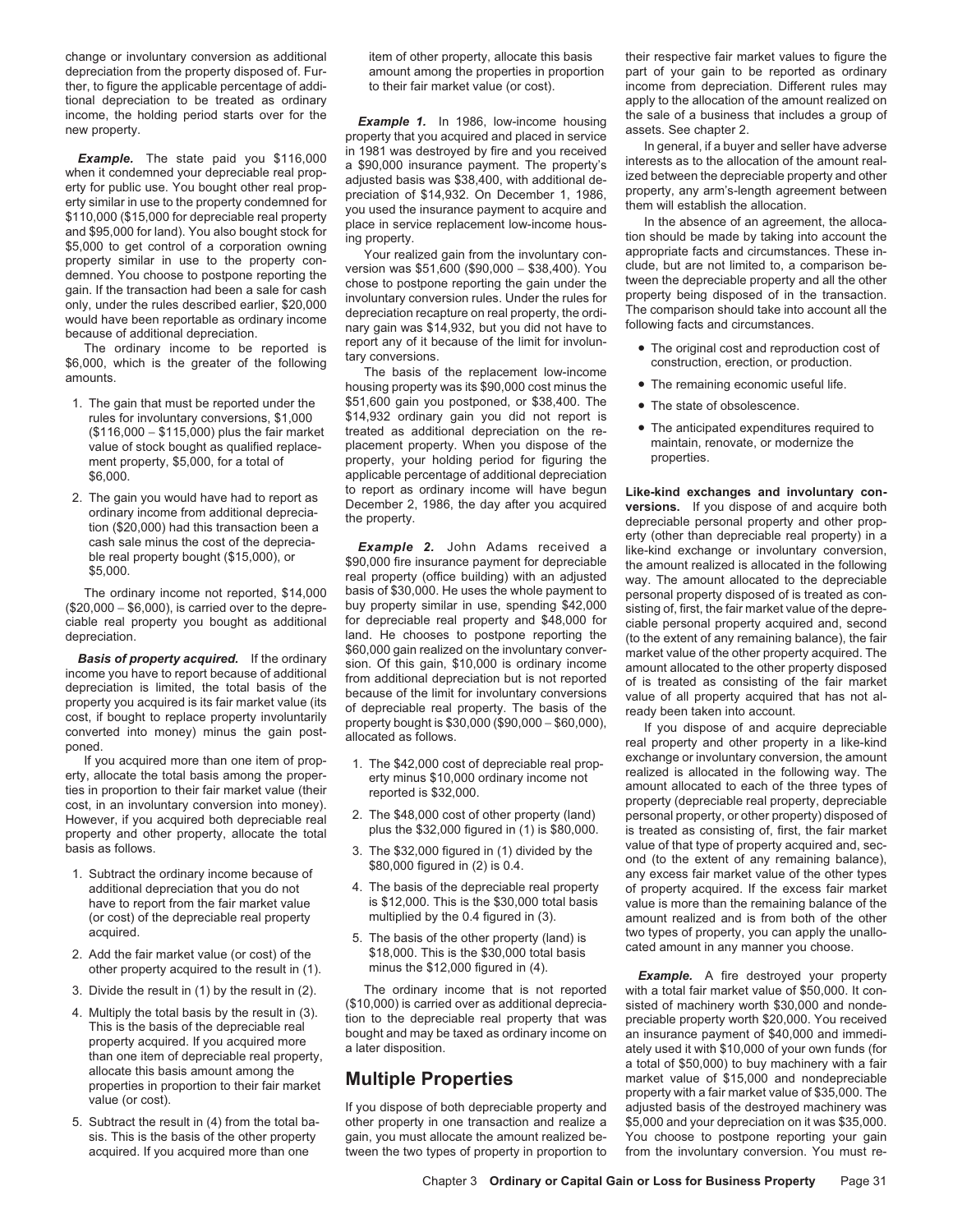port \$9,000 as ordinary income from deprecia-**Useful Items** example the sales price, which is price and the sales price, which is tion arising from this transaction, figured as You may want to see: the total amount you realized on the transaction. follows.

- 1. The \$40,000 insurance payment must be allocated between the machinery and the <del></del><br>allocated between the machinery and the other property destroyed in proportion to **Q** 537 Installment Sales **ACC** other property destroyed in proportion to <br>
the fair market value of each. The amount <br>
allocated to the machinery is 30,000/<br>
Communities allocated to the machinery is 30,000/<br>
50,000 x \$40,000, or \$24,000. The amount<br>
allocated to the other property is 20,000/<br>
50,000 x \$40,000, or \$16,000. Your gain<br>
on the involuntary conversion of the ma-<br>
chinery is \$2
- Parter Exchange Transactions<br>disposed of is treated as consisting of the Δ<br>**1099-S** Proceeds From Real Estate ment machinery bought and \$9,000 of the **Like-Kind Exchanges** in chapter 1. **Like-Kind Exchange in chapter 1.** <del></del> fair market value of other property bought  $□$  **4797** Sales of Business Property (and installment sale, complete Form in the transaction. All \$16,000 allocated to 6252. See Publication 537. See Publication 537. See Public
- ciation is \$19,000, the gain on the machine publications and forms.<br>
ery, because it is less than the \$35,000<br>
depreciation. However, the amount you effect as ordinary income is limited to<br>
the \$9,000 included in the amoun the \$9,000 included in the amount realized<br>
for the machinery that represents the fair<br>
for the machinery that represents the fair<br>
for sell or exchange certain assets, you <br>
For a disposition of an interest in, or prop-

II of Schedule D (Form 1040).<br>II of Schedule D (Form 1040).<br>II of Schedule D (Form 1040).<br>II of Schedule D (Form 1040).<br>II of Schedule D (Form 1040).<br>II of Schedule D (Form 1040).

- 
- 
- 

### **Publication**

- 
- 
- 

- 
- 
- 
- 
- 
- 
- 

Fraction of an interest in, or property of the than the should receive an information return showing<br>depreciable property you bought.<br>depreciable property you bought.<br>provided to the Internal Revenue Service.<br>provided to t

**Form 1099-B.** If you sold stocks, bonds, commodities, etc., you should receive Form 1099-B **Personal-use property.** Report gain on the or an equivalent statement. Whether or not you receive Form 1099-B, you must report all tax- use (such as your home) on Schedule D. Loss able sales of stocks, bonds, commodities, etc., from the sale or exchange of property held for on Schedule D. For more information on figuring personal use is not deductible. But if you had a on Schedule D. For more information on figuring gains and losses from these transactions, see loss from the sale or exchange of real estate<br>chapter 4 in Publication 550.

**Reporting Gains** Form 1099-S. An information return must be Form 1099-S, report the transaction on Sched-<br> **and Losses** Examples the person responsible for closing the secondumns (a) through (e) and enter-0-<br>
exchanges of

- exchanges of the following types of property. **Long and Short Term** Land (improved or unimproved), including
- 
- 
- 

usually will not apply to taxpayers other than of property, the reporting person must give you a Table 4-1. **Do I Have a Short-Term**<br>
copy of Form 1099-S or a statement containing **or Long-Term Gain or Loss?** copy of Form 1099-S or a statement containing the same information as the Form 1099-S.

**Topics**<br> **If** you receive or will receive property or serv-<br>
This chapter discusses: ices in addition to gross proceeds (cash or notes) in this transaction, the person reporting it • Information returns does not have to value that property or those • Schedule D (Form 1040) services. In that case, the gross proceeds reported on Form 1099-S will be less than the<br>• Form 4797 sales price of the property you sold. Figure any

- basis, or \$19,000. ❏ **1099-B** Proceeds From Broker and version of business property, complete
- disposed of is treated as consisting of the **◯ 1099-S** Proceeds From Real Estate For a like-kind exchange, complete Form **Case Reproduced** Fransactions **CASE CON** 5 and the exchange under \$15,000 fair market value of the replace-<br>
Transactions
The replaceThe replace of the Converting and The fire the Like-Kind Exchanges in chapter 1.
	-
- the other property disposed of is treated as  $□ 6252$  Installment Sale Income<br>
consisting of the fair market value of the  $□ 8824$  Like-Kind Exchanges<br>
other property that was bought.<br>
3. Your potential ordinary income fr
	-
	-

held for personal use for which you received a

**Introduction**<br>
This chapter explains how to report capital gains<br>
and losses and ordinary gains and losses from<br>
sales, exchanges, and other dispositions of trial building.<br>
Sales, exchanges, and other dispositions of the

property.<br>• A condominium unit and its related fixtures gain or loss from its disposition is short term.<br>• and common elements (including land). Report it in Part Lof Schedule D. If you hold a Although this discussion refers to Schedule<br>D (Form 1040), the rules discussed here also <br>apply to taxpayers other than individuals. How-<br>apply to taxpayers other than individuals. How-<br>apply to taxpayers other than indivi

| IF you hold the<br>property | THEN you have a                     |
|-----------------------------|-------------------------------------|
| 1 year or less.             | Short-term capital gain or<br>loss. |
| More than 1 year,           | Long-term capital gain or<br>loss   |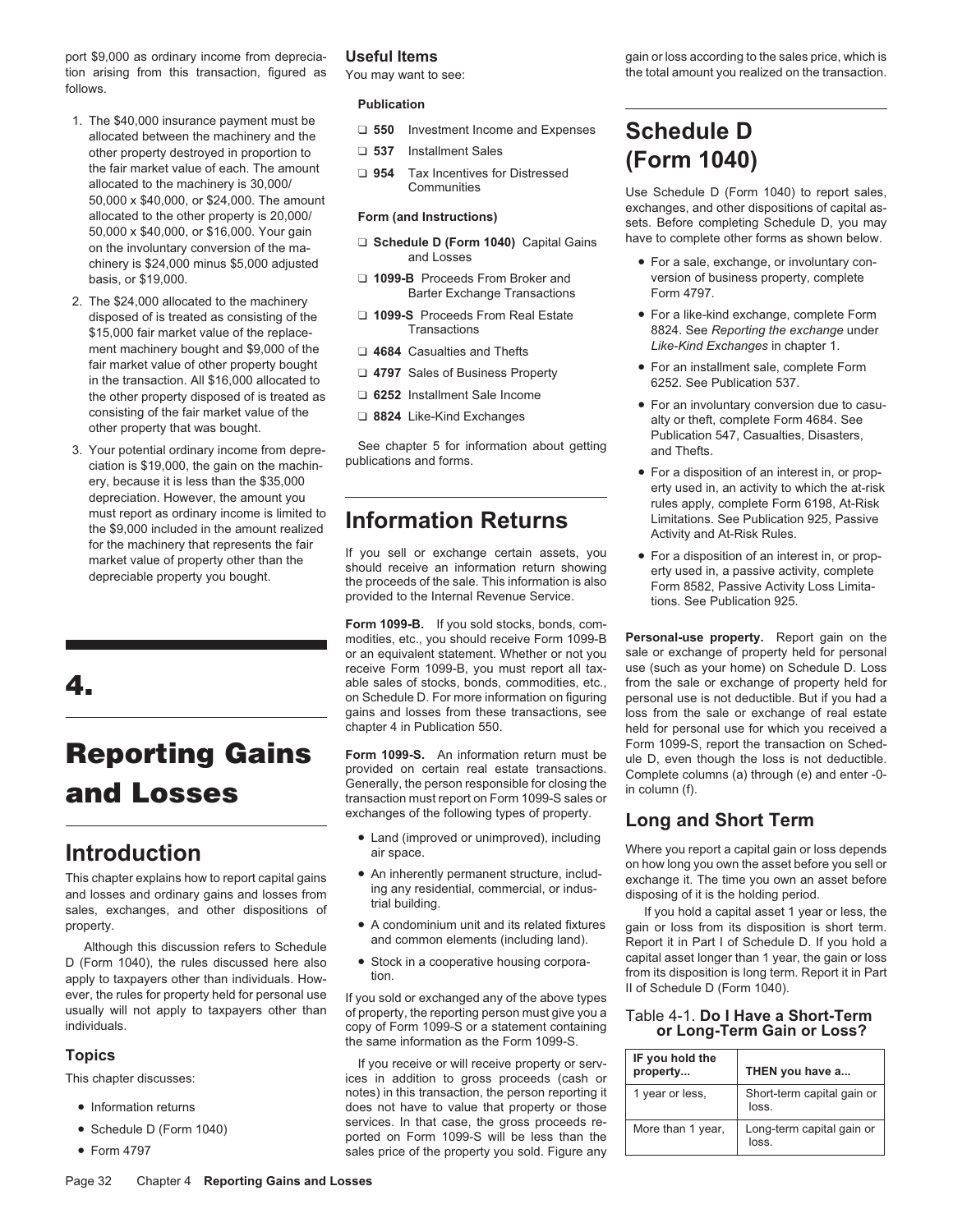arrive at your net capital gain or loss. Capital holding period for this machinery began on De- bine your short-term capital gains and losses,

**Holding period.** To figure if you held property of property you receive in a liquidation generally tal gains. Then add all your short-term capital longer than 1 year, start counting on the day starts on the day after you following the day you acquired the property. The loss is recognized. The result is your net short-term capital gain or day you disposed of the property is part of your<br>holding period of loss.<br>common stock withdrawn from a qualified con-

your holding period is not longer than 1 year, but<br>your holding period is not longer than 1 year, but<br>if you sold it on June 20, 2005, your holding Gift. If you receive a gift of property and your the dection 1231 losses

**Patent property.** If you dispose of patent holding period includes the donor's holding pe-<br>property, you generally are considered to have the construction 551, Basis of Assets.<br>held the property longer than 1 year, no mat

**Installment sale.** The gain from an install<br>
ment sale of an asset qualifying for long-term<br>
capital gain treatment in the year of sale continues to be long term<br>
that until there is an actual contract of sale. The<br>
term



basis for the new asset is figured, in whole or in<br>next. by using your basis in the old property, the **Nonbusiness bad debts.** Nonbusiness

*tal Gains Tax Rates, identity* and any **Corporate liquidation.** The holding period over. Do this by adding all your short-term capital variances cannot represent the model over. Do this by adding all your short-term capit

common stock withdrawn from a qualified con-<br>tributory profit-sharing plan begins on the day the come stops to combine your long term conju Example. If you bought an asset on June tributory profit-sharing plan begins on the day<br>19, 2004, you should start counting on June 20,<br>2004. If you should start counting on June 20,<br>2004. If you should start counting on J

if you sold it on June 20, 2005, your holding **Gift.** If you receive a gift of property and your tured section 1231 losses from prior tax period is longer than 1 year. basis in it is figured using the donor's basis, your years.<br>holding period includes the donor's holding pe-

Now long you actually held it. For more informa-<br>
tion, see *Patents* in chapter 2.<br> **Inherited property.** If you inherit property, the received title to it or, if earlier, the day after you<br>
you are considered to have hel

actually held it. However, taking possession of real property The result from combining these items with

received determines the capital gains<br>rate that should be applied not the **rate in a rate of the** *rate* that should be applied not the repossession. Your holding period does not in- **Net loss.** If the total of your capital losses is *date the asset was sold under an installment* clude the time between the original sale and the contract.<br>
contract.<br> **CONTECT OF THE MORE CONTECT** of the more than the repossession. That is, it does not include the **Nontaxable exchange.** If you acquire an period during which the first buyer held the prop-<br>asset in exchange for another asset and your  $_{\text{erfv}}$ 

part, by using your basis in the old property, the **Nonbusiness bad debts.** Nonbusiness<br>holding period of the new property includes the bad debts are short-term capital losses. For inholding period of the new property includes the bad debts are short-term capital losses. For in-<br>holding period of the old property. That is, it formation on nonbusiness bad debts, see chap-<br>begins on the same day as your

Table 4-2. Holding Period for Different Types of Acquisitions

| Type of acquisition:                              | When your holding period starts:                                                                                                                  |  |
|---------------------------------------------------|---------------------------------------------------------------------------------------------------------------------------------------------------|--|
| Stocks and bonds bought on a<br>securities market | Day after trading date you bought security. Ends on trading<br>date you sold security.                                                            |  |
| U.S. Treasury notes and bonds                     | If bought at auction, day after notification of bid acceptance.<br>If bought through subscription, day after subscription was<br>submitted.       |  |
| Nontaxable exchanges                              | Day after date you acquired old property.                                                                                                         |  |
| Gift                                              | If your basis is giver's adjusted basis, same day as giver's<br>holding period began. If your basis is FMV, day after date of<br>gift.            |  |
| Real property bought                              | Generally, day after date you received title to the property.                                                                                     |  |
| Real property repossessed                         | Day after date you originally received title to the property, but<br>does not include time between the original sale and date of<br>repossession. |  |

These distinctions are essential to correctly the machinery you got in the exchange. Your **Net short-term capital gain or loss.** Comlosses are allowed in full against capital gains cember 5, 2004. Therefore, you held it longer including your share of short-term capital gains plus up to \$3,000 of ordinary income. See *Capi*- than 1 year. **or local computer of the controllate** or losses from partnerships, S corporations, and that Gains Tax Rates. later.

- 
- 
- 
- 

difference is deductible. But there are limits on<br>how much loss you can deduct and when you asset in exchange for an order as a can deduct it. See *Treatment of Capital Losses*, next.

begins on the same day as your holding period ter 4 of Publication 550.<br>If your capital losses are more than your capital of the old property. for the old property.<br> **Example.** You bought machinery on De-<br>
cember 4, 2004. On June 4, 2005, you traded<br>
this machinery for other machinery in a nontax-<br>
able exchange. On December 5, 2005, you sold and losses must be f

**Capital loss carryover.** Generally, you have situations applies to you.

- **Your net loss on Schedule D, line 16, is** more than the yearly limit.
- The amount shown on Form 1040, line 41 (your taxable income without your deduction for exemptions), is less than zero.

If either of these situations applies to you for 2005, see *Capital Losses* under *Reporting Capital Gains and Losses* in chapter 4 of Publication 550 to figure the amount you can carry over to 2006.

**Example.** Bob and Gloria Sampson sold property in 2005. The sale resulted in a capital loss of \$7,000. The Sampsons had no other capital transactions. On their joint 2005 return, the Sampsons deduct \$3,000, the yearly limit. They had taxable income of \$2,000. The unused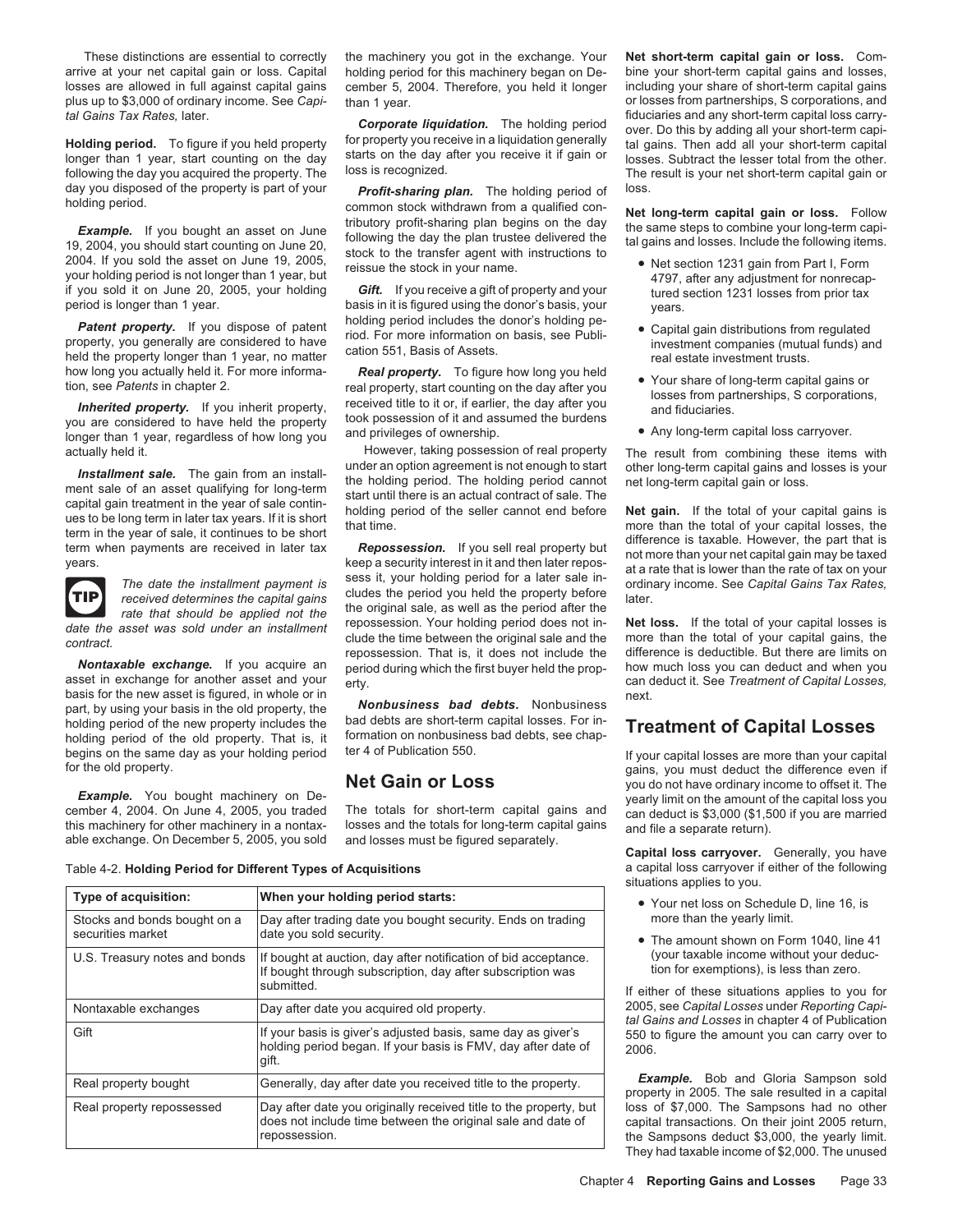part of the loss, \$4,000 (\$7,000 − \$3,000), is **Unrecaptured section 1250 gain.** This is the The Taxpayer Advocate independently repcarried over to 2006. part of any long-term capital gain on section resents your interests and concerns within the

\$2,000, it would not have been more than the preciation. Unrecaptured section 1250 gain can- problems that have not been fixed through nor-<br>vearly limit. Their capital loss deduction would not be more than the net section

carry over a loss, it retains its original character 1250 property and net section 1231 gain, see review. as either long term or short term. A short-term chapter 3. The state of the state of the To contact your Taxpayer Advocate: loss you carry over to the next tax year is added to short-term losses occurring in that year. A<br>Iong-term loss you carry over to the next tax year and the short-term in the short-term loss you carry over to the next tax year and the state of the state of the state of the long-term loss you carry over to the next tax year<br>is added to long-term losses occurring in that  $\overline{Form 4797}$ is added to long-term losses occurring in that **Form 4797**<br>year. A long-term capital loss you carry over to<br>the next year reduces that year's long-term Use Form 4797 to report gain or loss from a<br>the next year reduces that

losses, your short-term losses are used first depreciable or amortizable. You can use Form visit the website at www.irs.gov/advocate.<br>against your allowable capital loss deduction. If, 4797 with Forms 1040, 1065, 1120, or



the capital gains and losses of a husband and<br>wife are figured as the gains and losses of an including tax education and assistance pro-<br>individual. If you are married and filing a sepa-<br>rate return, your yearly capital lo rate return, your yearly capital loss deduction is **Ordinary gains and losses.** Show any ordi- **Internet.** You can access the IRS

If you and your spouse once filed separate figured in Part I of Form 4797. It also includes<br>returns and are now filing a joint return, combine ordinary gain figured in Part III. The serve of the serv-<br>your separate capital

filed on the decedent's behalf. The yearly limit gain from a casualty or theft to Form 4684. filing status, and the ex<br>discussed earlier still applies in this situation discussed earlier still applies in this situation.<br>Even if the loss is greater than the limit, the settled and provide the settle of the bownload forms, instructions, and publi-Even if the loss is greater than the limit, the decedent's estate cannot deduct the difference cations and cations of cations of cations. or carry it over to following years. • The Content of the Content of the Content of Test online.

Corporations. A corporation can deduct capi-<br>
tal losses only up to the amount of its capital<br>
gains. In other words, if a corporation has a net<br>
capital loss, it cannot be deducted in the current<br>
tax year. It must be car Explications, it cannot be deducted in the current<br>tax year. It must be carried to other tax years **How To Get Tax** our Form W-4 calculator.<br>and deducted from capital gains occurring in

for the year is more than your net short-term **Contacting your Taxpayer Advocate.** If you tions. You should receive your order capital loss.

tions. **payer Advocate.** payer Advocate. We can also at 1-800-829-1040.

not be more than the net section 1231 gain or

the next year reduces that year's long-term Use Form 4797 to report gain or loss from a<br>gains before its short-term gains.<br>If you have both short-term and long-term property used in your trade or business or that is<br>TTY/TD If you have both short-term and long-term property used in your trade or business or that is

For more information, see Publication 1546,<br>
reached the limit on the capital loss deduction,<br>
use your long-term losses until you reach the<br>
limit.<br>
To figure your capital loss carryover<br>
To figure your capital loss carry

Loss Carryover Worksheet in the 1231 losses from the preceding 5 tax years,<br>
2005 Instructions for Schedule D (Form 1040).<br>
The animal separate returns. On a joint return,<br>
the amount of the reduction as an ordinary gain<br>

limited to \$1,500. Neither you nor your spouse nary gains and losses in Part II. Inis includes a<br>can deduct any part of the other's loss. net loss or a recapture of losses from prior years<br>If you and your spouse once file

if you and your spouse once filed jointly and are<br>now filing separately, any capital loss carryover the ordinary income from depreciation on per-<br>from the ioint refurn can be deducted only on the sonal property and additio from the joint return can be deducted only on the sonal property and additional depreciation on Click on *Where's My Refund.* Be sure to controlly be determined at the loss of the sonal property (as discussed in chapter 3) return of the spouse who actually had the loss. real property (as discussed in chapter 3) in Part wait at least 6 weeks from the date you<br>III. Carry the ordinary income to Part II of Form filed your return (3 weeks if you III. Carry the ordinary income to Part II of Form **Death of taxpayer.** Capital losses cannot be 4797 as an ordinary gain. Carry any remaining electronically) and have your 2005 tax re-<br>Carried over after a taxpayer's death. They are gain to Part I as section 1231 gain, un carried over after a taxpayer's death. They are gain to Part I as section 1231 gain, unless it is furn available because you will need to<br>deductible only on the final income tax return from a casualty or theft. Carry any r deductible only on the final income tax return from a casualty or theft. Carry any remaining know your social security number, your<br>filed on the decedent's behalf. The yearly limit gain from a casualty or theft to Form 468

# those years. For more information, see Publica-**Ine and Publica**ne was by email.<br>**tion 542.** The starting and operating and operating and operating and operating and operating

The tax rates that apply to a net capital gain are<br>generally lower than the tax rates that apply to<br>other income. These lower rates are called the<br>maximum capital gains rates.<br>The term "net capital gain" means the coss to

have attempted to deal with an IRS problem See the Schedule D (Form 1040) Instruc- unsuccessfully, you should contact your Tax- • *Asking tax questions.* Call the IRS with

If the Sampsons' capital loss had been 1250 property (real property) that is due to de- IRS by protecting your rights and resolving<br>000, it would not have been more than the preciation. Unrecaptured section 1250 gain can have been \$2,000. They would have no carry- include any gain otherwise treated as ordinary not change the tax law or make a technical tax over to 2006. decision, they can clear up problems that reinstructions to figure your unrecaptured section sulted from previous contacts and ensure that **Short-term and long-term losses.** When you 1250 gain. For more information about section your case is given a complete and impartial

- 
- 
- 
- 



- 
- 
- 
- 
- 
- 
- 
- 
- a small business.



Capital Gains Tax Rates<br>The tax rates that apply to a not capital gain are You can get help with unresolved tax issues,

- 
-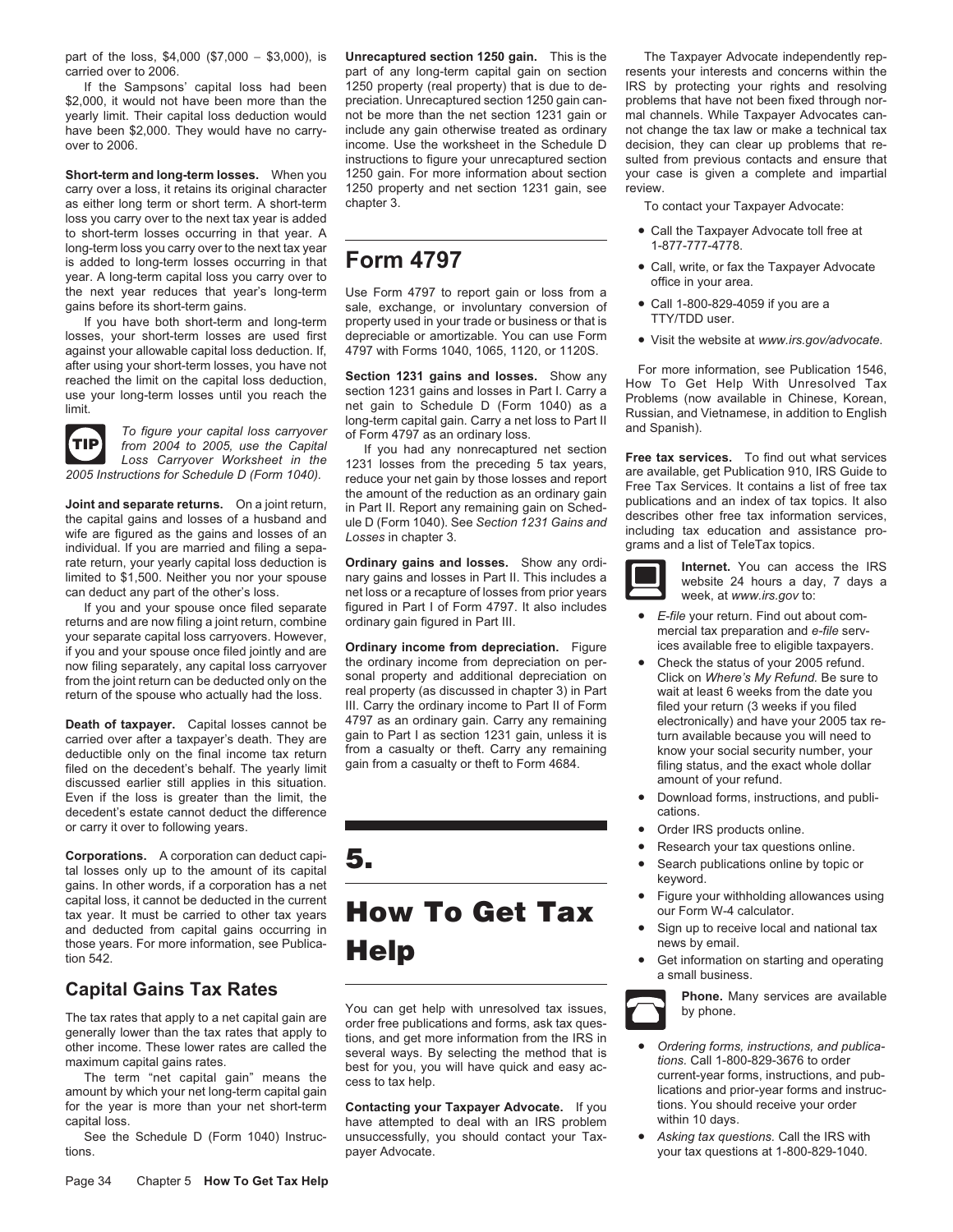- *Solving problems.* You can get government offices, credit unions, and of- ships in late December and the final reevery business day in IRS Taxpayer Asproducts available to print from a<br>sistance Centers. An employee can exception of the CD-ROM or photocopy from reproducible<br>plain IRS letters, request adjustments to<br>your account, or he find the number, go towww.irs.gov/local-<br>
contacts or look in the phone book under • *Services*. You can walk in to your local • Tax law frequently asked questions<br>
United States Government. Internal Rev-<br>
Taxnaver Assista
- 
- 
- 

Evaluating the quality of our telephone serv-<br>
ices. To ensure that IRS representatives give<br>
accurate, courteous, and professional answers,<br>
Mail. You can send your order for<br>
Mail. You can send your order for accurate, courteous, and professional answers,<br>we use several methods to evaluate the quality<br>of our telephone services. One method is for a service to the address below and receive a RIS Tax Map to help you find forms, in of our telephone services. One method is for a to the address below and receive a • IRS Tax Map to help you find forms, in-<br>second IRS representative to sometimes listen response within 10 business days after your structio in on or record telephone calls. Another is to ask request is received. The contract on a keyword or topic.



**Walk-in.** Many products and services **P.O. Box 8903** are available on a walk-in basis. Bloomington, IL 61702-8903 **are available on a walk-in basis.** • Bloomington, IL 61702-8903 **· · ·** "Rate the Product" survey—your opp

**Products.** You can walk in to many post **COM** order IRS Publication 1796, Federal tions.<br>
Tax Products on CD-ROM, and ob- An update cery stores, copy centers, city and county blue latest products. The first release

face-to-face help solving tax problems fice supply stores have a collection of lease ships in late February.<br>
every business day in IRS Taxpayer As-<br>
products available to print from a example of current-vear forms instruc

*United States Government, Internal Rev-* Taxpayer Assistance Center every busi-<br>
enue Service. The Service tax **FITY/TDD equipment.** If you have access help. An employee can explain IRS let- sponse system.<br>
to TTY/TDD equipment, call ters, request adjustments to your ac- **.** Fill-in. print. and to TTY/TDD equipment, call ters, request adjustments to your ac- **•** Fill-in, print, and save features for most in the 1000-829-4059 to ask tax or to order 1-800-829-4059 to ask tax or to order count, or help you set up a payment plan. tax forms.<br>
forms and publications. The set of the set of the set of the set of the set of the set of the set of the set o forms and publications.<br>
• Tele Tax topics. Call 1-800-829-4477 and have questions about how the tax law • Tele Tax topics. Call 1-800-829-4477 and have questions about how the tax law • Toll-free and email technical suppo press 2 to listen to pre-recorded applies to your individual tax return, or<br>messages covering various tax topics. you're more comfortable talking with Buy the CD-ROM from National Technical Infor-<br>Befund information. If yo • Refund information. If you would like to<br>
ences the status of your 2005 refund, call<br>
the contex the status of your 2005 refund, call<br>
the status of your 2005 refund, call<br>
the status of your 2005 refund, call<br>
to a spee

response within 10 business days after your



- 
- 
- 
- 
- ness day for personal, face-to-face tax **•** Tax Topics from the IRS telephone re-
	-
	-
	-

- 
- 
- 
- 
- some callers to complete a short survey at the National Distribution Center • • Web links to various government agen-<br>end of the call. National Center • National Distribution Center • • C. Box 8903<br>
P.O. Bo
	- **CD-ROM for tax products.** You can tunity to suggest changes for future edi-

offices, libraries, and IRS offices to pick Tax Products on CD-ROM, and ob-<br>up certain forms, instructions, and publi-<br>by ear in early April. You can get a free copy by year in early April. You can get a free copy by cations. Some IRS offices, libraries, gro-<br>
e A CD that is released twice so you have calling 1-800-829-3676 or by visiting<br>
cery stores, copy centers, city and county the latest products. The first release www.irs.gov/sma